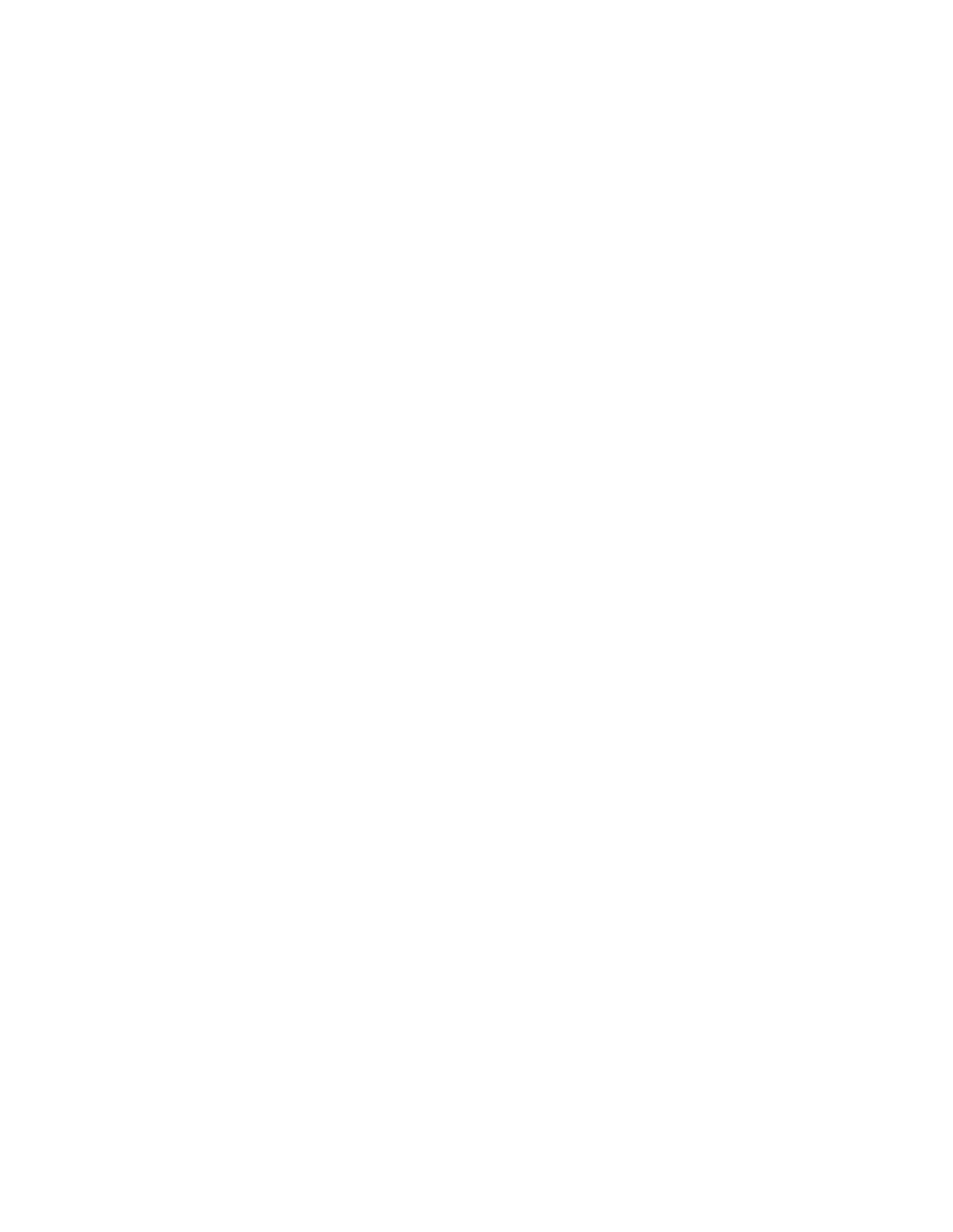# **Table of Contents**

Effective July 1, 2019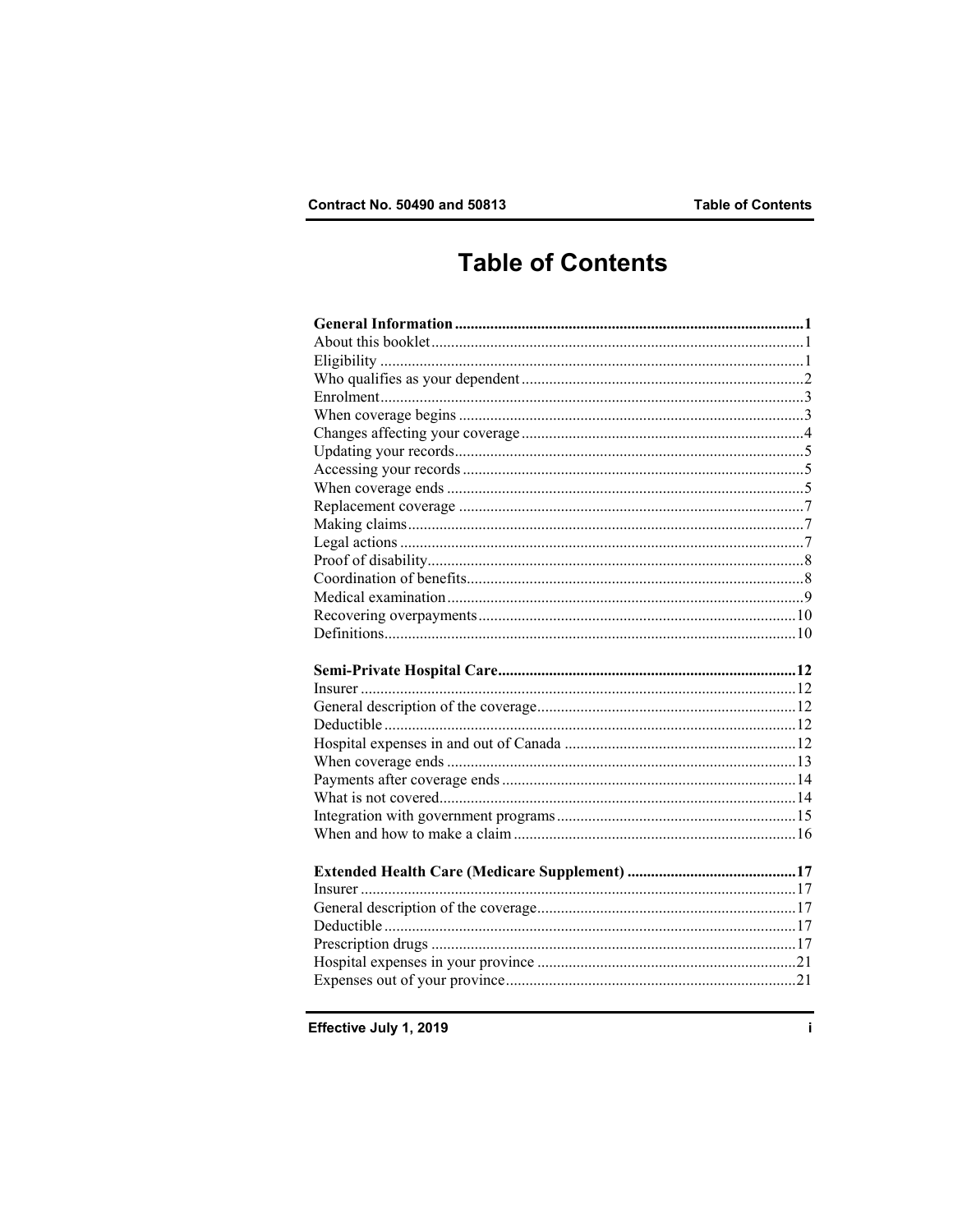## Contract No. 50490 and 50813

## **Table of Contents**

Effective July 1, 2019

ii.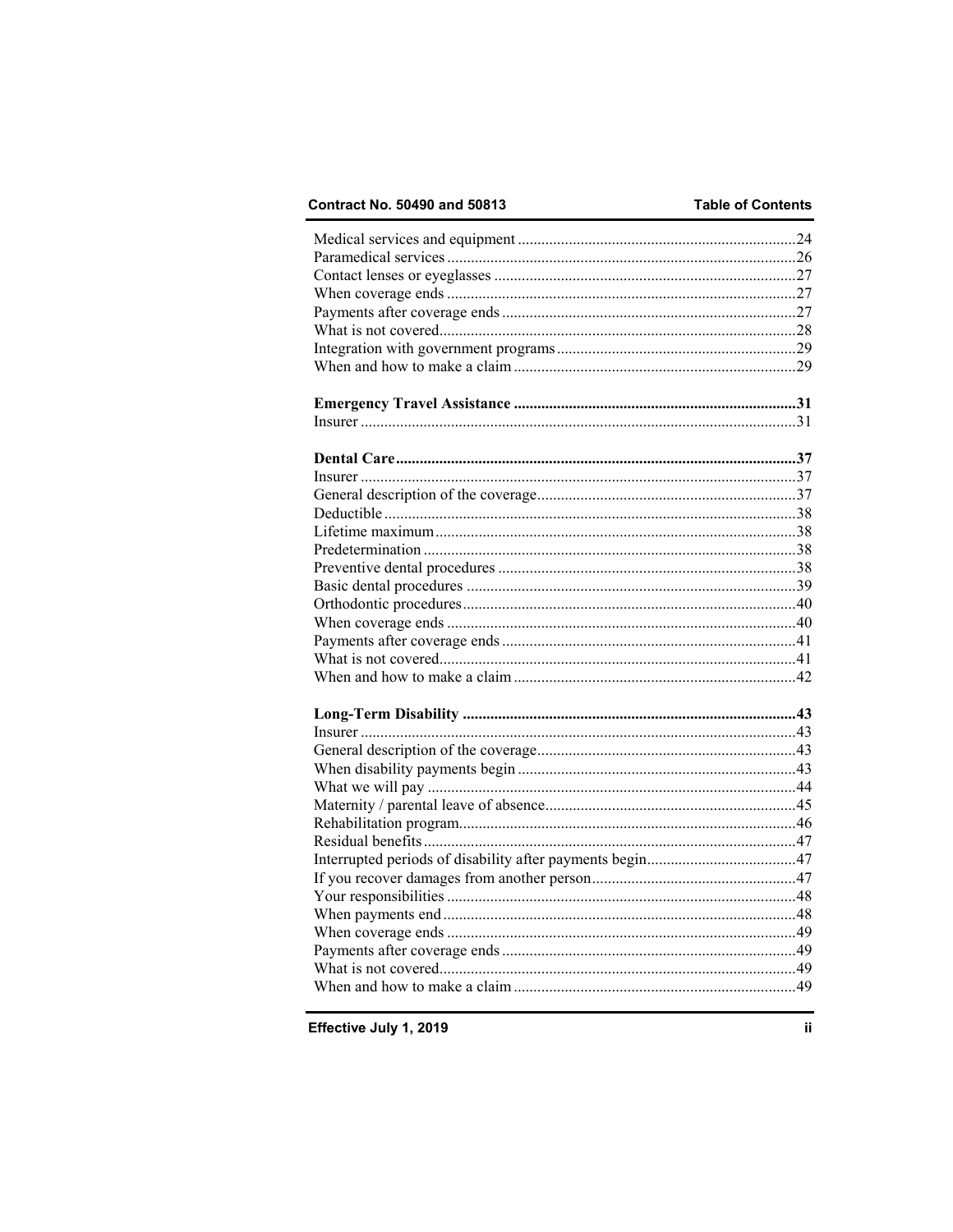## Contract No. 50490 and 50813

## **Table of Contents**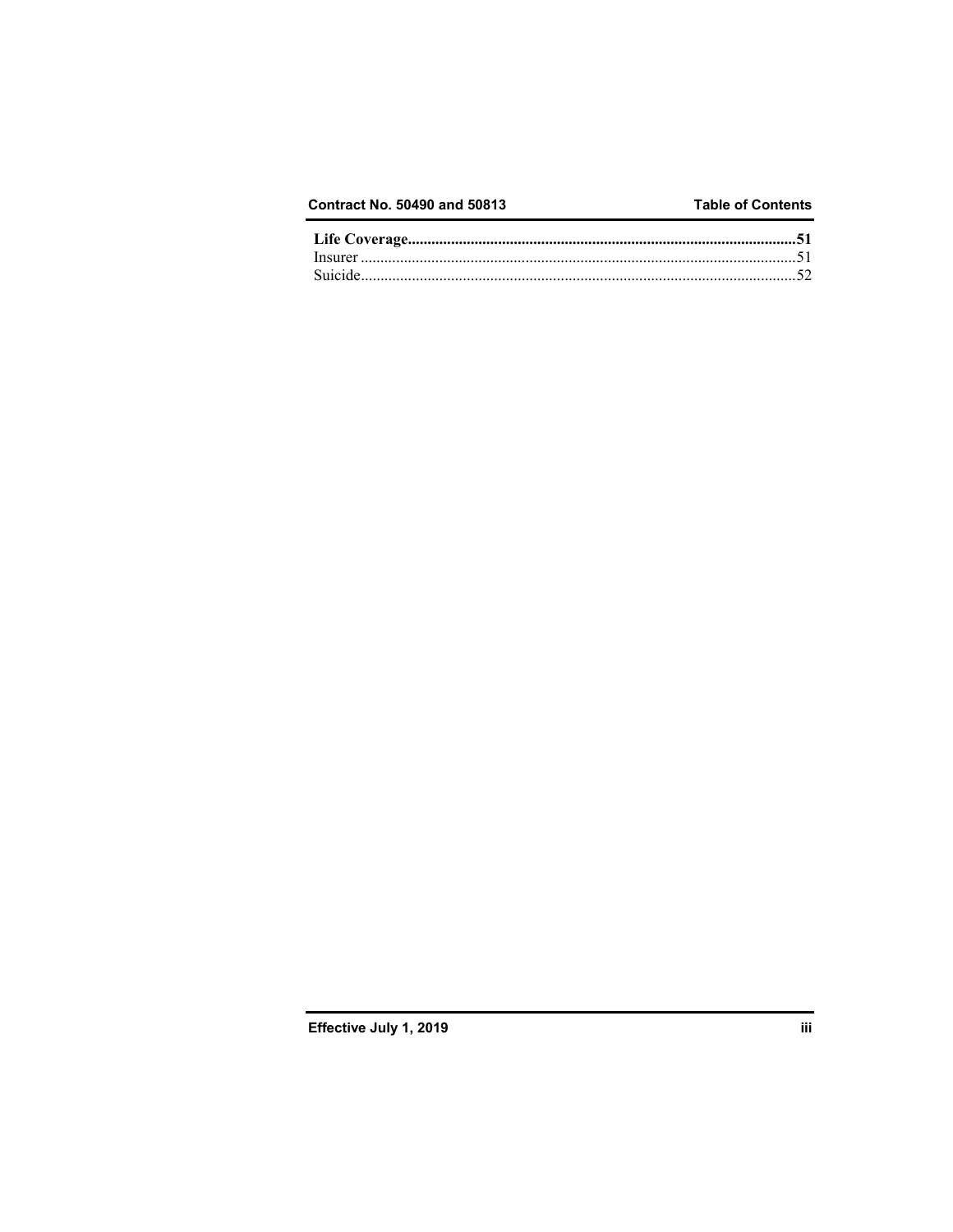# **General Information**

| <b>About this booklet</b> | The information in this employee benefits booklet is important to you.<br>It provides the information you need about the group benefits available<br>through your employer's group contract with Sun Life Assurance<br>Company of Canada (Sun Life), a member of the Sun Life Financial<br>group of companies. |   |
|---------------------------|----------------------------------------------------------------------------------------------------------------------------------------------------------------------------------------------------------------------------------------------------------------------------------------------------------------|---|
|                           | Your group benefits may be modified after the effective date of this<br>booklet. You will receive written notification of changes to your group<br>plan. The notification will supplement your group benefits booklet and<br>should be kept in a safe place together with this booklet.                        |   |
|                           | If you have any questions about the information in this employee<br>benefits booklet, or you need additional information about your group<br>benefits, please contact your employer.                                                                                                                           |   |
| <b>Eligibility</b>        | To be eligible for group benefits, you must be a resident of Canada and<br>meet the following conditions:                                                                                                                                                                                                      |   |
|                           | you are an full-time academic employee, including both faculty<br>п<br>and professional librarians.                                                                                                                                                                                                            |   |
|                           | you are actively working for your employer as tenures,<br>п<br>probationary or limited term employees of the bargaining unit<br>represented by the Trent University Faculty Association (or<br>successor organization or equivalent. Any other persons<br>designated by the employer, in writing, to Sun Life. |   |
|                           | you have completed the waiting period.<br>٠                                                                                                                                                                                                                                                                    |   |
|                           | The waiting period for your group plan ends on the last day of the<br>month in which your employment began. However, for the Life<br>benefits and Long-Term Disability benefit, if your employment began<br>on the first day of the month, there is no waiting period.                                         |   |
|                           | We consider you to be actively working if you are performing all the                                                                                                                                                                                                                                           |   |
|                           | Effective July 1, 2019 (B)                                                                                                                                                                                                                                                                                     | 1 |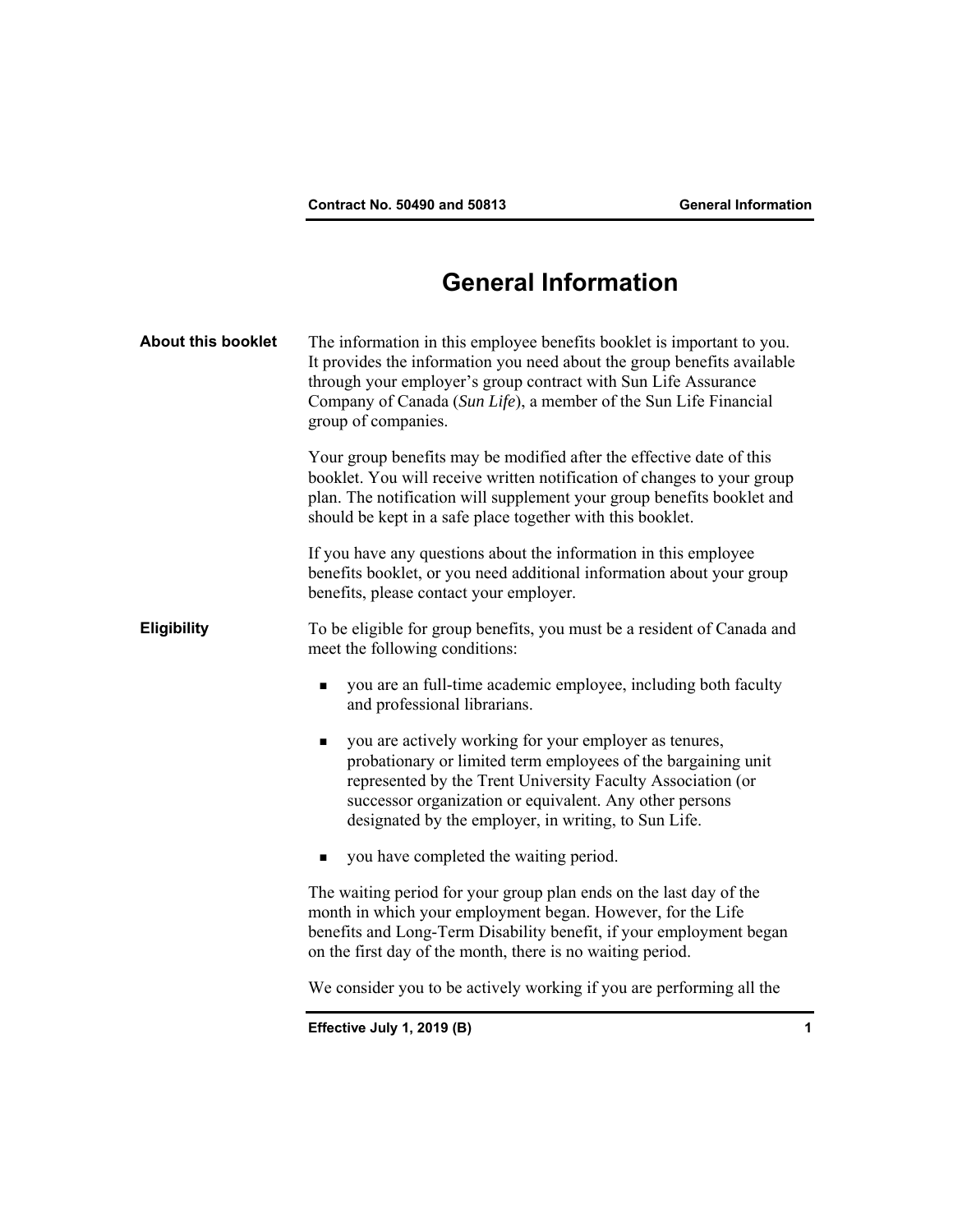|                                    | Effective July 1, 2019 (B)                                                                                                                                                                                                                                                                                                                                                                                                                                        | $\mathbf{2}$ |
|------------------------------------|-------------------------------------------------------------------------------------------------------------------------------------------------------------------------------------------------------------------------------------------------------------------------------------------------------------------------------------------------------------------------------------------------------------------------------------------------------------------|--------------|
|                                    | In these cases, you must notify Sun Life within 31 days of the date the                                                                                                                                                                                                                                                                                                                                                                                           |              |
|                                    | the child depends on you for financial support, and is not married<br>п<br>nor in any other formal union recognized by law.                                                                                                                                                                                                                                                                                                                                       |              |
|                                    | the child is incapable of financial self-support because of a<br>$\blacksquare$<br>physical or mental disability, and                                                                                                                                                                                                                                                                                                                                             |              |
|                                    | If a child becomes handicapped before the limiting age, we will<br>continue coverage as long as:                                                                                                                                                                                                                                                                                                                                                                  |              |
|                                    | A child who is a full-time student attending an educational institution<br>recognized under the Income Tax Act (Canada) is also considered an<br>eligible dependent until the age of 25 as long as the child is entirely<br>dependent on you for financial support.                                                                                                                                                                                               |              |
|                                    | Your children and your spouse's children (other than foster children)<br>are eligible dependents if they are not married or in any other formal<br>union recognized by law, and are under age 21.                                                                                                                                                                                                                                                                 |              |
|                                    | Your spouse by marriage or under any other formal union recognized<br>by law, or your partner of the opposite sex or of the same sex who has<br>been publicly represented as your spouse for at least the last year, is an<br>eligible dependent. You can only cover one spouse at a time.                                                                                                                                                                        |              |
| Who qualifies as<br>your dependent | Your dependent must be your spouse or your child and a resident of<br>Canada or the United States.                                                                                                                                                                                                                                                                                                                                                                |              |
|                                    | Your dependents become eligible for coverage on the date you become<br>eligible or the date they first become your dependent, whichever is<br>later. You must apply for coverage for yourself in order for your<br>dependents to be eligible.                                                                                                                                                                                                                     |              |
|                                    | usual and customary duties of your job with your employer for the<br>scheduled number of hours for that day. This includes scheduled non-<br>working days and any period of continuous paid vacation of up to 3<br>months if you were actively working on the last scheduled working<br>day. We do not consider you to be actively at work if you are receiving<br>disability benefits or are participating in a partial disability or<br>rehabilitation program. |              |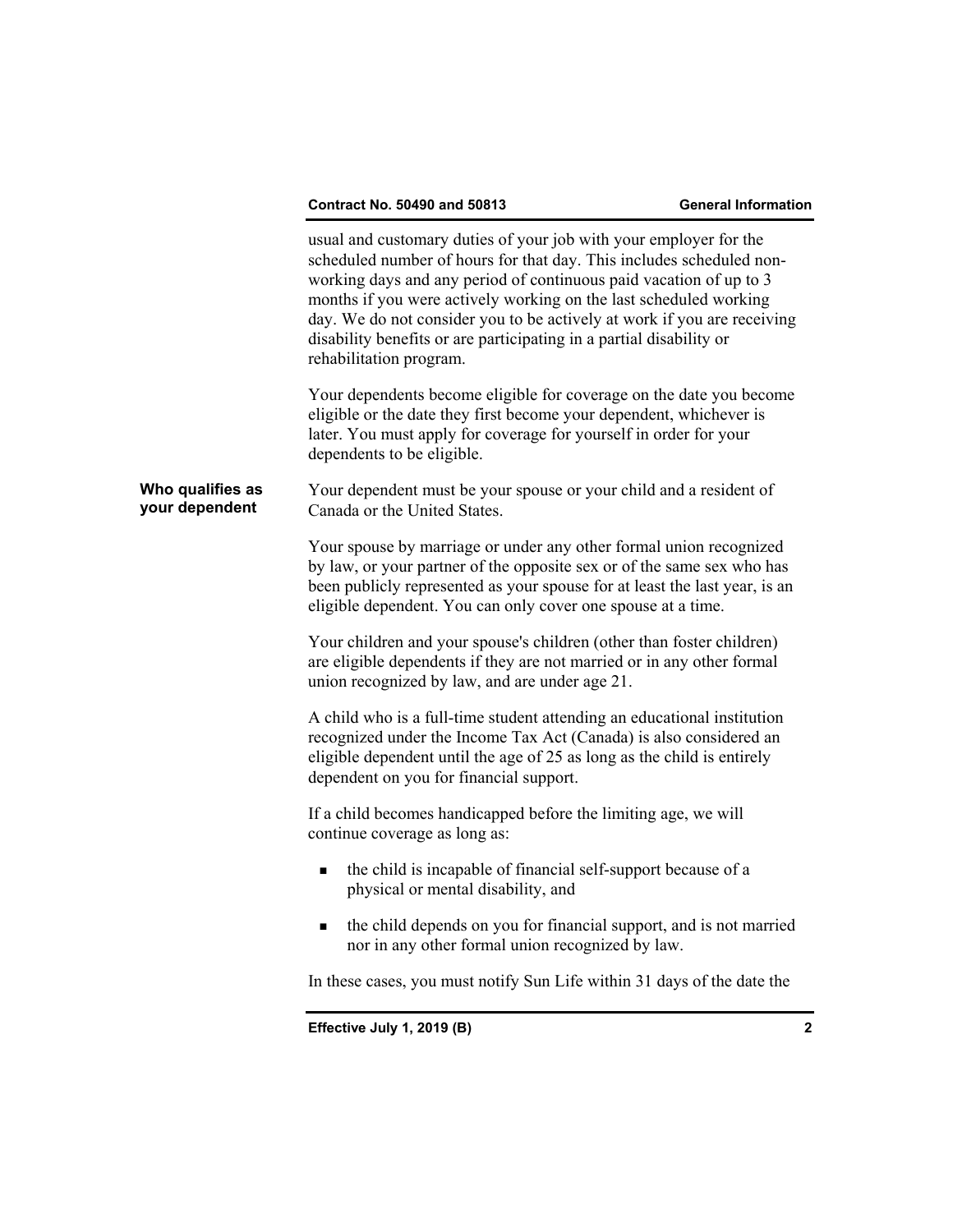| <b>Contract No. 50490 and 50813</b> |  |  |  |  |
|-------------------------------------|--|--|--|--|
|-------------------------------------|--|--|--|--|

|                         | Effective July 1, 2019 (B)<br>3                                                                                                                                                                                                                                                                                                                          |
|-------------------------|----------------------------------------------------------------------------------------------------------------------------------------------------------------------------------------------------------------------------------------------------------------------------------------------------------------------------------------------------------|
|                         | If you are not actively working on the date coverage would normally<br>begin, your coverage will not begin until you return to active work.                                                                                                                                                                                                              |
|                         | For all other benefits, your coverage begins on the date you become<br>eligible for coverage.                                                                                                                                                                                                                                                            |
|                         | the date Sun Life approves your proof of good health, if required.                                                                                                                                                                                                                                                                                       |
|                         | the date Sun Life receives your enrolment information for<br>٠<br>coverage.                                                                                                                                                                                                                                                                              |
| When coverage<br>begins | For Optional Employee Life, Semi-Private Hospital Care, Extended<br>Health Care and Dental Care, your coverage begins on the later of the<br>following dates:<br>the date you become eligible for coverage.                                                                                                                                              |
|                         | Proof of good health will be required when you request Optional Life<br>coverage and any increase in that coverage. Coverage will not take<br>effect before Sun Life approves the proof of good health. Proof of good<br>health is waived if your request for an increase in coverage is received<br>within 31 days of the date you acquire a dependent. |
|                         | Normally, you request coverage for yourself or your dependents within<br>31 days of becoming eligible for coverage. If you do not request<br>coverage within this time limit, you will have to provide proof of good<br>health at your own expense.                                                                                                      |
|                         | If you or your dependents are covered for comparable Extended Health<br>Care or Dental Care coverage under this or another group plan, you<br>may refuse this coverage under this plan. If, at a later date, the other<br>coverage ends, you can enrol for coverage under this plan at that time.                                                        |
| <b>Enrolment</b>        | You have to enrol to receive coverage. To enrol, you must request<br>coverage in writing by supplying the appropriate enrolment information<br>to your employer. For a dependent to receive coverage, you must<br>request dependent coverage.                                                                                                            |
|                         | child attains the limiting age. Your employer can give you more<br>information about this.                                                                                                                                                                                                                                                               |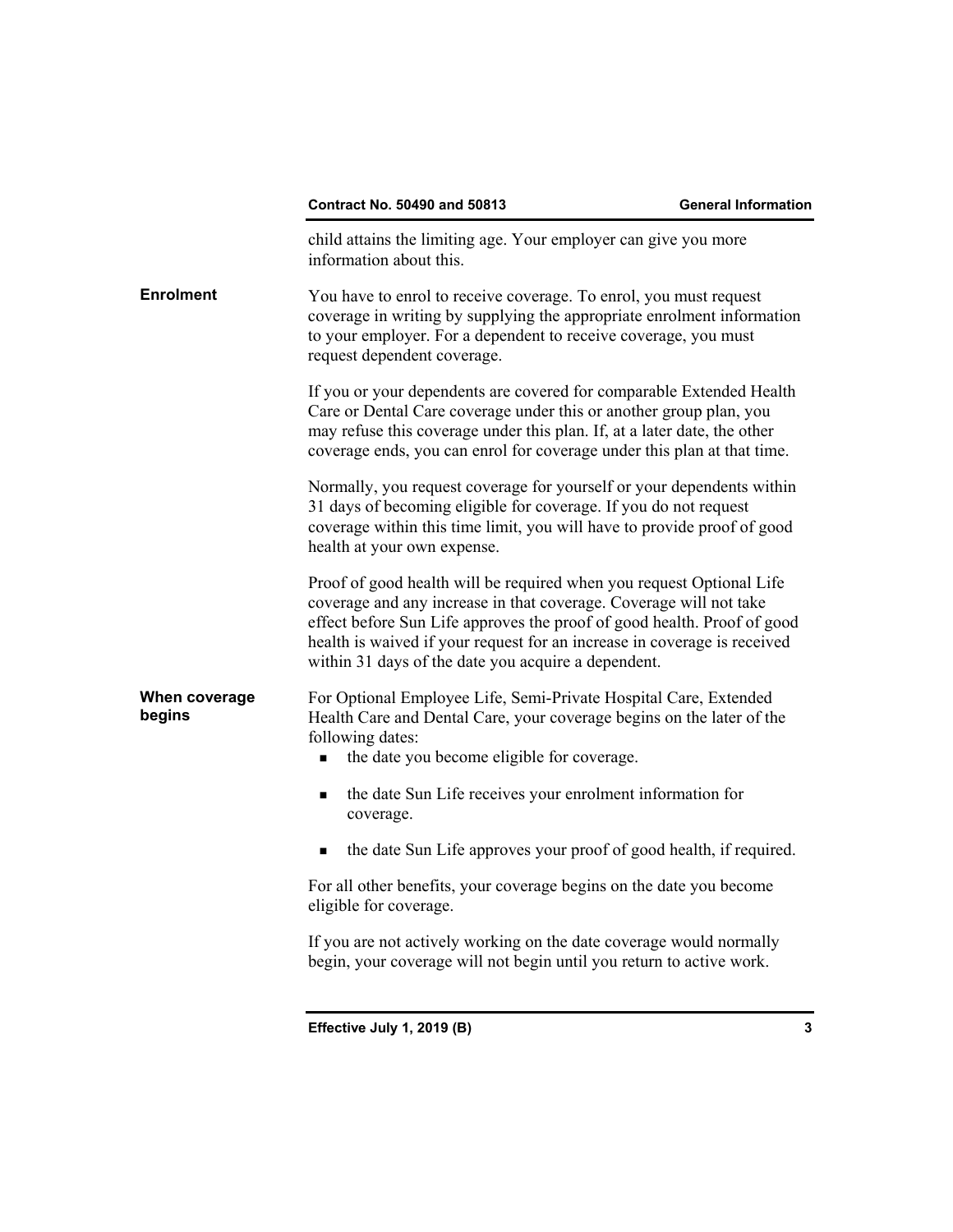A dependent's coverage begins on the later of the following dates:

- the date your coverage begins.
- the date the dependent becomes eligible for coverage.
- the date Sun Life approves the dependent's proof of good health, if required.

However, for a dependent, other than a newborn child, who is hospitalized, coverage will begin when the dependent is discharged from hospital and is actively pursuing normal activities.

Once you have dependent coverage, any subsequent dependents will be covered automatically.

If there are additional conditions for a particular benefit, these conditions will appear in the appropriate benefit section later in this booklet.

**Changes affecting your coverage**  From time to time, there may be circumstances that change your coverage.

> For example, your employment status may change, or your employer may change the group contract. Any resulting change in the coverage will take effect on the date of the change in circumstances.

The following exceptions apply if the result of the change is an increase in coverage:

- $\blacksquare$  if proof of good health is required, the change cannot take effect before Sun Life approves the proof of good health.
- **if you are not actively working when the change occurs or when** Sun Life approves proof of good health, the change cannot take effect before you return to active work.
- if a dependent, other than a newborn child, is hospitalized on the date when the change occurs, the change in the dependent's coverage cannot take effect before the dependent is discharged and is actively pursuing normal activities.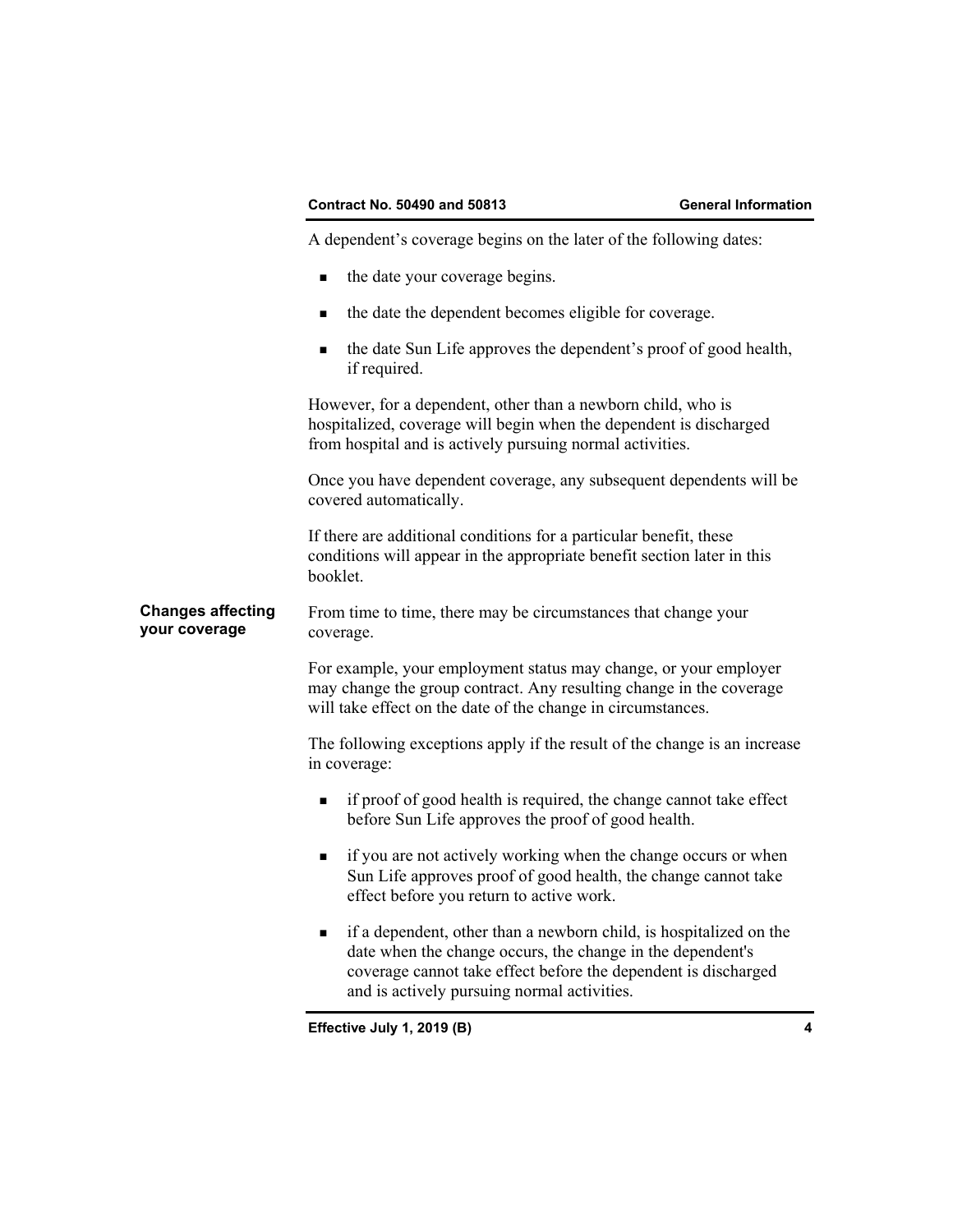| <b>Updating your</b><br>records                         | To ensure that coverage is kept up-to-date, it is important that you<br>report any of the following changes to your employer:                   |  |
|---------------------------------------------------------|-------------------------------------------------------------------------------------------------------------------------------------------------|--|
|                                                         | change of dependents.<br>π                                                                                                                      |  |
|                                                         | change of name.<br>٠                                                                                                                            |  |
|                                                         | change of beneficiary.<br>■                                                                                                                     |  |
| <b>Accessing your</b><br>records                        | For insured benefits, you may obtain copies of the following<br>documents:                                                                      |  |
|                                                         | your enrolment form or application for insurance.<br>■                                                                                          |  |
|                                                         | any written statements or other record, not otherwise part of the<br>application, that you provided to Sun Life as evidence of<br>insurability. |  |
|                                                         | For insured benefits, on reasonable notice, you may also request a copy<br>of the contract.                                                     |  |
|                                                         | The first copy will be provided at no cost to you but a fee may be<br>charged for subsequent copies.                                            |  |
|                                                         | All requests for copies of documents should be directed to one of the<br>following sources:                                                     |  |
|                                                         | our website at www.mysunlife.ca.<br>■                                                                                                           |  |
|                                                         | our Customer Care centre by calling toll-free at 1-800-361-6212.<br>٠                                                                           |  |
| When coverage ends                                      | As an employee, your coverage will end on the earlier of the following<br>dates:                                                                |  |
| <b>Life Benefits and</b><br><b>Long-Term Disability</b> | the date your employment ends for any reason other than<br>٠<br>retirement on pension.                                                          |  |
|                                                         | the date you are no longer actively working.<br>■                                                                                               |  |
|                                                         | the end of the period for which premiums have been paid to<br>■                                                                                 |  |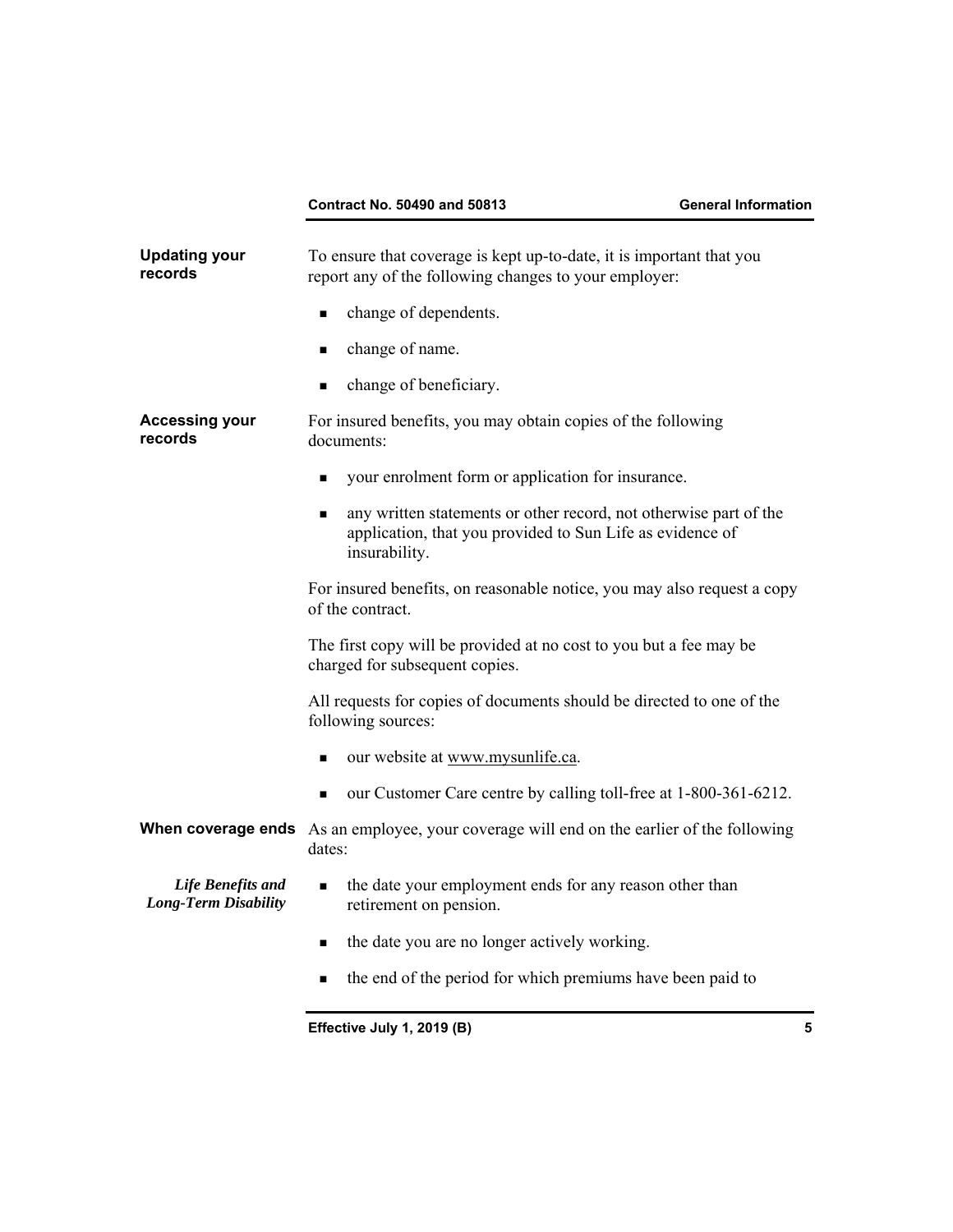Sun Life for your coverage.

- the date the group contract ends.
- All other benefits **the** last day of the month following the month in which your employment ends for any reason other than retirement on pension.
	- the last day of the month in which you are no longer actively working.
	- **the end of the period for which premiums have been paid to** Sun Life for your coverage.
	- the date the group contract ends.

A dependent's coverage terminates on the earlier of the following dates:

- the date your coverage ends.
- the date the dependent is no longer an eligible dependent.
- the end of the period for which premiums have been paid for dependent coverage.

 The termination of coverage may vary from benefit to benefit. For information about the termination of a specific benefit, please refer to the appropriate section of this employee benefits booklet.

However, if you die while covered by this plan, coverage for your dependents will continue until the earlier of the following dates:

- the date the person would no longer be considered your dependent if you were still alive.
- the last day of the third month following the month in which you die.
- the end of the period for which premiums have been paid for dependent coverage.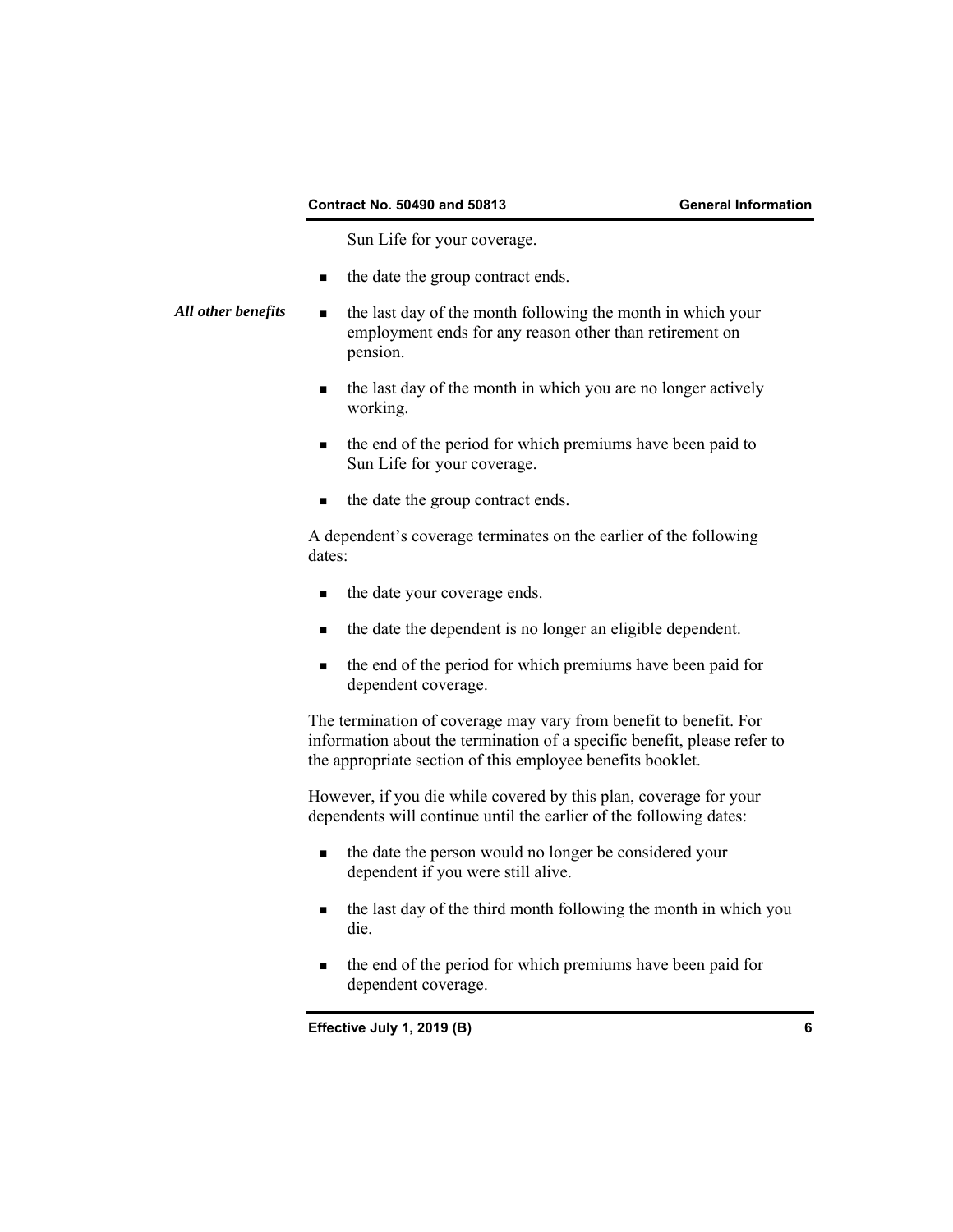|                         | <b>Contract No. 50490 and 50813</b>                                                                                                                                                                                                                                                               | <b>General Information</b> |
|-------------------------|---------------------------------------------------------------------------------------------------------------------------------------------------------------------------------------------------------------------------------------------------------------------------------------------------|----------------------------|
|                         | the date the benefit provision under which the dependent is<br>■<br>covered terminates.                                                                                                                                                                                                           |                            |
| Replacement<br>coverage | The group contract will be interpreted and administered according to all<br>applicable legislation and the guidelines of the Canadian Life and<br>Health Insurance Association concerning the continuation of insurance<br>following contract termination and the replacement of group insurance. |                            |
|                         | Sun Life will not be responsible for paying benefits if an insurer under<br>a previous group contract is responsible for paying similar benefits.                                                                                                                                                 |                            |
|                         | If such legislation or guidelines require that Sun Life resume paying<br>certain benefits because of a recurrence of an employee's total<br>disability, Sun Life will resume payment at the same amount and for<br>the remainder of the maximum benefit period.                                   |                            |
| <b>Making claims</b>    | Sun Life is dedicated to processing your claims promptly and<br>efficiently. You should contact your employer to get the proper form to<br>make a claim.                                                                                                                                          |                            |
|                         | There are time limits for making claims. These limits are discussed in<br>the appropriate sections of this employee benefits booklet. If you fail to<br>abide by these time limits, you may not be entitled to some or all<br>benefit payments.                                                   |                            |
|                         | All claims must be made in writing on forms approved by Sun Life or<br>electronically if indicated in the appropriate section of this booklet.                                                                                                                                                    |                            |
|                         | For the assessment of a claim, Sun Life may require medical records or<br>reports, proof of payment, itemized bills, or other information Sun Life<br>considers necessary. Proof of claim is at your expense.                                                                                     |                            |
| <b>Legal actions</b>    | Limitation period for Ontario:                                                                                                                                                                                                                                                                    |                            |
|                         | Every action or proceeding against an insurer for the recovery of<br>insurance money payable under the contract is absolutely barred unless<br>commenced within the time set out in the <i>Limitations Act</i> , 2002.                                                                            |                            |
|                         | Limitation period for any other province:                                                                                                                                                                                                                                                         |                            |
|                         | Effective July 1, 2019 (B)                                                                                                                                                                                                                                                                        | 7                          |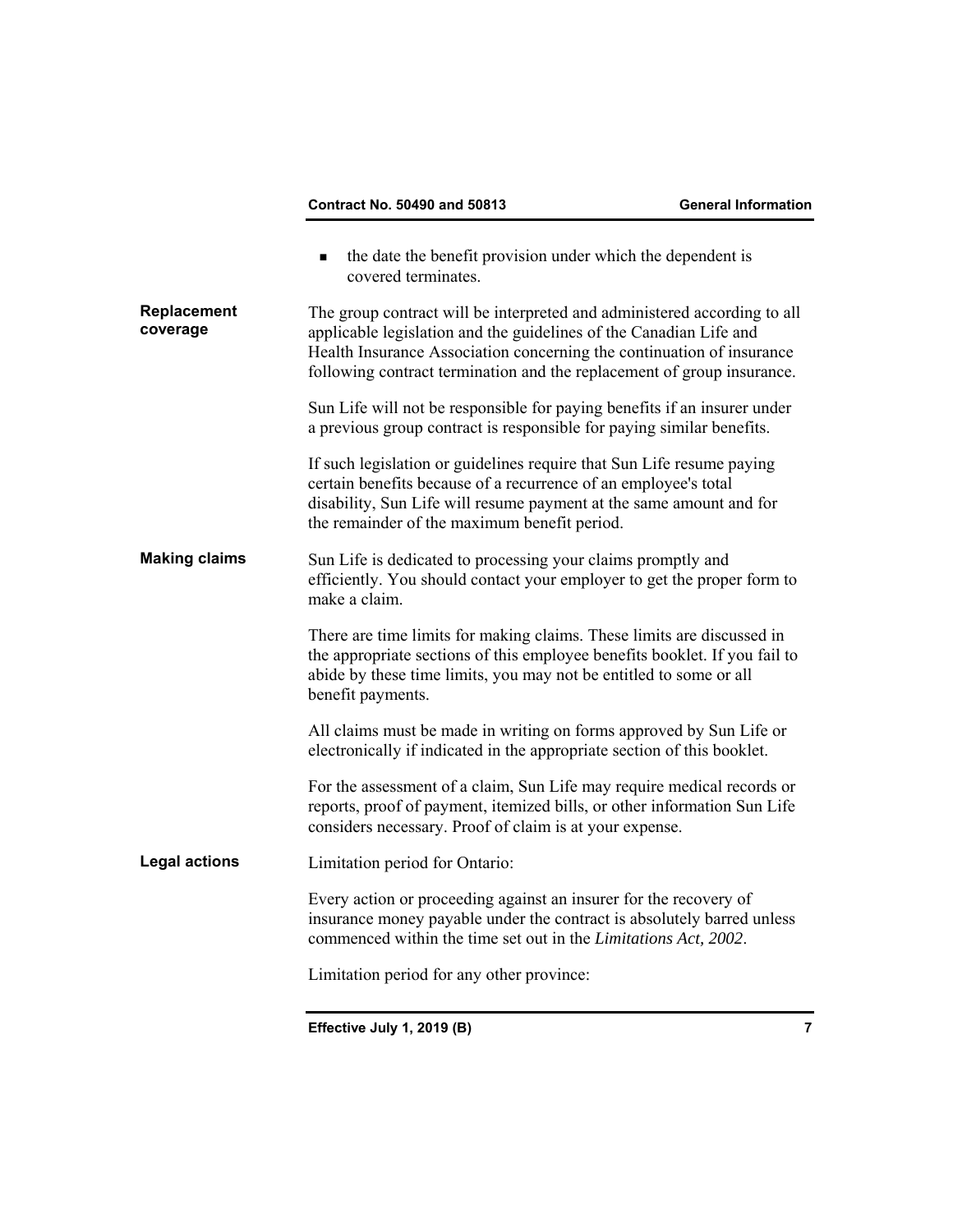| <b>Contract No. 50490 and 50813</b><br><b>General Information</b> |
|-------------------------------------------------------------------|
|-------------------------------------------------------------------|

|                                    | Every action or proceeding against an insurer for the recovery of<br>insurance money payable under the contract is absolutely barred unless<br>commenced within the time set out in the Insurance Act or other<br>applicable legislation of your province or territory.                 |  |
|------------------------------------|-----------------------------------------------------------------------------------------------------------------------------------------------------------------------------------------------------------------------------------------------------------------------------------------|--|
| Proof of disability                | From time to time, Sun Life can require that you provide us with proof<br>of your total disability. If you do not provide this information within 90<br>days of the request, you will not be entitled to benefits.                                                                      |  |
| <b>Coordination of</b><br>benefits | If you or your dependents are covered for Extended Health Care or<br>Dental Care under this plan and another plan, our benefits will be<br>coordinated with the other plan following insurance industry standards.<br>These standards determine which plan you should claim from first. |  |
|                                    | The plan that does not contain a coordination of benefits clause is<br>considered to be the first payer and therefore pays benefits before a<br>plan which includes a coordination of benefits clause.                                                                                  |  |
|                                    | For dental accidents, health plans with dental accident coverage pay<br>benefits before dental plans.                                                                                                                                                                                   |  |
|                                    | The maximum amount that you can receive from all plans for eligible<br>expenses is 100% of actual expenses.                                                                                                                                                                             |  |
|                                    | Where both plans contain a coordination of benefits clause, claims must<br>be submitted in the order described below.                                                                                                                                                                   |  |
|                                    | Claims for you and your spouse should be submitted in the following<br>order:                                                                                                                                                                                                           |  |
|                                    | the plan where the person is covered as an employee. If the<br>п<br>person is an employee under two plans, the following order<br>applies:                                                                                                                                              |  |
|                                    | the plan where the person is covered as an active full-time<br>$\Box$<br>employee.                                                                                                                                                                                                      |  |
|                                    | the plan where the person is covered as an active part-time<br>$\Box$<br>employee.                                                                                                                                                                                                      |  |
|                                    |                                                                                                                                                                                                                                                                                         |  |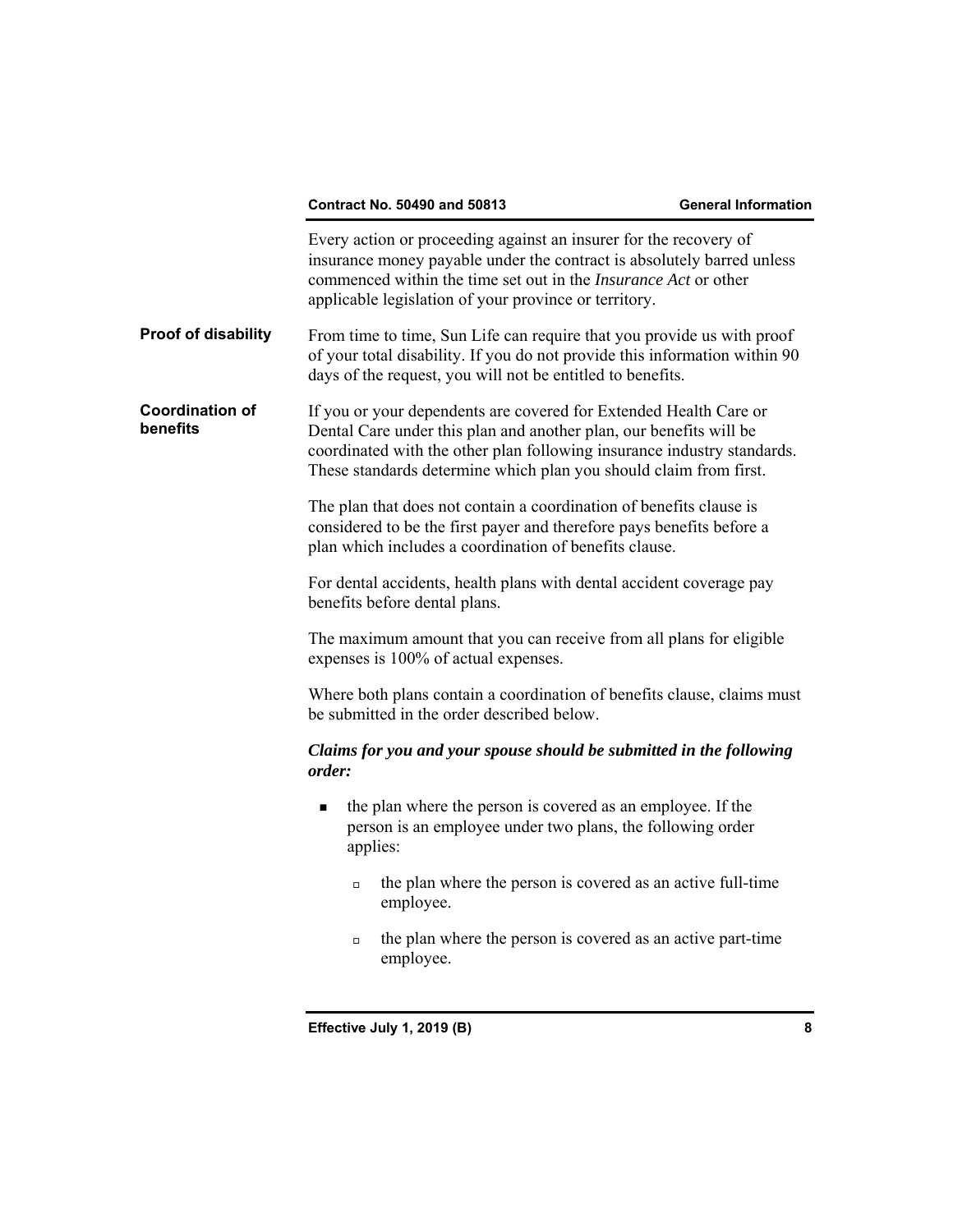- $\Box$  the plan where the person is covered as a retiree.
- $\blacksquare$  the plan where the person is covered as a dependent.

## *Claims for a child should be submitted in the following order:*

- the plan where the child is covered as an employee.
- the plan where the child is covered under a student health or dental plan provided through an educational institution.
- $\blacksquare$  the plan of the parent with the earlier birth date (month and day) in the calendar year. For example, if your birthday is May 1 and your spouse's birthday is June 5, you must claim under your plan first.
- the plan of the parent whose first name begins with the earlier letter in the alphabet, if the parents have the same birth date.

The above order applies in all situations except when parents are separated/divorced and there is no joint custody of the child, in which case the following order applies:

- $\blacksquare$  the plan of the parent with custody of the child.
- the plan of the spouse of the parent with custody of the child.
- the plan of the parent not having custody of the child.
- the plan of the spouse of the parent not having custody of the child.

When you submit a claim, you have an obligation to disclose to Sun Life all other equivalent coverage that you or your dependents have.

Your employer can help you determine which plan you should claim from first.

**Medical examination** We can require you to have a medical examination if you make a claim for benefits. We will pay for the cost of the examination. If you fail or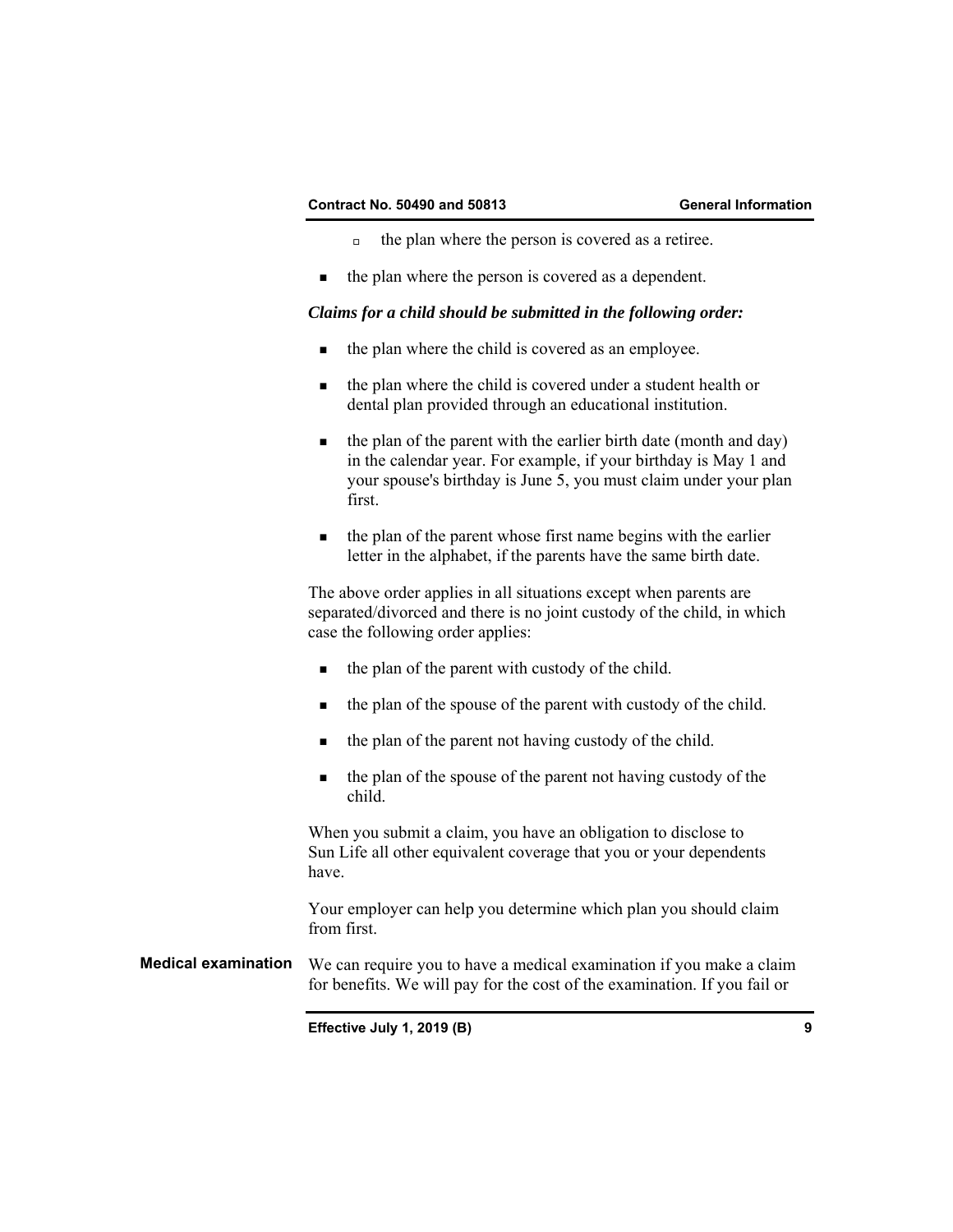|                                   | <b>Contract No. 50490 and 50813</b>                                                                                                                                                                                                                                                                                                                                                                                                                                        | <b>General Information</b> |  |
|-----------------------------------|----------------------------------------------------------------------------------------------------------------------------------------------------------------------------------------------------------------------------------------------------------------------------------------------------------------------------------------------------------------------------------------------------------------------------------------------------------------------------|----------------------------|--|
|                                   | refuse to have this examination, we will not pay any benefit.                                                                                                                                                                                                                                                                                                                                                                                                              |                            |  |
| <b>Recovering</b><br>overpayments | We have the right to recover all overpayments of benefits either by<br>deducting from other benefits or by any other available legal means.                                                                                                                                                                                                                                                                                                                                |                            |  |
| <b>Definitions</b>                | Here is a list of definitions of some terms that appear in this employee<br>benefits booklet. Other definitions appear in the benefit sections.                                                                                                                                                                                                                                                                                                                            |                            |  |
| <b>Accident</b>                   | An accident is a bodily injury that occurs solely as a direct result of a<br>violent, sudden and unexpected action from an outside source.                                                                                                                                                                                                                                                                                                                                 |                            |  |
| <b>Appropriate treatment</b>      | Appropriate treatment is defined as any treatment that is performed and<br>prescribed by a doctor or, when Sun Life believes it is necessary, by a<br>medical specialist. It must be the usual and reasonable treatment for the<br>condition and must be provided as frequently as is usually required by<br>the condition. It must not be limited solely to examinations or testing.                                                                                      |                            |  |
| <b>Basic earnings</b>             | Salaried Employees who are on an approved voluntary early<br>retirement program or granted a leave of absence - Basic earnings are<br>the gross annual salary or wage you receive from your employer if<br>employed on a full-time basis for a full year, excluding bonuses,<br>commissions, overtime, incentive pay, living allowances, payments for<br>research, stipends, grants-in-aid or additional income for part-time<br>teaching, as determined by your employer. |                            |  |
|                                   | All other Salaried Employees - Basic earnings are the salary you<br>receive from your employer excluding any bonus, overtime,<br>commissions, incentive pay, living allowances, payments for research,<br>stipends, grants-in-aid, or additional remuneration for part-time<br>teaching, as determined by your employer.                                                                                                                                                   |                            |  |
|                                   | <b>Employees with split appointments</b> $-$ Basic earnings are your contract<br>salary as recorded by your employer.                                                                                                                                                                                                                                                                                                                                                      |                            |  |
| <i>Doctor</i>                     | A doctor is a physician or surgeon who is licensed to practice medicine<br>where that practice is located.                                                                                                                                                                                                                                                                                                                                                                 |                            |  |
| <b>Illness</b>                    | An illness is a bodily injury, disease, mental infirmity or sickness. Any<br>surgery needed to donate a body part to another person which causes<br>total disability is an illness.                                                                                                                                                                                                                                                                                        |                            |  |
|                                   | Effective July 1, 2019 (B)                                                                                                                                                                                                                                                                                                                                                                                                                                                 | 10                         |  |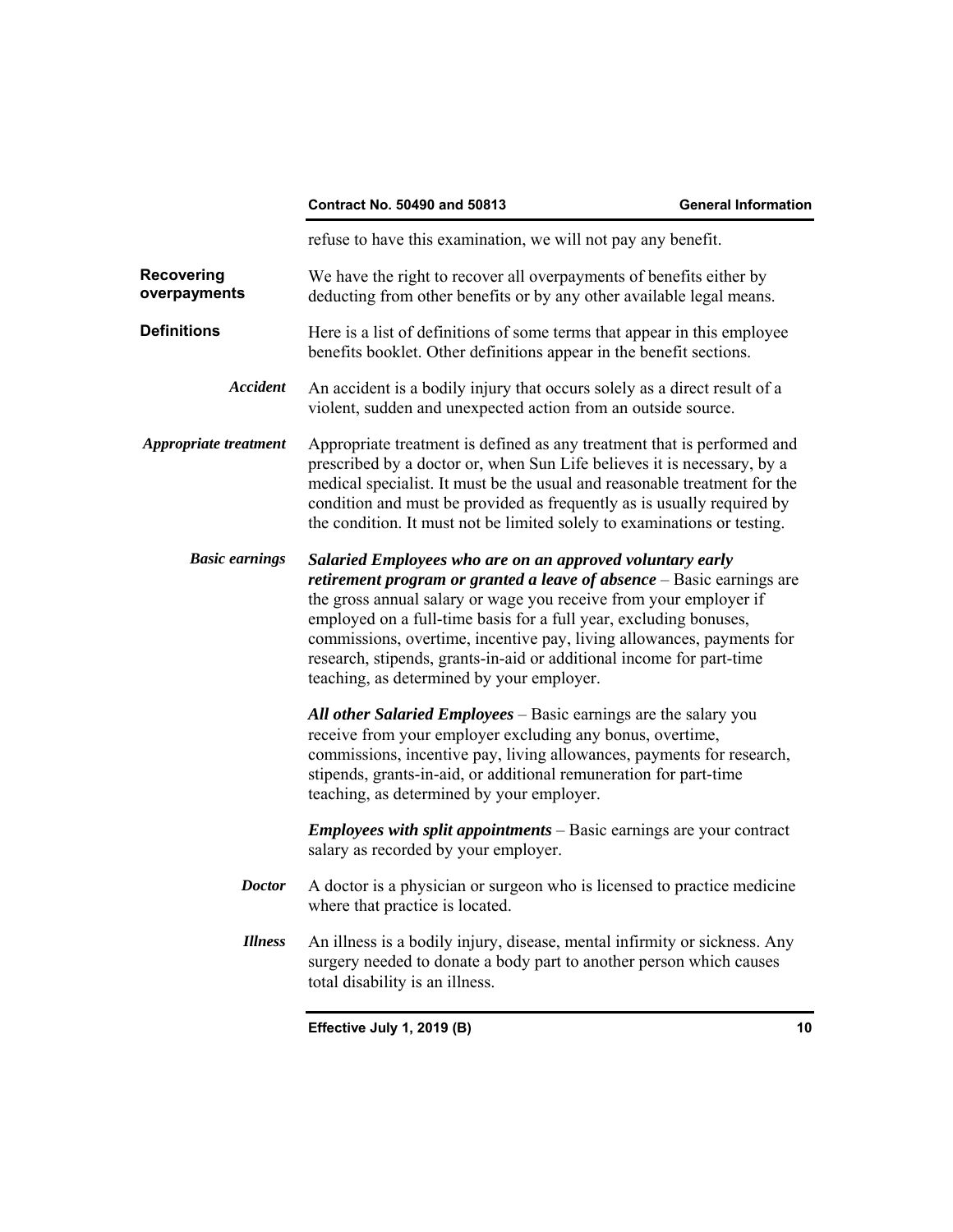*Retirement date For Life coverage* – If you are totally disabled, your retirement date is your 65th birthday, unless you have actually retired before then.

> *All other benefits* – If you are totally disabled, your retirement date is June  $30<sup>th</sup>$  following the date you reach age 65, unless you have actually retired before then. However, if you reach age 65 on June 30th, coverage will end that same day.

We, our and us We, our and us mean Sun Life Assurance Company of Canada.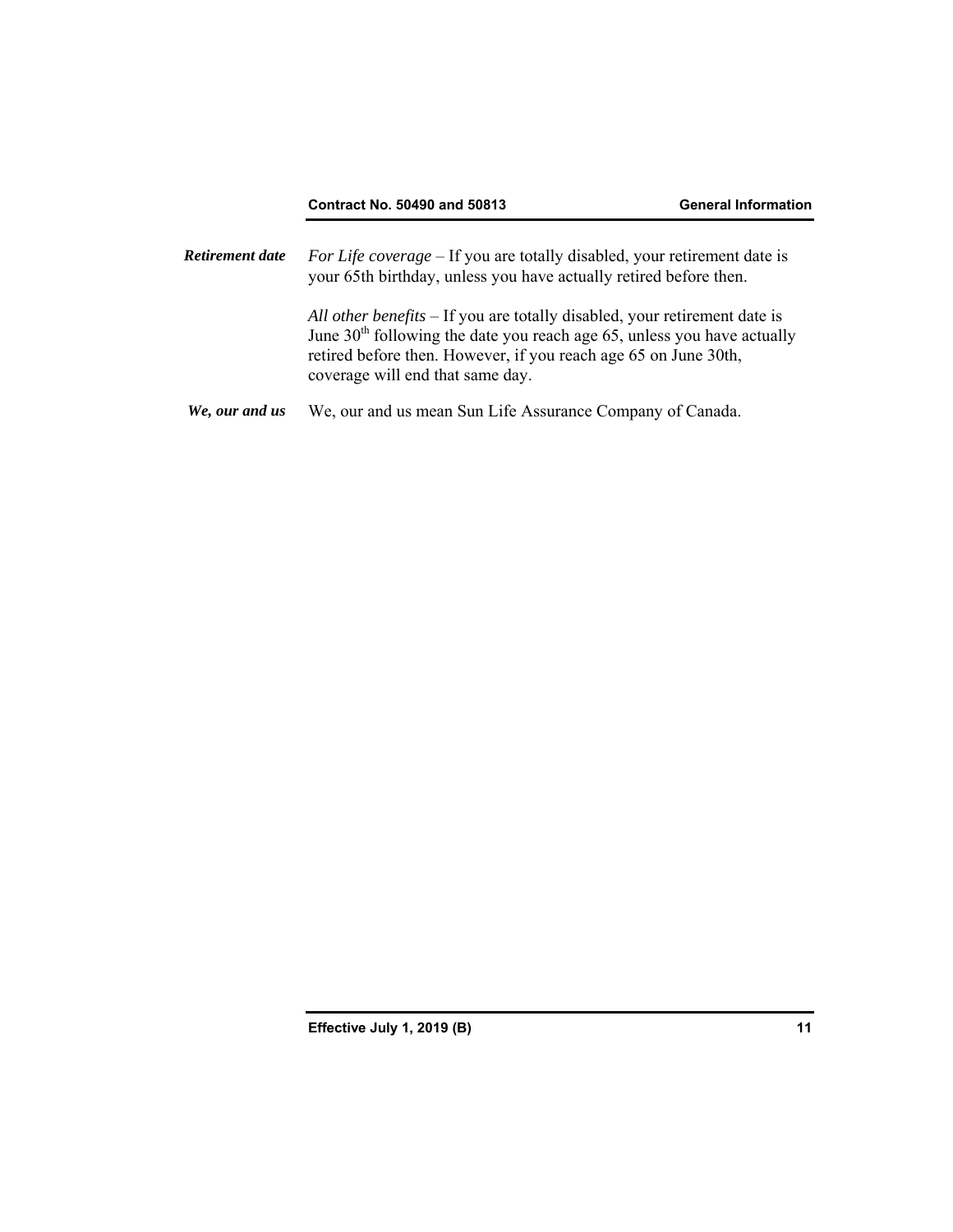# **Semi-Private Hospital Care**

| <b>Insurer</b>                                   | This benefit is insured by Sun Life Assurance Company of Canada<br>under contract number issued to Trent University.                                                                                                                                                                                  |
|--------------------------------------------------|-------------------------------------------------------------------------------------------------------------------------------------------------------------------------------------------------------------------------------------------------------------------------------------------------------|
| <b>General description</b><br>of the coverage    | In this section, you means the employee and all dependents covered for<br>Semi-Private Hospital Care benefit                                                                                                                                                                                          |
|                                                  | Semi-Private Hospital Care coverage pays for eligible services or<br>supplies for you that are medically necessary for the treatment of an<br>illness.                                                                                                                                                |
|                                                  | To qualify for this coverage you must be entitled to benefits under a<br>provincial medicare plan or federal government plan that provides<br>similar benefits.                                                                                                                                       |
|                                                  | An expense must be claimed for the benefit year in which the expense<br>is incurred. You incur an expense on the date the service is received or<br>the supplies are purchased or rented.                                                                                                             |
|                                                  | The benefit year is from January 1 to December 31.                                                                                                                                                                                                                                                    |
| <b>Deductible</b>                                | There is no deductible for this coverage.                                                                                                                                                                                                                                                             |
| <b>Hospital expenses in</b><br>and out of Canada | We will cover 100% of the costs for hospital care in and out of Canada.                                                                                                                                                                                                                               |
|                                                  | We will cover the difference between the cost of a ward and a semi-<br>private hospital room.                                                                                                                                                                                                         |
|                                                  | We will also cover the cost of room and board in a convalescent<br>hospital if this care has been ordered by a doctor as long as it is<br>primarily for rehabilitation, and not for custodial care.                                                                                                   |
|                                                  | For purposes of this plan, a convalescent hospital is a facility licensed<br>to provide convalescent care and treatment for sick or injured patients<br>on an in-patient basis. Nursing and medical care must be available 24<br>hours a day. It does not include a nursing home, rest home, home for |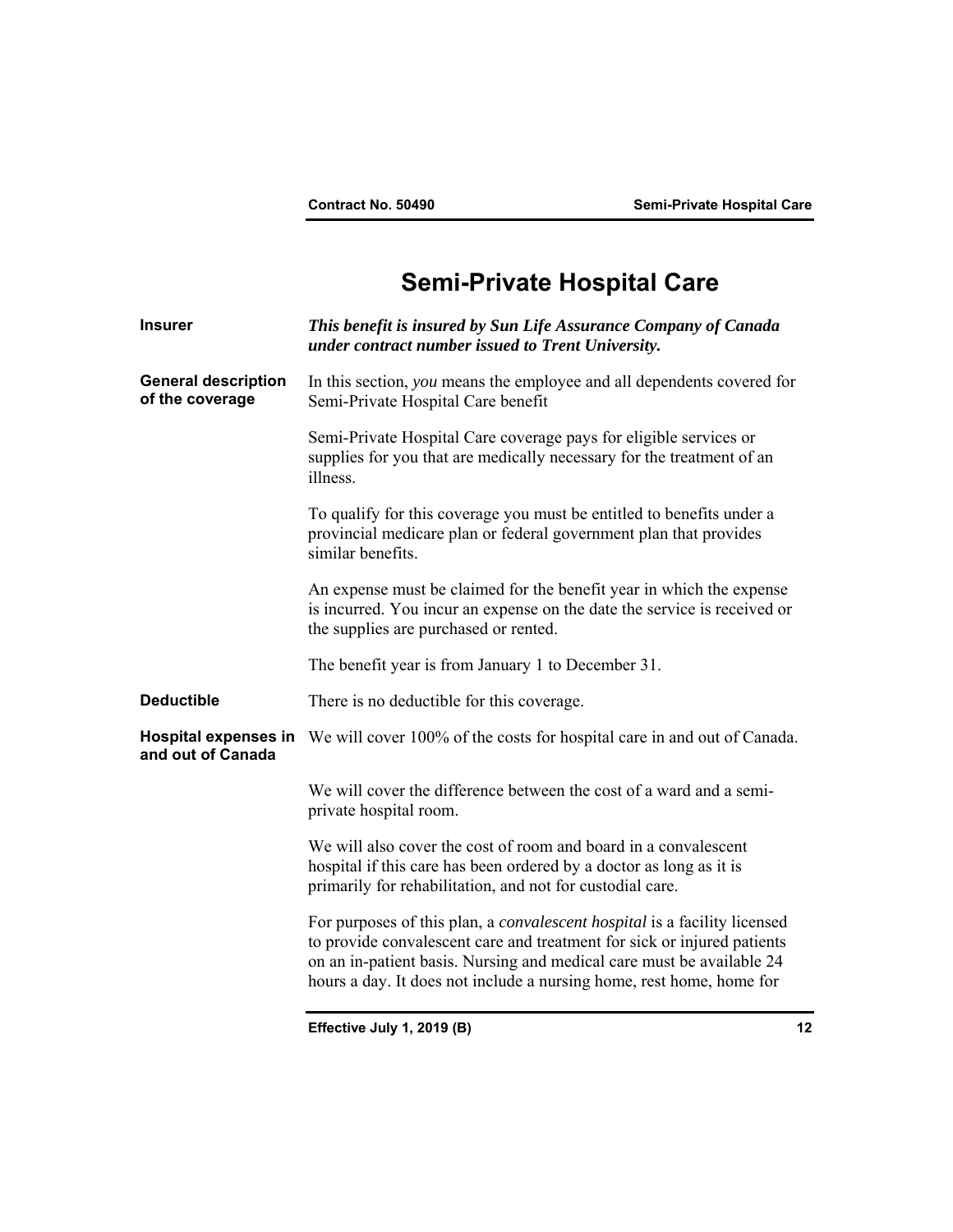the aged or chronically ill, sanatorium or a facility for treating alcohol or drug abuse.

A *hospital* is a facility licensed to provide care and treatment for sick or injured patients, primarily while they are acutely ill. It must have facilities for diagnostic treatment and major surgery. Nursing care must be available 24 hours a day. It does not include a nursing home, rest home, home for the aged or chronically ill, sanatorium, convalescent hospital or a facility for treating alcohol or drug abuse or beds set aside for any of these purposes in a hospital.

*Chronic care hospital* We will cover 100% of the cost of room and board in a chronic care hospital.

> The maximum amount payable is the difference between the cost of a ward and a semi-private room. The maximum amount payable is \$3 per day, up to a maximum of 120 days per person per benefit year.

> A *chronic care hospital* is a licensed hospital that provides chronic care for patients who are chronically ill and/or have a functional disability (physical or mental), whose chronic care needs cannot be provided at home, whose potential for rehabilitation may be limited, and who require a range of therapeutic services, medical management and/or skilled nursing care not available elsewhere. It does not include a nursing home, rest home, home for the aged or chronically ill, sanatorium, convalescent hospital or a facility for treating alcohol or drug abuse.

**When coverage ends** Semi-Private Hospital Care coverage will end on the earlier of the following: \*\*

- retires (except for an employee on approved voluntary early **Example 1** ast day of the month following the month in which the employee retirement),
- last day of the month following the month in which employment terminates, or
- last day of the month following June  $30<sup>th</sup>$  coincident with or next following the date the employee turns age 65.

\*\*Coverage will be extended beyond this date provided the employee continues actively working at least 17.5 hours per week.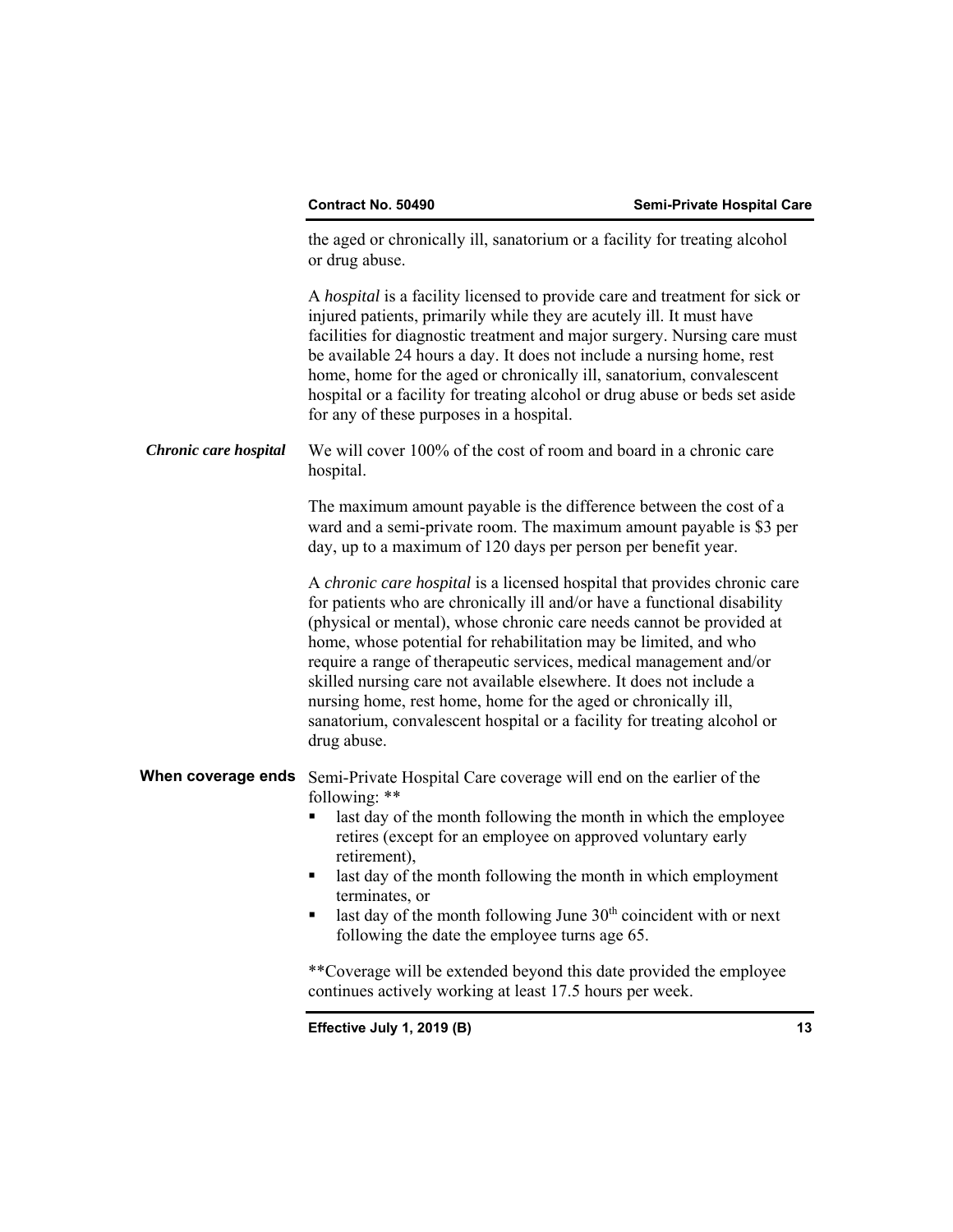|                                        | Contract No. 50490                                                                                                                                                                                                                                                                                                                                | Semi-Private Hospital Care |
|----------------------------------------|---------------------------------------------------------------------------------------------------------------------------------------------------------------------------------------------------------------------------------------------------------------------------------------------------------------------------------------------------|----------------------------|
|                                        | Coverage may also end on an earlier date, as specified in General<br>Information.                                                                                                                                                                                                                                                                 |                            |
| <b>Payments after</b><br>coverage ends | If you are totally disabled when your coverage ends, benefits will<br>continue for expenses that result from the illness that caused the total<br>disability if the expenses are incurred:                                                                                                                                                        |                            |
|                                        | during the uninterrupted period of total disability,<br>٠                                                                                                                                                                                                                                                                                         |                            |
|                                        | within 90 days of the end of coverage, and<br>п                                                                                                                                                                                                                                                                                                   |                            |
|                                        | while this provision is in force.<br>п                                                                                                                                                                                                                                                                                                            |                            |
|                                        | For the purpose of this provision, an employee is totally disabled if<br>prevented by illness from performing any occupation the employee is<br>or may become reasonably qualified for by education, training or<br>experience, and a dependent is totally disabled if prevented by illness<br>from performing the dependent's normal activities. |                            |
| What is not covered                    | We will not pay for the costs of:                                                                                                                                                                                                                                                                                                                 |                            |
|                                        | services or supplies payable or available (regardless of any<br>п<br>waiting list) under any government-sponsored plan or program,<br>except as described below under Integration with government<br>programs.                                                                                                                                    |                            |
|                                        | services or supplies to the extent that their costs exceed the<br>п<br>reasonable and usual rates in the locality where the services or<br>supplies are provided.                                                                                                                                                                                 |                            |
|                                        | equipment that Sun Life considers ineligible (examples of this<br>п<br>equipment are orthopaedic mattresses, exercise equipment, air-<br>conditioning or air-purifying equipment, whirlpools, humidifiers,<br>and equipment used to treat seasonal affective disorders).                                                                          |                            |
|                                        | any services or supplies that are not usually provided to treat an<br>illness, including experimental treatments.                                                                                                                                                                                                                                 |                            |
|                                        | services or supplies that are not approved by Health Canada or<br>٠<br>other government regulatory body for the general public.                                                                                                                                                                                                                   |                            |
|                                        | Effective July 1, 2019 (B)                                                                                                                                                                                                                                                                                                                        | 14                         |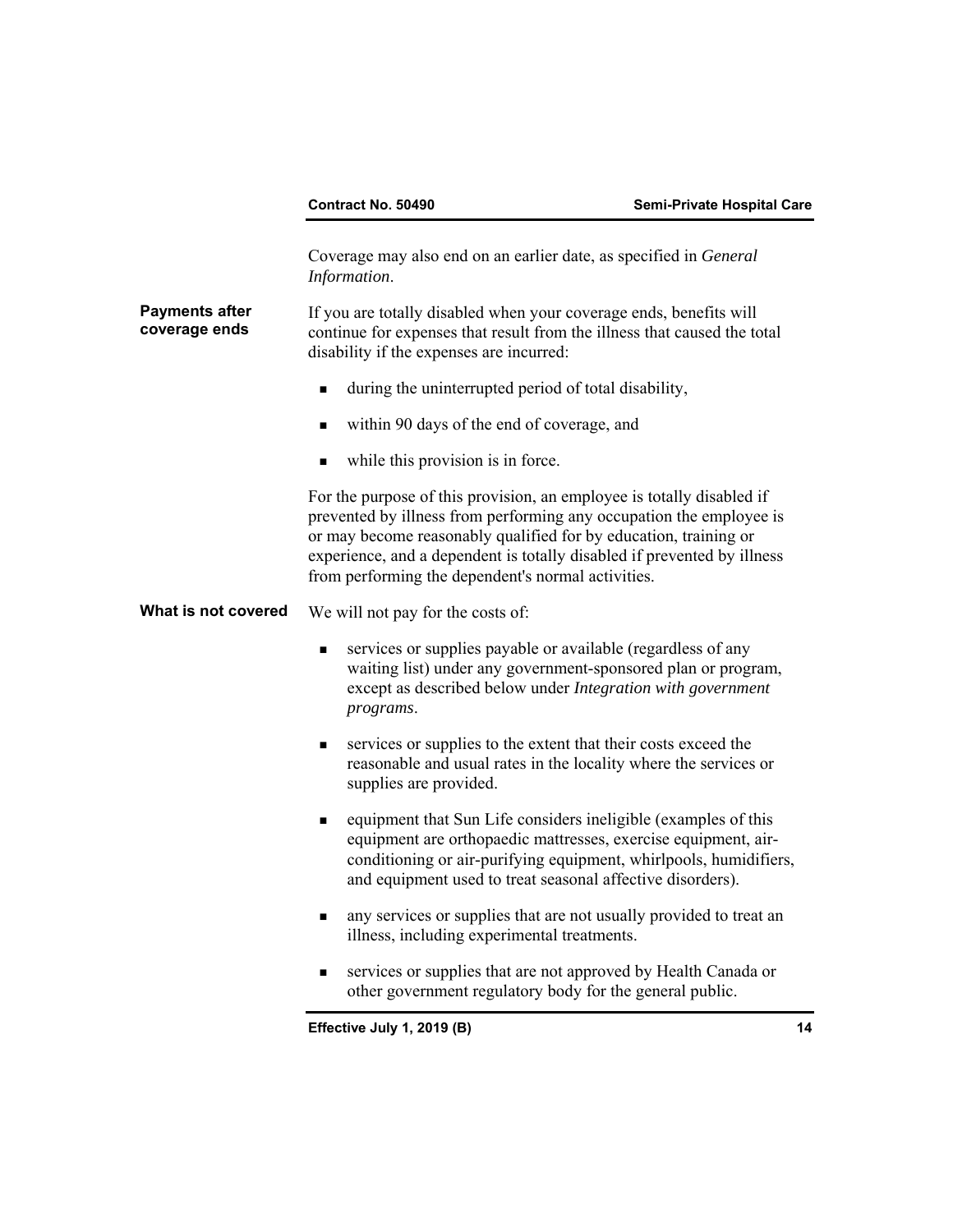**Integration with government programs**  services or supplies that are not generally recognized by the Canadian medical profession as effective, appropriate and required in the treatment of an illness in accordance with Canadian medical standards. services or supplies that do not qualify as medical expenses under the Income Tax Act (Canada). services or supplies for which no charge would have been made in the absence of this coverage. We will not pay benefits when the claim is for an illness resulting from: • the hostile action of any armed forces, insurrection or participation in a riot or civil commotion. **a** any work for which you were compensated that was not done for the employer who is providing this plan. participation in a criminal offence. This plan will integrate with benefits payable or available under the government-sponsored plan or program (the *government program*). The covered expense under this plan is that portion of the expense that is not payable or available under the government program, regardless of: whether you have made an application to the government program, whether coverage under this plan affects your eligibility or entitlement to any benefits under the government program, or **a** any waiting lists. We will also not pay benefits when compensation is available under a Workers' Compensation Act, Criminal Injuries Compensation Act or similar legislation.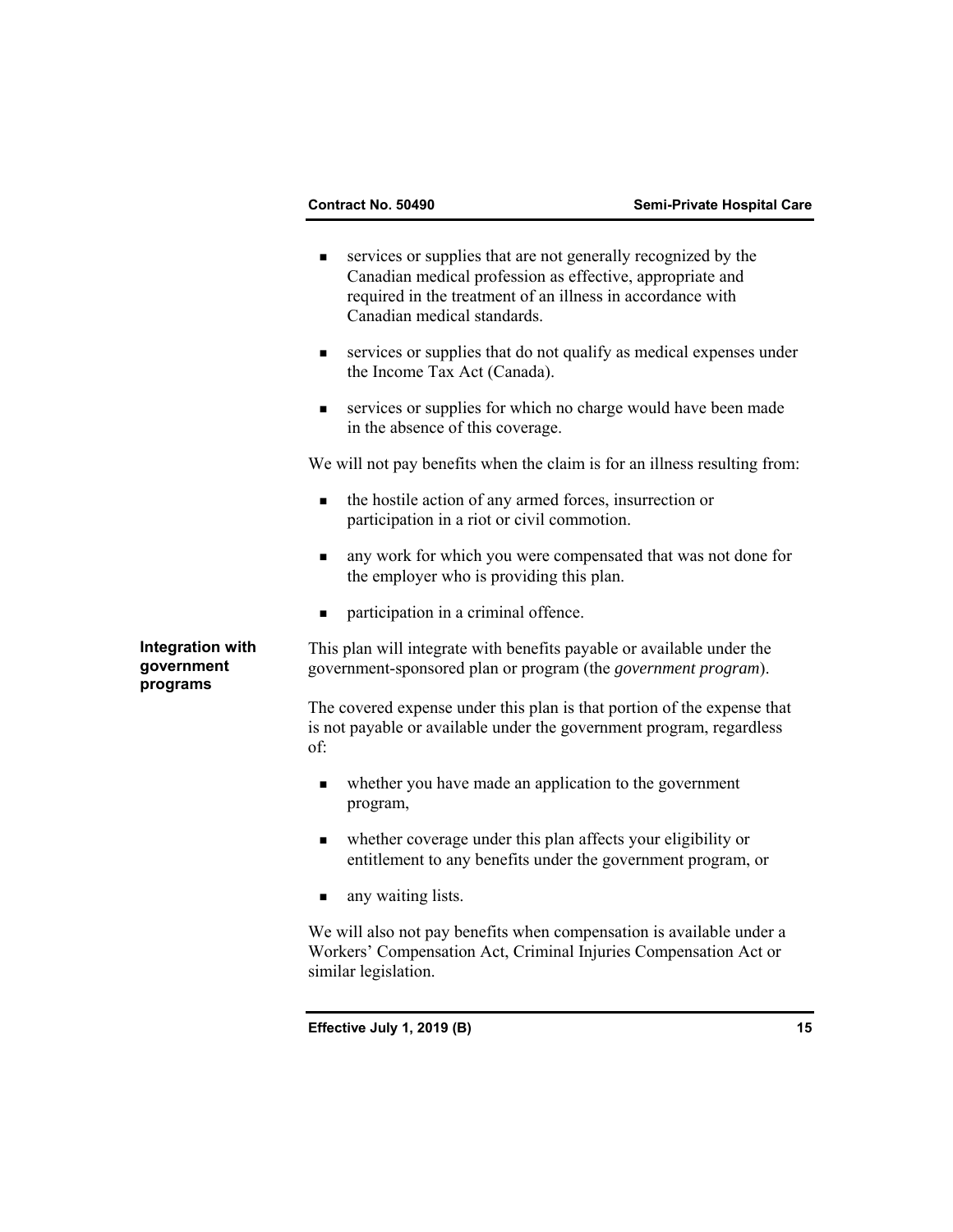|                                 | <b>Contract No. 50490</b>                                                                                                                                                                                                                                                                                                          | <b>Semi-Private Hospital Care</b> |
|---------------------------------|------------------------------------------------------------------------------------------------------------------------------------------------------------------------------------------------------------------------------------------------------------------------------------------------------------------------------------|-----------------------------------|
| When and how to<br>make a claim | To make a claim, complete the claim form that is available from your<br>employer or on our website at www.mysunlife.ca.                                                                                                                                                                                                            |                                   |
|                                 | In order for you to receive benefits, we must receive the claim no later<br>than 90 days after the earlier of:                                                                                                                                                                                                                     |                                   |
|                                 | the end of the benefit year during which you incur the expenses,<br>$\blacksquare$<br>or                                                                                                                                                                                                                                           |                                   |
|                                 | $\mathbf{1}$ $\mathbf{1}$ $\mathbf{0}$ $\mathbf{1}$ $\mathbf{0}$ $\mathbf{1}$ $\mathbf{0}$ $\mathbf{1}$ $\mathbf{0}$ $\mathbf{1}$ $\mathbf{0}$ $\mathbf{1}$ $\mathbf{0}$ $\mathbf{1}$ $\mathbf{0}$ $\mathbf{1}$ $\mathbf{0}$ $\mathbf{1}$ $\mathbf{0}$ $\mathbf{1}$ $\mathbf{0}$ $\mathbf{1}$ $\mathbf{0}$ $\mathbf{1}$ $\mathbf{$ |                                   |

## the end of your Semi-Private Hospital Care coverage.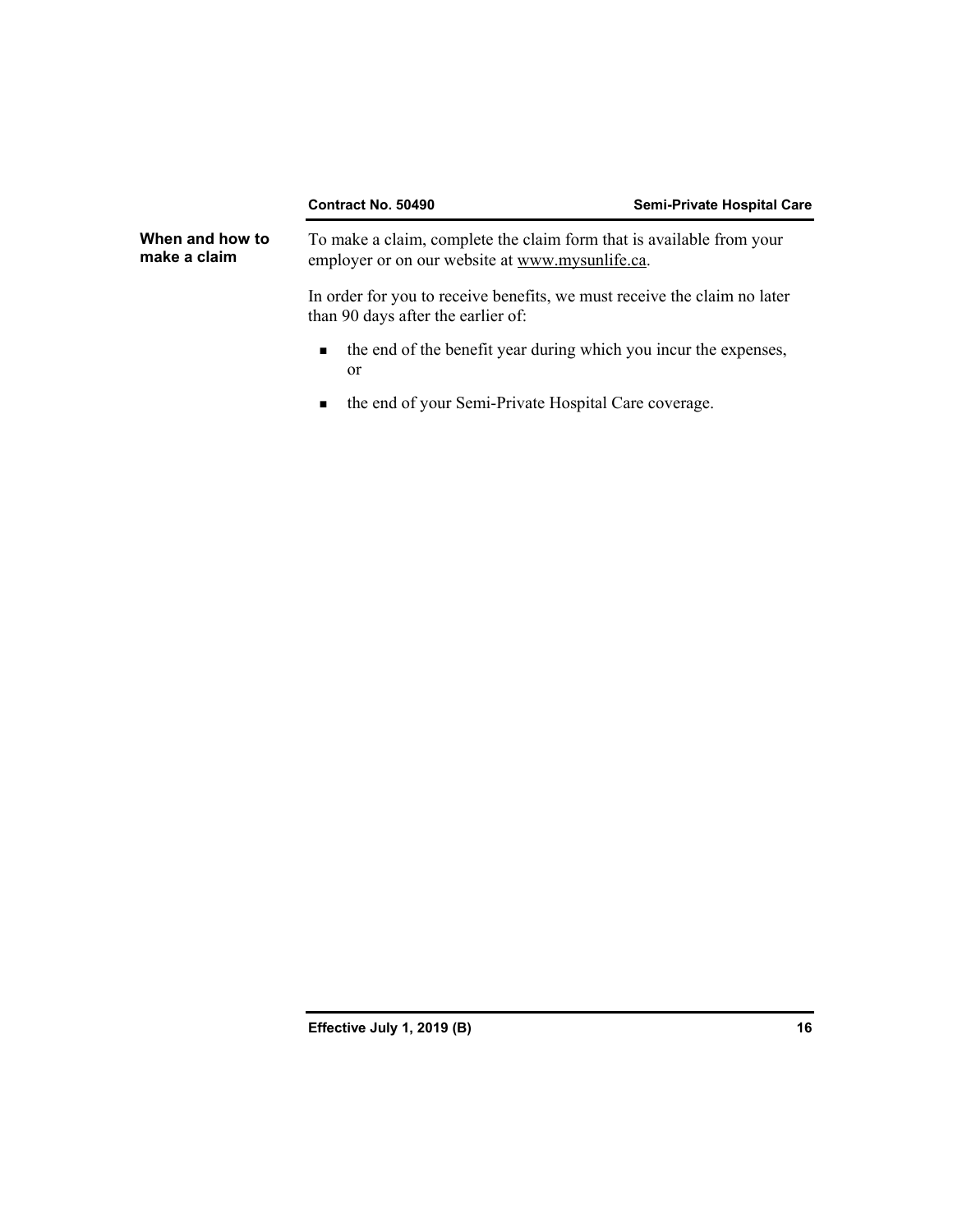## **Extended Health Care (Medicare Supplement)**

| <b>Insurer</b>                                | This benefit is insured by Sun Life Assurance Company of Canada<br>under contract number issued to Trent University.                                                                                                                                                          |    |
|-----------------------------------------------|-------------------------------------------------------------------------------------------------------------------------------------------------------------------------------------------------------------------------------------------------------------------------------|----|
| <b>General description</b><br>of the coverage | In this section, you means the employee and all dependents covered for<br>Extended Health Care benefits.                                                                                                                                                                      |    |
|                                               | Extended Health Care coverage pays for eligible services or supplies<br>for you that are medically necessary for the treatment of an illness.<br>However, there are additional eligibility requirements that apply to<br>drugs (see Prior authorization program for details). |    |
|                                               | To qualify for this coverage you must be entitled to benefits under a<br>provincial medicare plan or federal government plan that provides<br>similar benefits.                                                                                                               |    |
|                                               | An expense must be claimed for the benefit year in which the expense<br>is incurred. You incur an expense on the date the service is received or<br>the supplies are purchased or rented.                                                                                     |    |
|                                               | The benefit year is from January 1 to December 31.                                                                                                                                                                                                                            |    |
| <b>Deductible</b>                             | The deductible is the portion of claims that you are responsible for<br>paying.                                                                                                                                                                                               |    |
|                                               | The deductible is \$25 each benefit year for each person up to a<br>maximum of \$50 per family.                                                                                                                                                                               |    |
|                                               | After the deductible has been paid, claims will be paid up to the<br>percentage of coverage under this plan.                                                                                                                                                                  |    |
|                                               | If 2 or more members of your family suffer injuries in the same<br>accident, only one individual deductible is applied in each benefit year<br>against all eligible expenses for those injuries.                                                                              |    |
| <b>Prescription drugs</b>                     | Drugs covered under this plan must have a Drug Identification Number                                                                                                                                                                                                          |    |
|                                               | Effective July 1, 2019 (B)                                                                                                                                                                                                                                                    | 17 |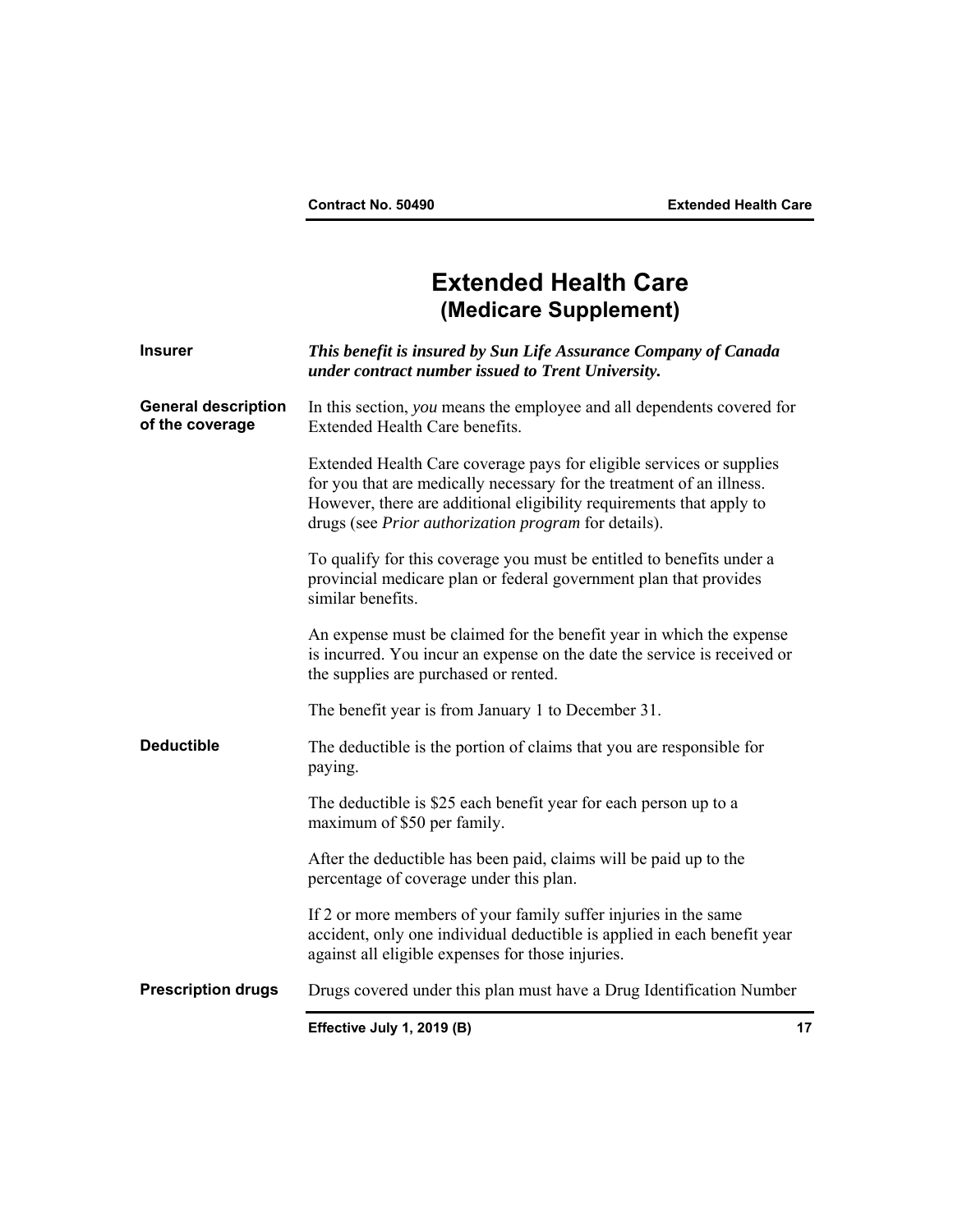|                  | <b>Contract No. 50490</b>                                                                                                                    | <b>Extended Health Care</b> |
|------------------|----------------------------------------------------------------------------------------------------------------------------------------------|-----------------------------|
| (Drug card plan) | (DIN) in order to be eligible and be approved under Drug evaluation.                                                                         |                             |
|                  | We will cover the cost of the following drugs and supplies that are<br>prescribed by a doctor or dentist and are obtained from a pharmacist: |                             |
|                  | drugs that legally require a prescription.<br>$\blacksquare$                                                                                 |                             |
|                  | life-sustaining drugs that may not legally require a prescription.<br>$\blacksquare$                                                         |                             |
|                  | compounded preparations, provided that the principal active<br>■<br>ingredient is an eligible expense and has a DIN.                         |                             |
|                  | diabetic supplies.<br>$\blacksquare$                                                                                                         |                             |
|                  | products to help a person quit smoking that legally require a<br>٠<br>prescription.                                                          |                             |
|                  | treatments for weight loss, including drugs, proteins and food or<br>$\blacksquare$<br>dietary supplements.                                  |                             |
|                  | vaccines.<br>$\blacksquare$                                                                                                                  |                             |
|                  | intrauterine devices (IUDs) and diaphragms.<br>٠                                                                                             |                             |
|                  | drugs for the treatment of sexual dysfunction, up to a maximum<br>$\blacksquare$<br>of \$1,200 per person in a benefit year.                 |                             |
|                  | colostomy supplies.<br>$\blacksquare$                                                                                                        |                             |
|                  | varicose vein injections.<br>$\blacksquare$                                                                                                  |                             |
|                  | We will only pay for quantities that can reasonably be used in a 90<br>days period.                                                          |                             |
|                  | We will cover 100% of the cost of the above drugs and supplies after<br>you pay the deductible.                                              |                             |
|                  | We will not pay for the following, even when prescribed:                                                                                     |                             |
|                  | over-the-counter drugs except for those that Sun Life determines<br>to be life sustaining.                                                   |                             |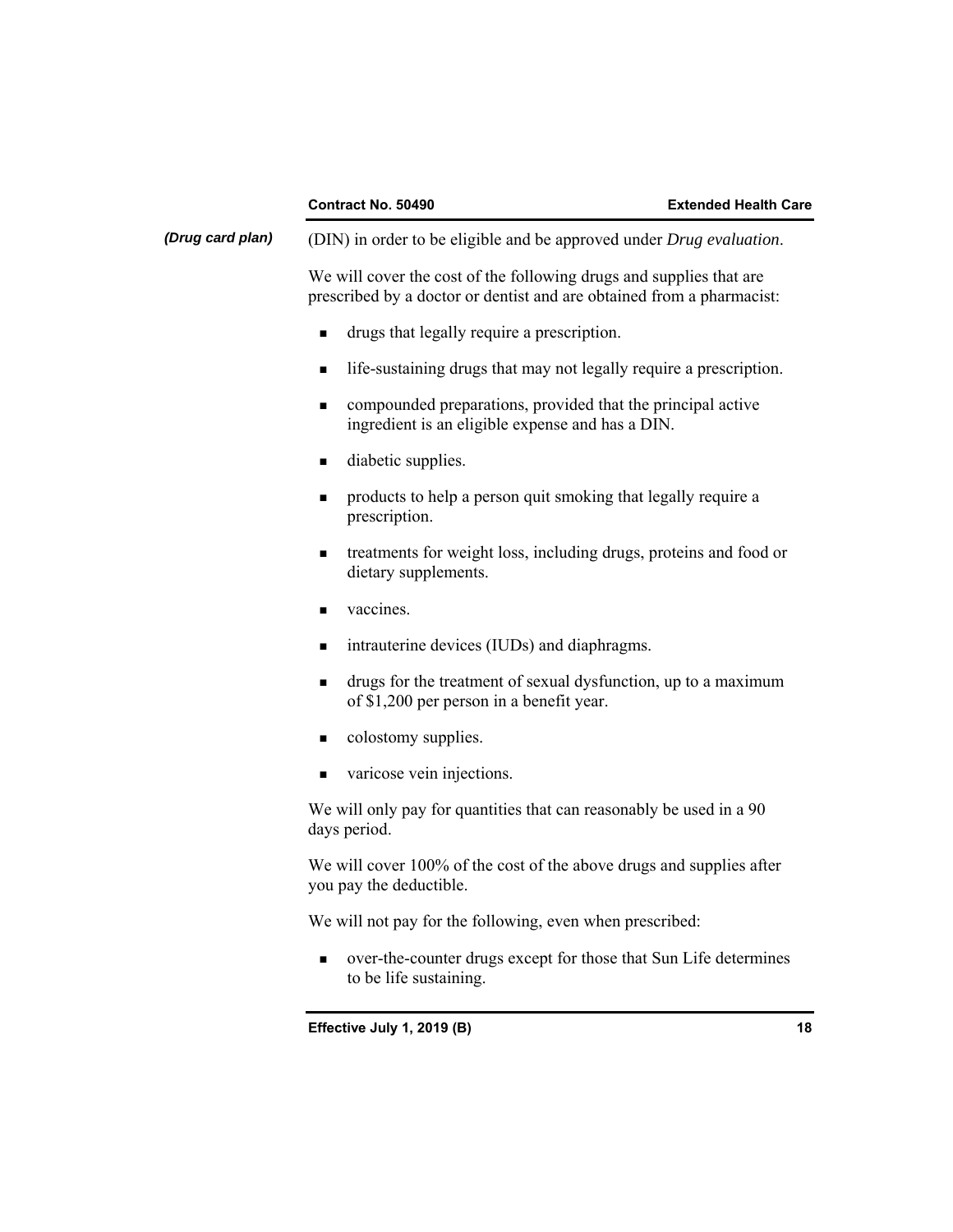- infant formulas (milk and milk substitutes), minerals, proteins and collagen treatments.
- the cost of giving injections, serums and vaccines.
- hair growth stimulants.
- vitamins or vitamin preparations, unless injected.
- drugs that are used for cosmetic purposes.
- drugs for the treatment of infertility.
- natural health products, whether or not they have a Natural Product Number (NPN), except as otherwise provided under the list of eligible expenses above.
- drugs and treatments, and any services and supplies relating to the administration of the drug and treatment, administered in a hospital, on an in-patient or out-patient basis, or in a governmentfunded clinic or treatment facility.
- *Drug evaluation* The following drugs will be evaluated and must be approved by us to be eligible for coverage:
	- drugs that receive Health Canada Notice of Compliance for an initial or a new indication on or after November 1, 2017.
	- drugs covered under this plan and subject to a significant increase in cost.

Drug expenses are eligible for reimbursement only if incurred on or after the date of our approval.

We will assess the eligibility of the drug based on factors such as:

 comparative analysis of the drug cost and its clinical effectiveness.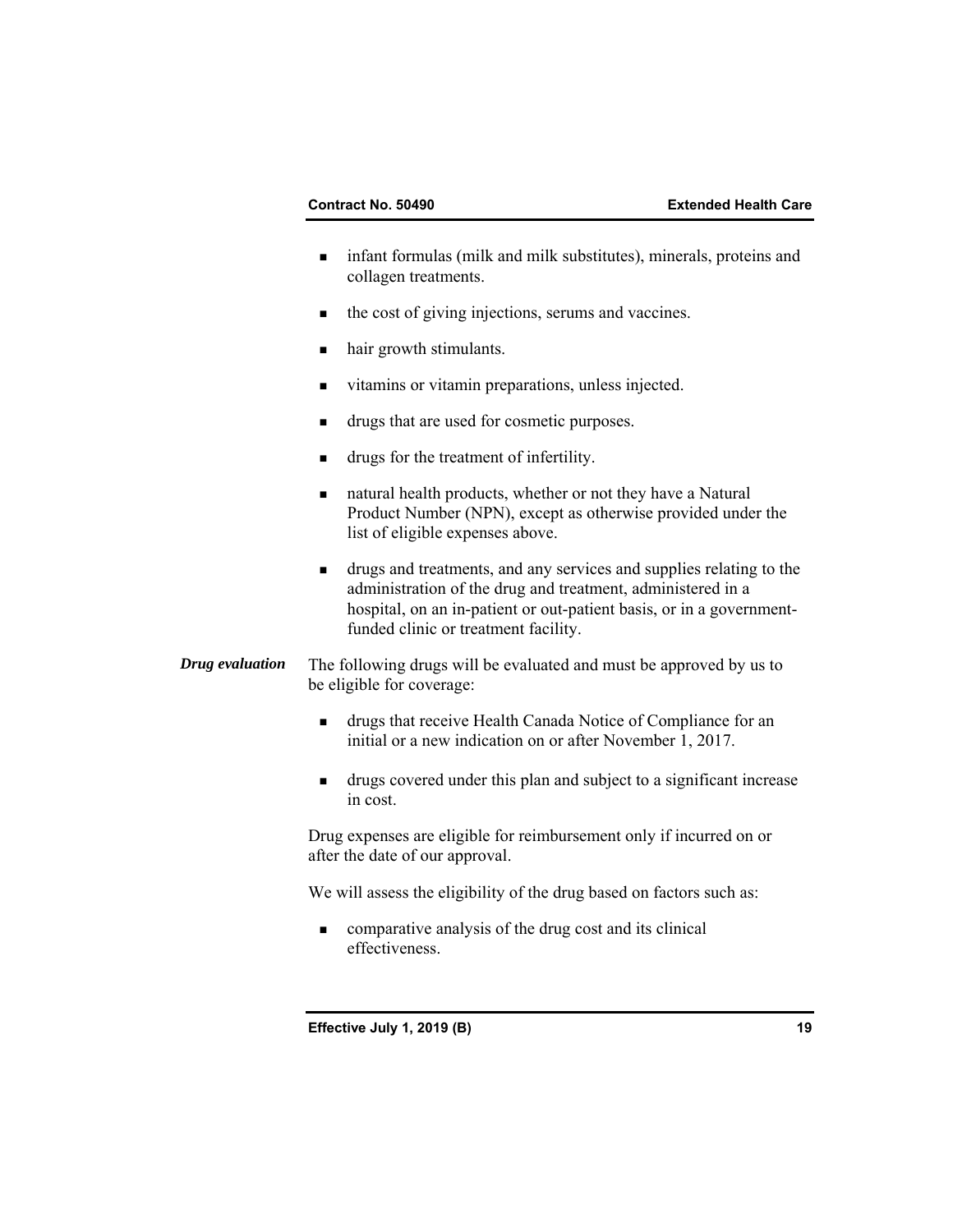- **EXECOMMENDERISH** recommendations by health technology assessment organizations and provinces.
- availability of other drugs treating the same or similar conditions(s).
- **plan sustainability.**

**Drug substitution** Charges in excess of the lowest priced equivalent drug are not covered<br> *limit* unless specifically approved by Sun Life. To assess the medical *limit* unless specifically approved by Sun Life. To assess the medical necessity of a higher priced drug, Sun Life will require you and your doctor to complete and submit an exception form.

*Prior authorization* The prior authorization (PA) program applies to a limited number of *program* drugs and, as its name suggests, prior approval is required for coverage under the program. If you submit a claim for a drug included in the PA program and you have not been pre-approved, your claim will be declined.

> In order for drugs in the PA program to be covered, you need to provide medical information. Please use our PA form to submit this information. Both you and your doctor need to complete parts of the form.

You will be eligible for coverage for these drugs if the information you and your doctor provide meets our clinical criteria based on factors such as:

- Health Canada Product Monograph.
- recognized clinical guidelines.
- comparative analysis of the drug cost and its clinical effectiveness.
- **Example 1** recommendations by health technology assessment organizations and provinces.
- your response to preferred drug therapy.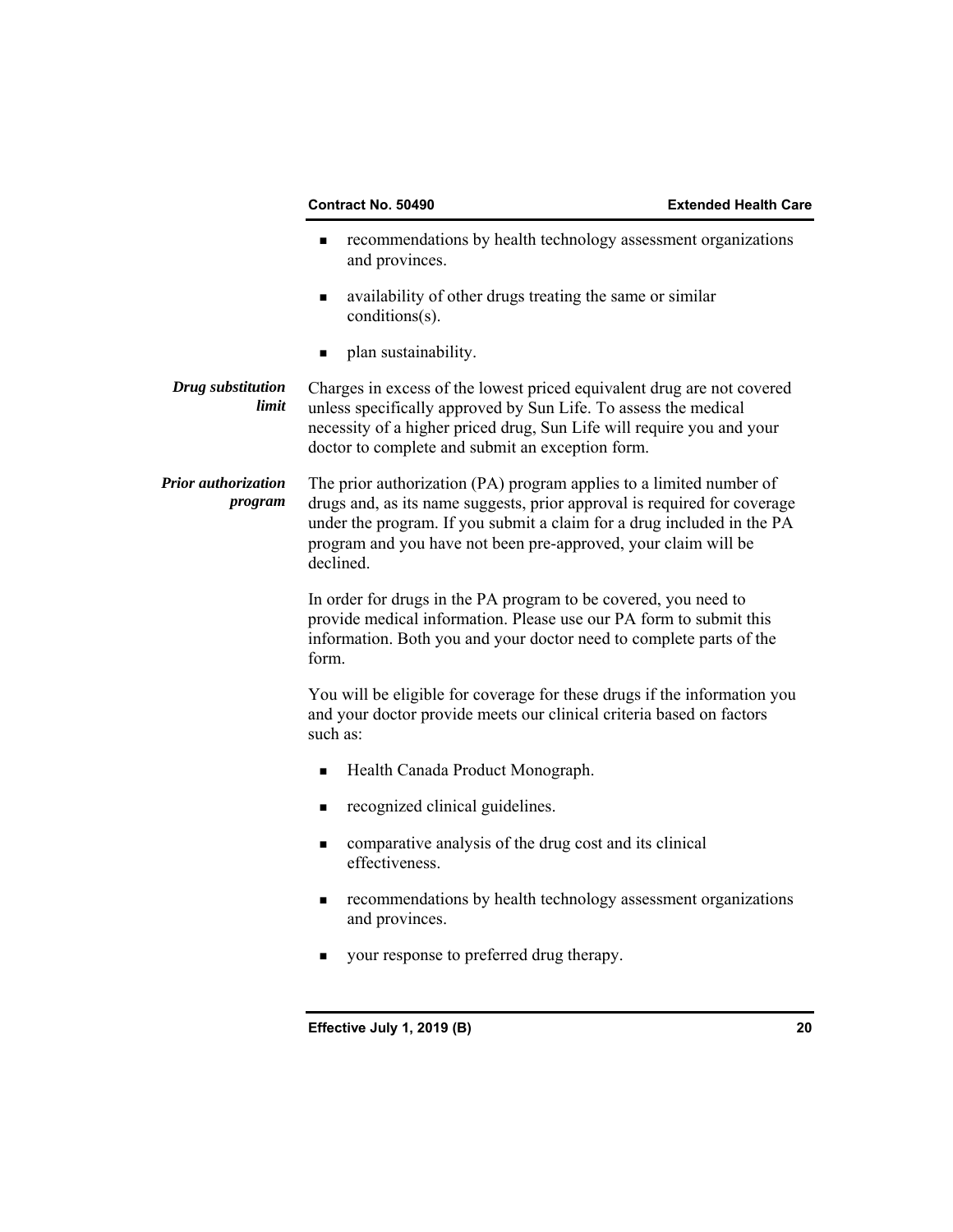If not, your claim will be declined.

Our prior authorization forms are available from the following sources:

- our website at <www.mysunlife.ca/priorauthorization>
- our Customer Care centre by calling toll-free 1-800-361-6212

| Other health<br>professionals allowed<br>to prescribe drugs | We reimburse certain drugs prescribed by other qualified health<br>professionals the same way as if the drugs were prescribed by a doctor<br>or a dentist if the applicable provincial legislation permits them to<br>prescribe those drugs.                                                                                                                                                                                                   |  |
|-------------------------------------------------------------|------------------------------------------------------------------------------------------------------------------------------------------------------------------------------------------------------------------------------------------------------------------------------------------------------------------------------------------------------------------------------------------------------------------------------------------------|--|
| <b>Hospital expenses in</b><br>your province                | We will cover 100% of the costs for hospital care in the province where<br>you live. The deductible does not apply to these expenses.                                                                                                                                                                                                                                                                                                          |  |
|                                                             | We will cover out-patient services in a hospital, after you pay the<br>deductible, except for any services explicitly excluded under this<br>benefit, and the difference between the cost of a semi-private and a<br>private hospital room.                                                                                                                                                                                                    |  |
|                                                             | We will also cover 100% of the costs for private hospital care in the<br>province where you live, after you pay the deductible. The maximum<br>amount payable is \$10 per day up to a maximum of 120 days for<br>treatment of an illness due to the same or related causes.                                                                                                                                                                    |  |
|                                                             | A hospital is a facility licensed to provide care and treatment for sick or<br>injured patients, primarily while they are acutely ill. It must have<br>facilities for diagnostic treatment and major surgery. Nursing care must<br>be available 24 hours a day. It does not include a nursing home, rest<br>home, home for the aged or chronically ill, sanatorium, convalescent<br>hospital or a facility for treating alcohol or drug abuse. |  |
| <b>Expenses out of</b><br>your province                     | We will cover emergency services while you are outside the province<br>where you live. We will also cover referred services.                                                                                                                                                                                                                                                                                                                   |  |
|                                                             | For both emergency services and referred services, we will cover the<br>cost of:                                                                                                                                                                                                                                                                                                                                                               |  |
|                                                             | the difference between a semi-private and a private hospital room.                                                                                                                                                                                                                                                                                                                                                                             |  |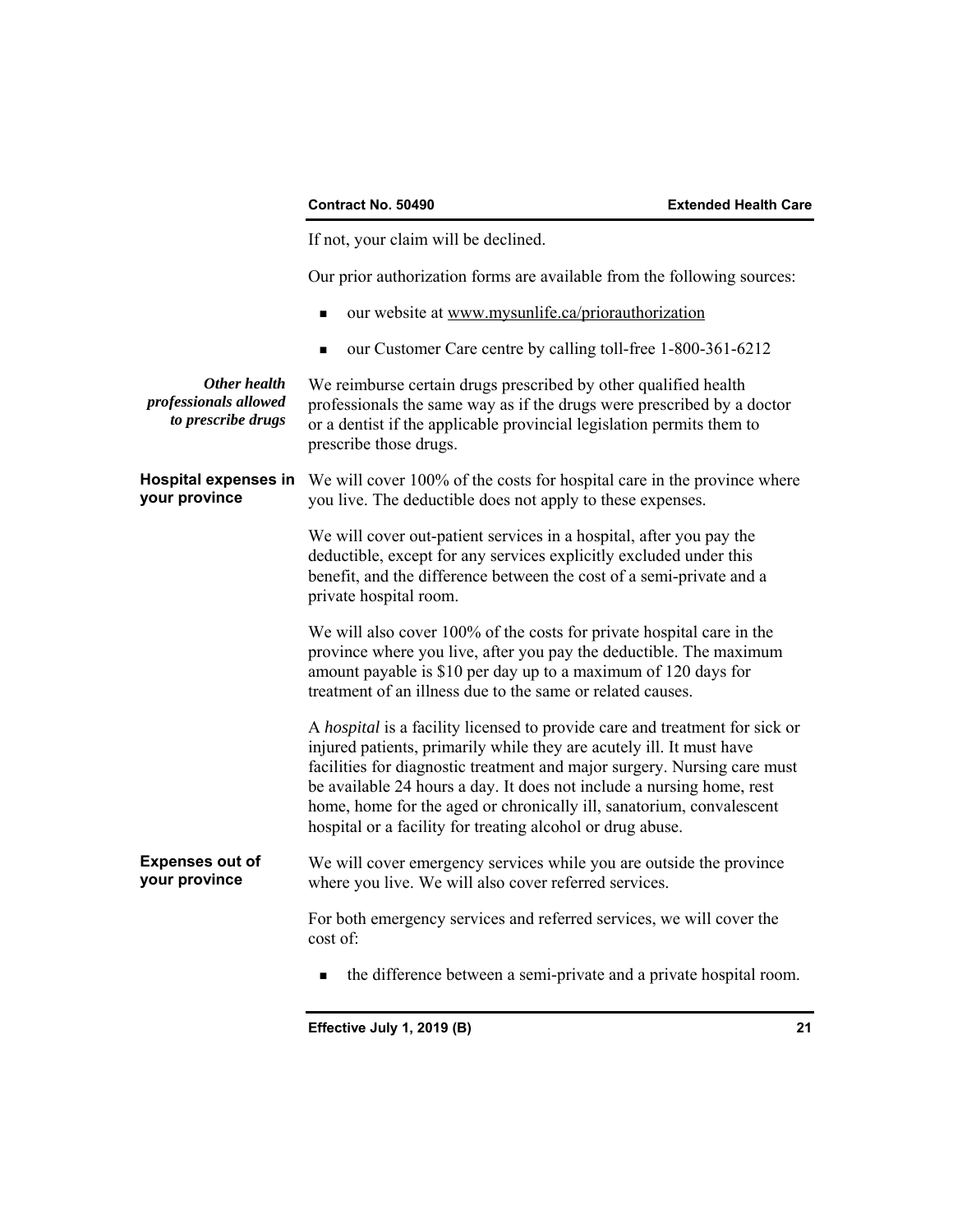- other hospital services provided outside of Canada.
- out-patient services in a hospital.
- the services of a doctor.

Expenses for all other services or supplies eligible under this plan are also covered when they are incurred outside the province where you live, subject to the reimbursement level and all conditions applicable to those expenses.

*Emergency services* We will pay 100% of the cost of covered emergency services after you pay the deductible.

> *Emergency services* mean any reasonable medical services or supplies, including advice, treatment, medical procedures or surgery, required as a result of an emergency. When a person has a chronic condition, emergency services do not include treatment provided as part of an established management program that existed prior to the person leaving the province where the person lives.

*Emergency* means an acute illness or accidental injury that requires immediate, medically necessary treatment prescribed by a doctor.

At the time of an emergency, you or someone with you must contact Sun Life's Emergency Travel Assistance provider, AZGA Service Canada Inc. (*Allianz Global Assistance*). All invasive and investigative procedures (including any surgery, angiogram, MRI, PET scan, CAT scan), must be pre-authorized by Allianz Global Assistance prior to being performed, except in extreme circumstances where surgery is performed on an emergency basis immediately following admission to a hospital.

If contact with Allianz Global Assistance cannot be made before services are provided, contact with Allianz Global Assistance must be made as soon as possible afterwards. If contact is not made and emergency services are provided in circumstances where contact could reasonably have been made, then Sun Life has the right to deny or limit payments for all expenses related to that emergency.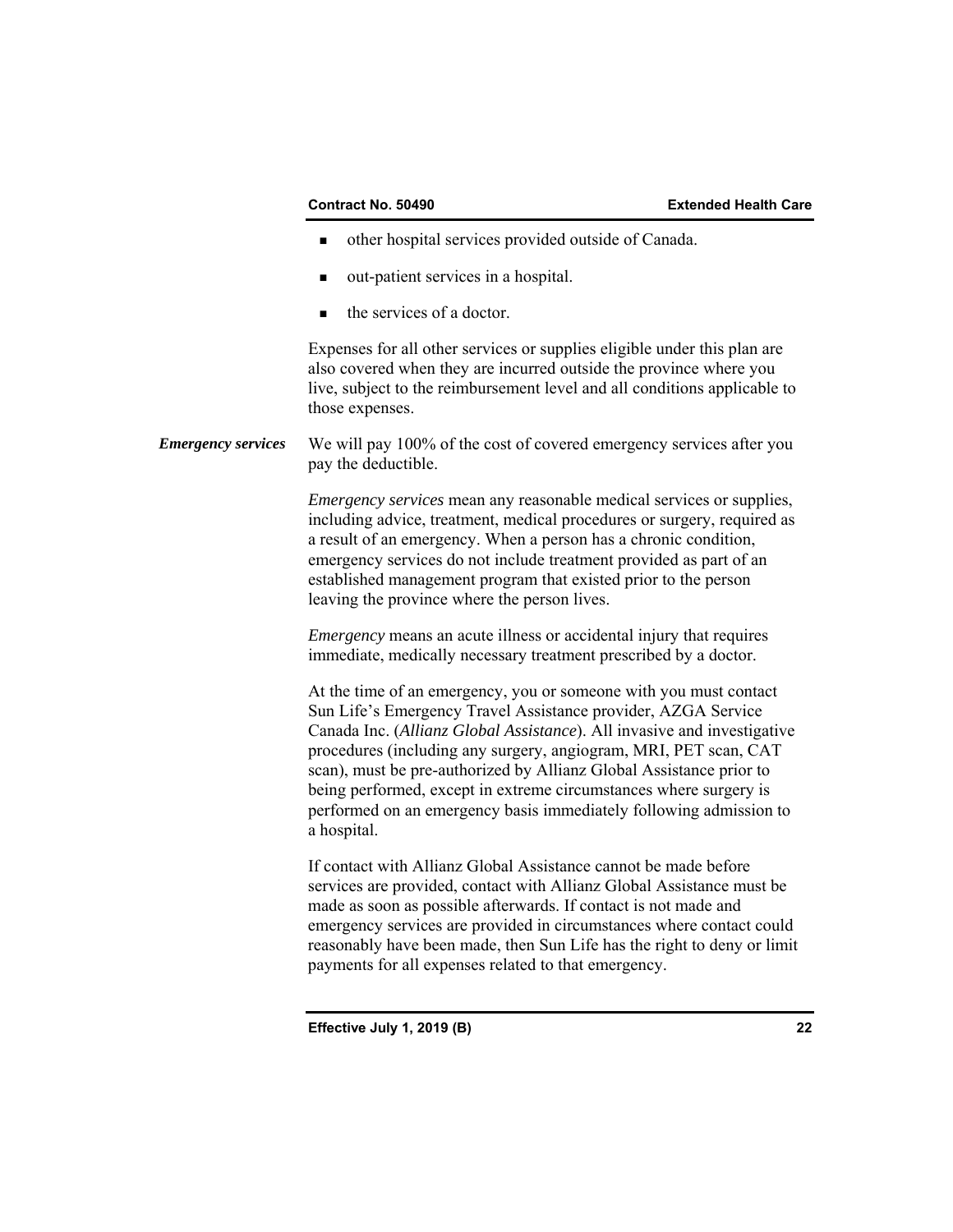An emergency ends when you are medically stable to return to the province where you live.

*Emergency services* Any expenses related to the following emergency services are not *excluded from* covered: *coverage* 

- services that are not immediately required or which could reasonably be delayed until you return to the province where you live, unless your medical condition reasonably prevents you from returning to that province prior to receiving the medical services.
- services relating to an illness or injury which caused the emergency, after such emergency ends.
- continuing services, arising directly or indirectly out of the original emergency or any recurrence of it, after the date that Sun Life or Allianz Global Assistance, based on available medical evidence, determines that you can be returned to the province where you live, and you refuse to return.
- services which are required for the same illness or injury for which you received emergency services, including any complications arising out of that illness or injury, if you had unreasonably refused or neglected to receive the recommended medical services.
- complications or any emergency arising directly or indirectly out where the trip was taken to obtain medical services for an illness or injury, services related to that illness or injury, including any of that illness or injury.
- *Referred services Referred services* must be for the treatment of an illness and ordered in writing by a doctor located in the province where you live. We will pay 100% of the costs of referred services after you pay the deductible. Your provincial medicare plan must agree in writing to pay benefits for the referred services.

All referred services must be: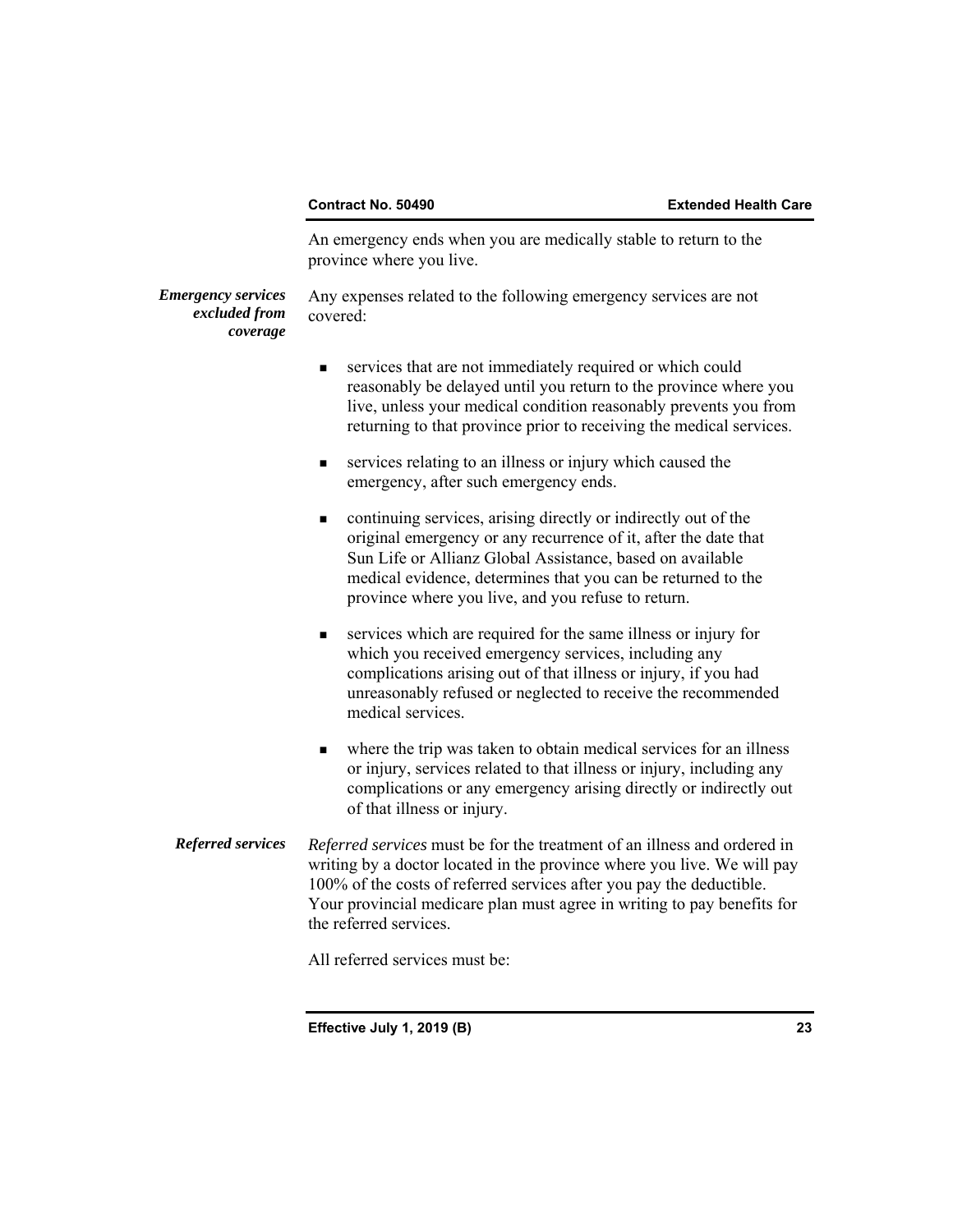- obtained in Canada, if available, regardless of any waiting lists, and
- covered by the medicare plan in the province where you live.

However, if referred services are not available in Canada, they may be obtained outside of Canada.

**Medical services and** We will cover 100% of the costs after you pay the deductible for the **equipment** medical services listed below when ordered by a doctor (the services medical services listed below when ordered by a doctor (the services of a licensed optometrist, ophthalmologist or dentist do not require a doctor's order).

- out-of-hospital private duty nurse services when medically necessary. Services must be for nursing care, and not for custodial care. The private duty nurse must be a nurse, or nursing assistant who is licensed, certified or registered in the province where you live and who does not normally live with you. The services of a registered nurse are eligible only when someone with lesser qualifications can not perform the duties.
- transportation in a licensed ambulance, if medically necessary, that takes you to and from the nearest hospital that is able to provide the necessary medical services.
- transportation in a licensed air ambulance, if medically necessary, that takes you to the nearest hospital that provides the necessary emergency services.
- the following diagnostic services rendered outside of a hospital, except if the covered person's provincial plan prohibits payment of these expenses:
	- a laboratory tests.
	- $\Box$  ultrasounds.
- dental services, including braces and splints, to repair damage to natural teeth caused by an accidental blow to the mouth that occurs while you are covered. These services must be received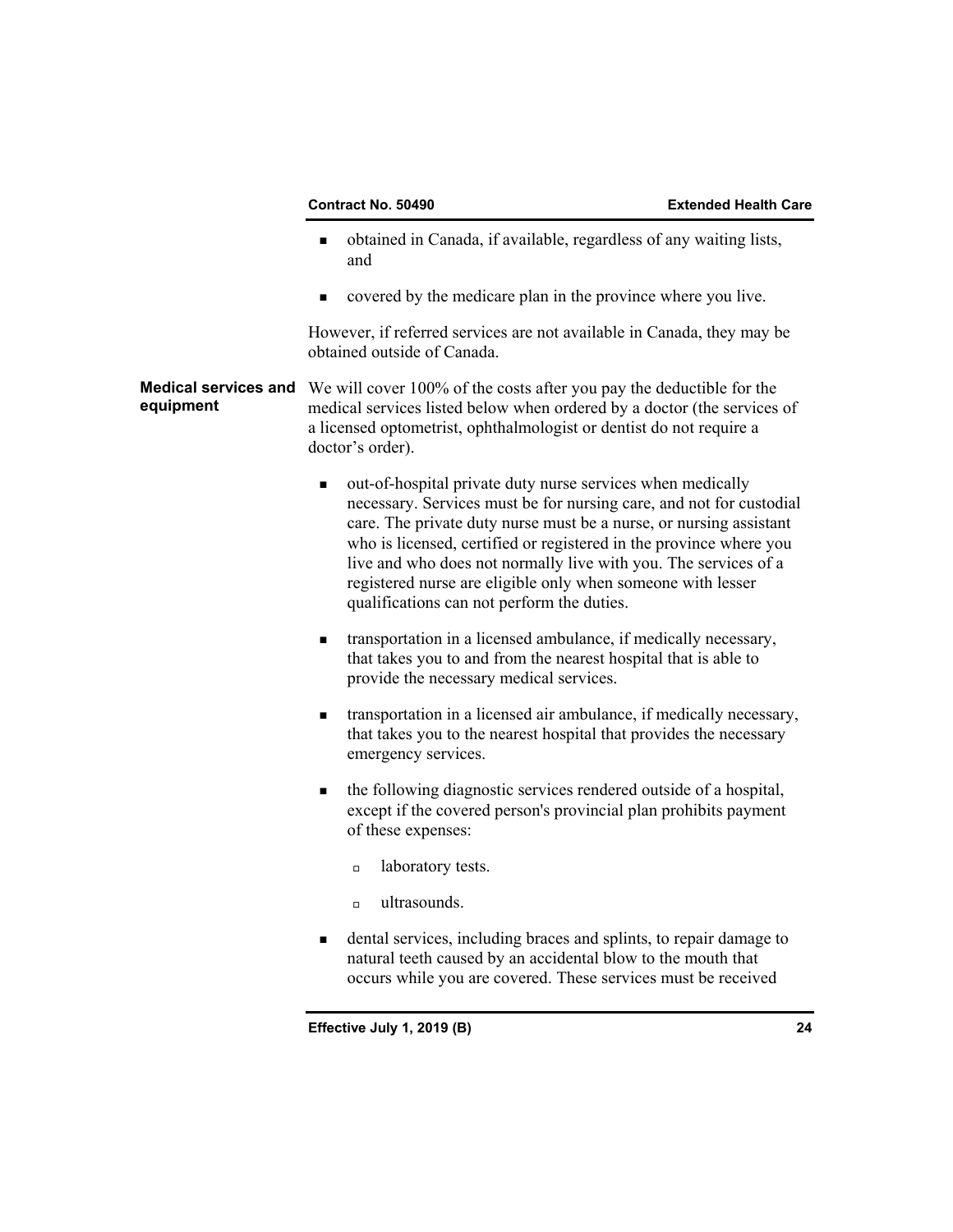within 12 months of the accident. We will not cover more than the fee stated in the Dental Association Fee Guide for a general practitioner in the province where the employee lives. The guide must be the current guide at the time that treatment is received.

- services of an ophthalmologist or licensed optometrist, up to a maximum of \$50 per person over 2 benefit years.
- **EXECUTE:** corrective prosthetic lenses and frames for persons who lack an organic lens or after cataract surgery, limited to once during a person's lifetime.
- medically necessary equipment rented, or purchased at our request, that meets your basic medical needs. If alternate equipment is available, eligible expenses are limited to the cost of the least expensive equipment that meets your basic medical needs. For expenses incurred for a wheelchair, coverage is limited to the use of a manual wheelchair, except if the person's medical condition warrants the use of an electric wheelchair.
- casts, splints, trusses, braces or crutches, cervical collars, catheters, urinary kits or ostomy supplies (where a surgical stoma exists).
- external breast prostheses required as a result of surgery.
- surgical brassieres required as a result of surgery, up to a maximum of 2 brassieres per person in a benefit year.
- artificial limbs and eyes. For myoelectric or sport prosthesis, coverage is limited to the amount that would otherwise be paid for standard type artificial limbs.
- custom-made orthotic inserts for shoes, including repairs, when prescribed by a doctor, podiatrist or chiropodist, limited to 1 pair in any 12 month period for a person under age 18 or in any 24 month period for any other person.
- custom-made orthopaedic boots or shoes or modifications to regular footwear.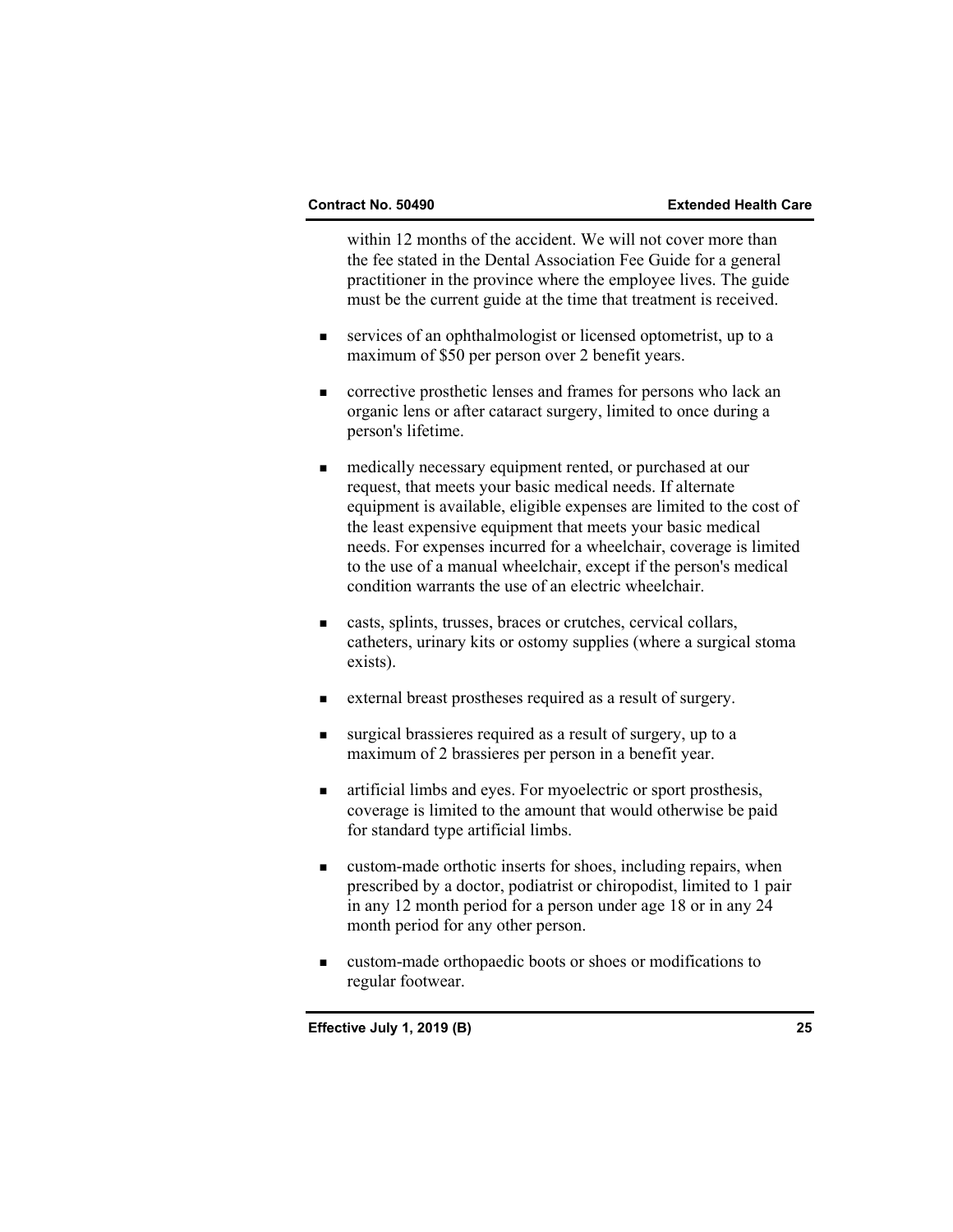|                                | hearing aids prescribed by an ear, nose and throat specialist, up to<br>$\blacksquare$<br>a maximum of \$500 per person over a period of 4 benefit years.<br>Repairs are included in this maximum. The deductible does not<br>apply to these expenses.                                                                                            |
|--------------------------------|---------------------------------------------------------------------------------------------------------------------------------------------------------------------------------------------------------------------------------------------------------------------------------------------------------------------------------------------------|
|                                | radiotherapy or coagulotherapy.<br>■                                                                                                                                                                                                                                                                                                              |
|                                | oxygen, plasma and blood transfusions.<br>$\blacksquare$                                                                                                                                                                                                                                                                                          |
|                                | Continuous Glucose Monitor (CGM) receivers, transmitters or<br>$\blacksquare$<br>sensors, for persons diagnosed with Type 1 diabetes, up to a<br>combined maximum of \$4,000 per person per benefit year. You<br>must provide us with a doctor's note confirming the diagnosis.                                                                   |
| <b>Paramedical</b><br>services | We will cover 100% of the costs after you pay the deductible, for each<br>category of paramedical specialists listed below:                                                                                                                                                                                                                       |
|                                | licensed speech therapists, when ordered by a doctor, up to a<br>$\blacksquare$<br>maximum of \$200 per person in a benefit year.                                                                                                                                                                                                                 |
|                                | licensed psychologists, up to a maximum of \$700 per person in a<br>$\blacksquare$<br>benefit year.<br><i>Effective July 1, 2020</i> – licensed psychologists, up to a maximum<br>of \$1,000 per person in a benefit year.<br><i>Effective July 1, 2021</i> – licensed psychologists, up to a maximum<br>of \$1,250 per person in a benefit year. |
|                                | licensed massage therapists, when ordered by a doctor, up to a<br>$\blacksquare$<br>maximum of \$200 per person in a benefit year.                                                                                                                                                                                                                |
|                                | licensed physiotherapists, up to a maximum of \$1,500 per person<br>$\blacksquare$<br>in a benefit year.                                                                                                                                                                                                                                          |
|                                | We will cover 100% of the costs without a deductible, when ordered by<br>a doctor, up to a maximum of \$300 per person in a benefit year for each<br>category of paramedical specialists listed below:                                                                                                                                            |
|                                | licensed osteopaths (this category of paramedical specialists also<br>$\blacksquare$<br>includes osteopathic practitioners), chiropractors, naturopaths,                                                                                                                                                                                          |
|                                |                                                                                                                                                                                                                                                                                                                                                   |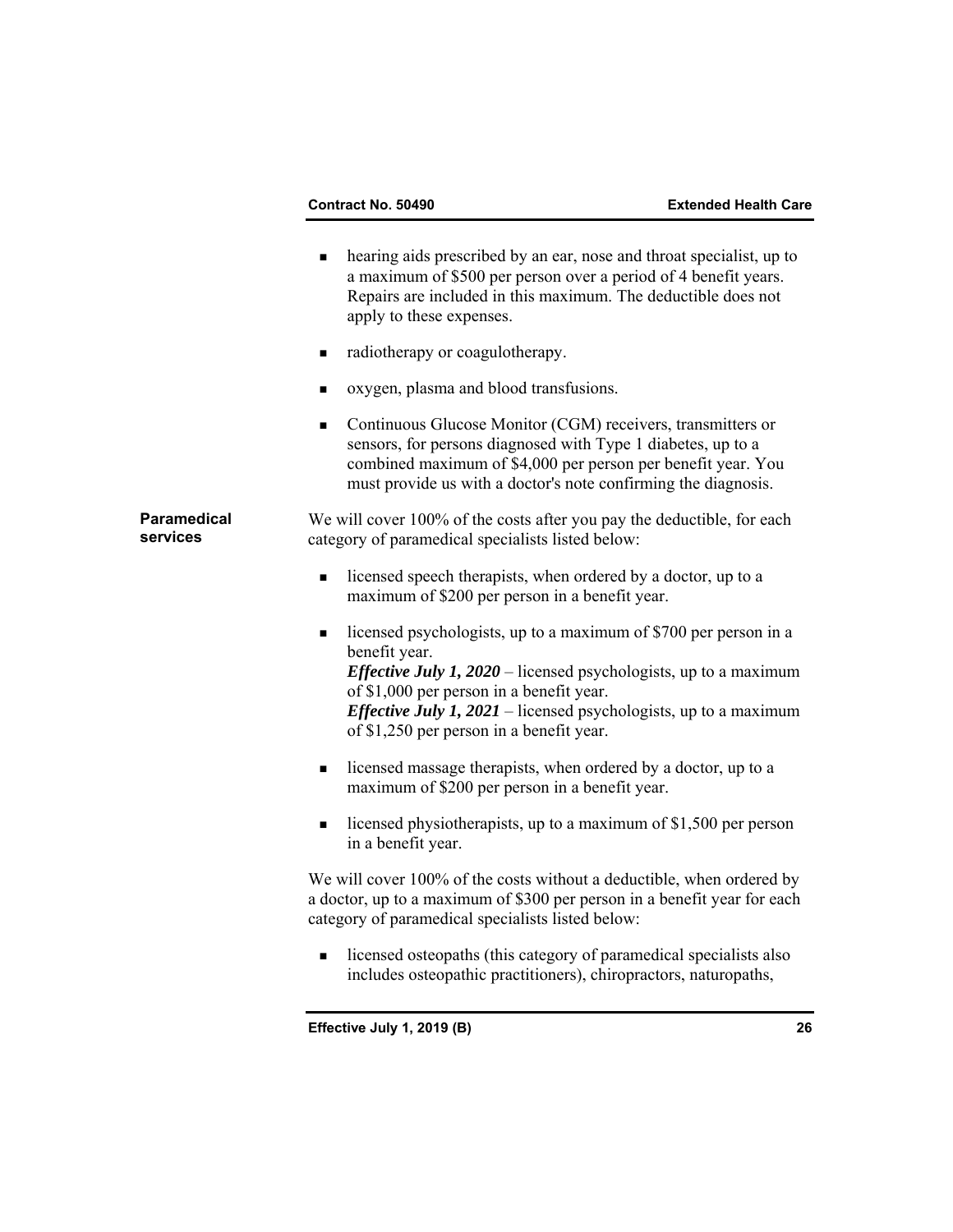|                                        | Contract No. 50490                                                                                                                                                                                                    | <b>Extended Health Care</b> |
|----------------------------------------|-----------------------------------------------------------------------------------------------------------------------------------------------------------------------------------------------------------------------|-----------------------------|
|                                        | podiatrists or chiropodists, including a maximum of one x-ray<br>examination per specialty each benefit year.                                                                                                         |                             |
| <b>Contact lenses or</b><br>eyeglasses | We will cover the cost of contact lenses or eyeglasses as long as they<br>are prescribed by an ophthalmologist or licensed optometrist and are<br>obtained from an ophthalmologist, licensed optometrist or optician. |                             |
|                                        | We will cover 100% of these costs up to a maximum of \$300 per<br>person in any 24 month period.                                                                                                                      |                             |
|                                        | The deductible does not apply to eyeglasses or contact lenses.                                                                                                                                                        |                             |
|                                        | We will not pay safety glasses of any kind, unless they are prescription<br>safety glasses needed for the correction of vision.                                                                                       |                             |
|                                        | We will not pay for sunglasses or magnifying glasses of any kind.                                                                                                                                                     |                             |
|                                        | <b>When coverage ends</b> Extended Health Care coverage will end on the earlier of the following:<br>$***$                                                                                                            |                             |
|                                        | last day of the month following the month in which the employee<br>٠<br>retires (except for an employee on approved voluntary early<br>retirement),                                                                   |                             |
|                                        | last day of the month following the month in which employment                                                                                                                                                         |                             |
|                                        | terminates, or<br>last day of the month following June 30 <sup>th</sup> coincident with or next<br>٠<br>following the date the employee turns age 65.                                                                 |                             |
|                                        | **Coverage will be extended beyond this date provided the employee<br>continues actively working at least 17.5 hours per week.                                                                                        |                             |
|                                        | Coverage may also end on an earlier date, as specified in <i>General</i><br>Information.                                                                                                                              |                             |
| <b>Payments after</b><br>coverage ends | If you are totally disabled when your coverage ends, benefits will<br>continue for expenses that result from the illness that caused the total<br>disability if the expenses are incurred:                            |                             |
|                                        | during the uninterrupted period of total disability,                                                                                                                                                                  |                             |
|                                        | within 90 days of the end of coverage, and                                                                                                                                                                            |                             |
|                                        | Effective July 1, 2019 (B)                                                                                                                                                                                            | 27                          |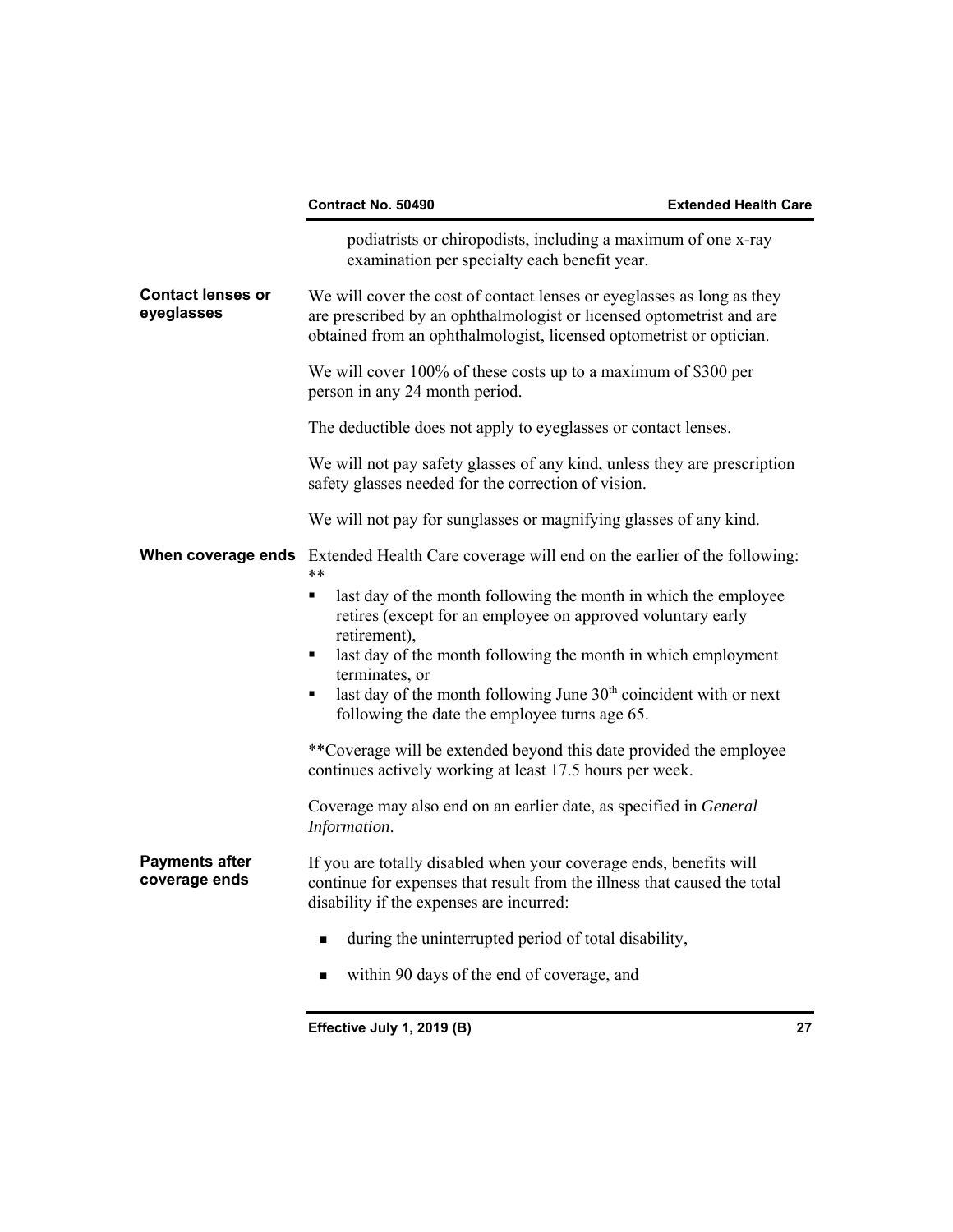while this provision is in force.

For the purpose of this provision, an employee is totally disabled if prevented by illness from performing any occupation the employee is or may become reasonably qualified for by education, training or experience, and a dependent is totally disabled if prevented by illness from performing the dependent's normal activities.

If the Extended Health Care benefit terminates, coverage for dental services to repair natural teeth damaged by an accidental blow will continue, if the accident occurred while you were covered, and the procedure is performed within 6 months after the date of the accident.

## **What is not covered** We will not pay for the costs of:

- services or supplies payable or available (regardless of any waiting list) under any government-sponsored plan or program, except as described below under *Integration with government programs*.
- services or supplies to the extent that their costs exceed the reasonable and usual rates in the locality where the services or supplies are provided.
- equipment that Sun Life considers ineligible (examples of this equipment are orthopaedic mattresses, exercise equipment, airconditioning or air-purifying equipment, whirlpools, humidifiers, and equipment used to treat seasonal affective disorders).
- any services or supplies that are not usually provided to treat an illness, including experimental treatments.
- services or supplies that are not approved by Health Canada or other government regulatory body for the general public.
- services or supplies that are not generally recognized by the Canadian medical profession as effective, appropriate and required in the treatment of an illness in accordance with Canadian medical standards.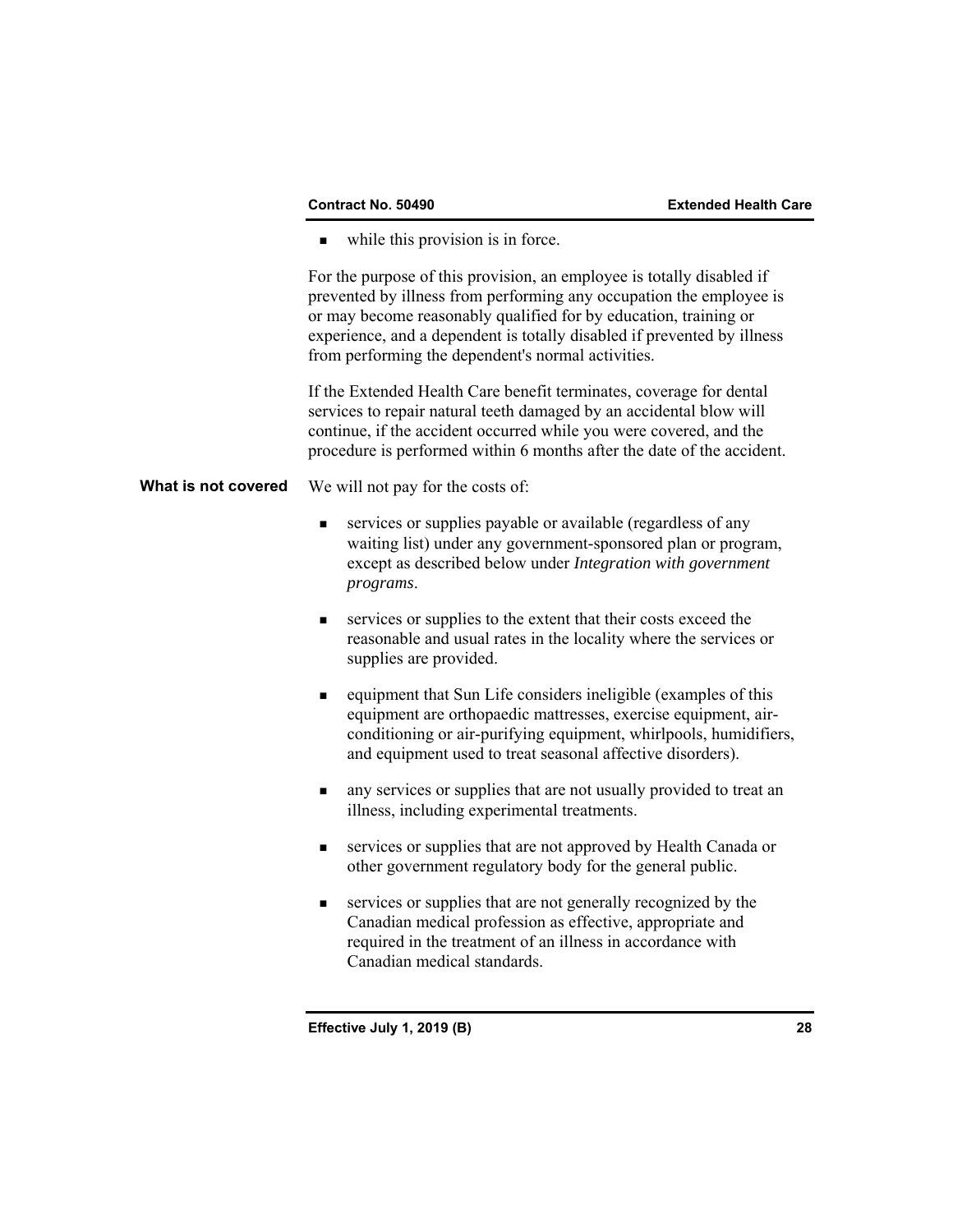- services or supplies that do not qualify as medical expenses under the Income Tax Act (Canada).
- services or supplies for which no charge would have been made in the absence of this coverage.

We will not pay benefits when the claim is for an illness resulting from:

- the hostile action of any armed forces, insurrection or participation in a riot or civil commotion.
- any work for which you were compensated that was not done for the employer who is providing this plan.
- **n** participation in a criminal offence.

## **Integration with government programs**

This plan will integrate with benefits payable or available under the government-sponsored plan or program (the *government program*).

The covered expense under this plan is that portion of the expense that is not payable or available under the government program, regardless of:

- whether you have made an application to the government program,
- whether coverage under this plan affects your eligibility or entitlement to any benefits under the government program, or
- any waiting lists.

We will also not pay benefits when compensation is available under a Workers' Compensation Act, Criminal Injuries Compensation Act or similar legislation.

employer or on our website at<www.mysunlife.ca>. **When and how to make a claim**  To make a claim, complete the claim form that is available from your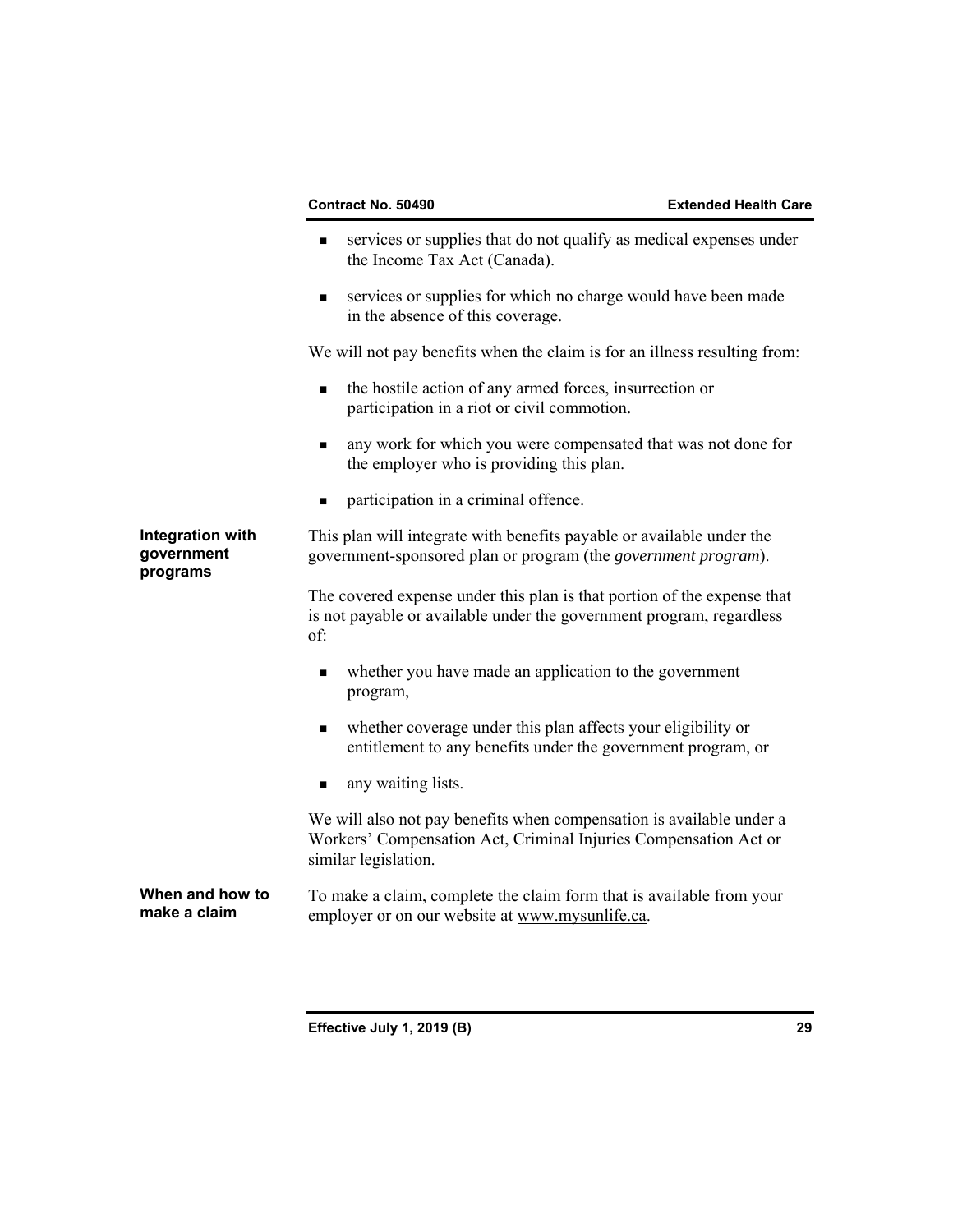In order for you to receive benefits, we must receive the claim no later than 90 days after the earlier of:

- the end of the benefit year during which you incur the expenses, or
- the end of your Extended Health Care coverage.

Claims may be submitted electronically for some expenses. Please contact your employer for more information.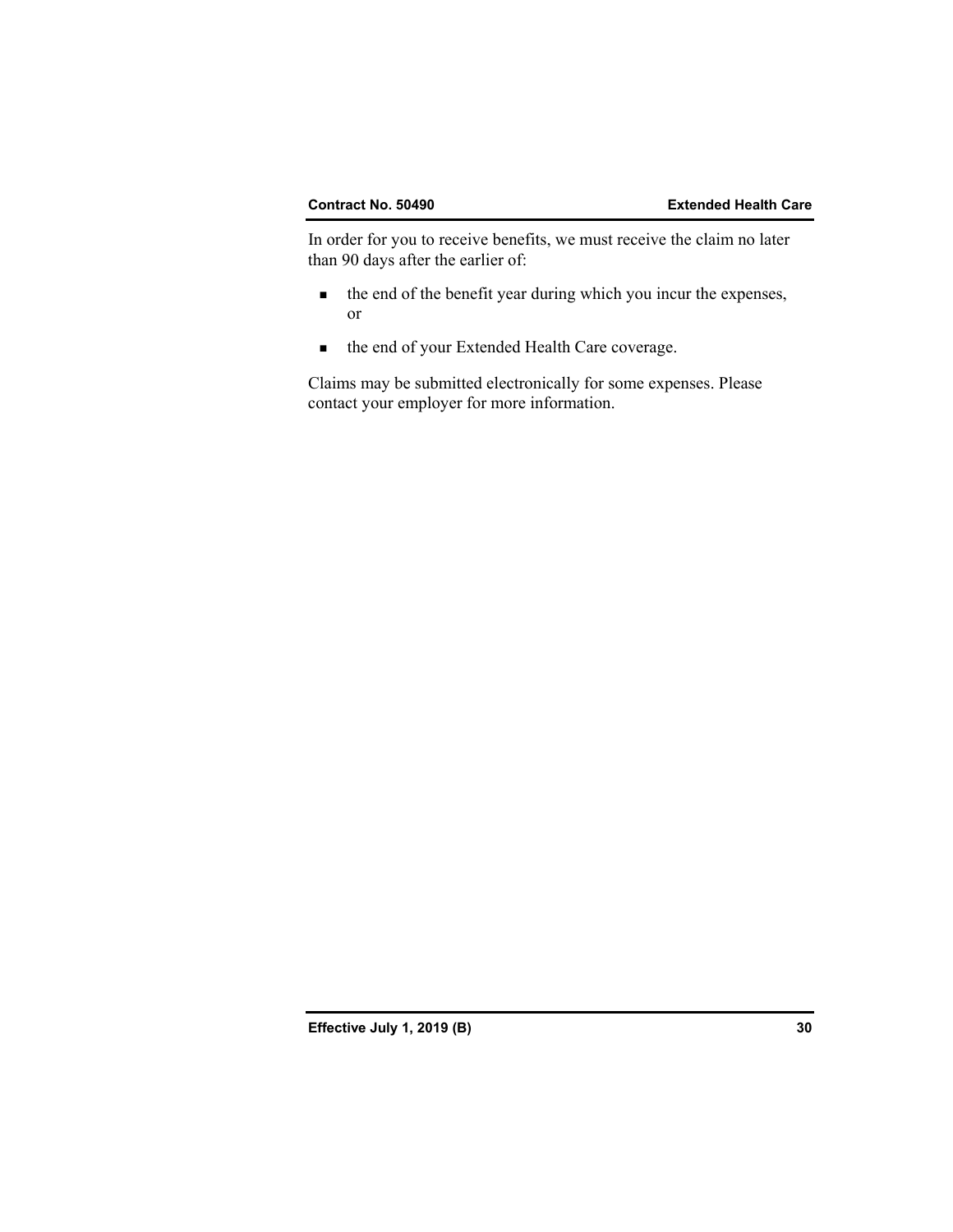# **Emergency Travel Assistance**

| <b>Insurer</b>                                | This benefit is insured by Sun Life Assurance Company of Canada<br>under contract number issued to Trent University.                                                                                                                                                                                                                                                                                                                                                                                                      |
|-----------------------------------------------|---------------------------------------------------------------------------------------------------------------------------------------------------------------------------------------------------------------------------------------------------------------------------------------------------------------------------------------------------------------------------------------------------------------------------------------------------------------------------------------------------------------------------|
| <b>General description</b><br>of the coverage | In this section, you means the employee and all dependents covered for<br>Emergency Travel Assistance benefits.                                                                                                                                                                                                                                                                                                                                                                                                           |
|                                               | If you are faced with a medical emergency when travelling outside of<br>the province where you live, AZGA Service Canada Inc. (Allianz<br>Global Assistance) can help.                                                                                                                                                                                                                                                                                                                                                    |
|                                               | <i>Emergency</i> means an acute illness or accidental injury that requires<br>immediate, medically necessary treatment prescribed by a doctor.                                                                                                                                                                                                                                                                                                                                                                            |
|                                               | This benefit, called Medi-Passport, supplements the emergency<br>portion of your Extended health Care coverage.                                                                                                                                                                                                                                                                                                                                                                                                           |
|                                               | The Medi-Passport coverage is subject to any maximum applicable to<br>the emergency portion of the Extended Health Care benefit. The<br>emergency services excluded from coverage, and all other conditions,<br>limitations and exclusions applicable to your Extended Health Care<br>coverage also apply to Medi-Passport.                                                                                                                                                                                               |
|                                               | We recommend that you bring your Travel card with you when you<br>travel. It contains telephone numbers and the information needed to<br>confirm your coverage and receive assistance.                                                                                                                                                                                                                                                                                                                                    |
| <b>Getting help</b>                           | At the time of an emergency, you or someone with you must<br>contact Allianz Global Assistance. If contact with Allianz Global<br>Assistance cannot be made before services are provided, contact<br>with Allianz Global Assistance must be made as soon as possible<br>afterwards. If contact is not made and emergency services are<br>provided in circumstances where contact could reasonably have<br>been made, then Sun Life has the right to deny or limit payments<br>for all expenses related to that emergency. |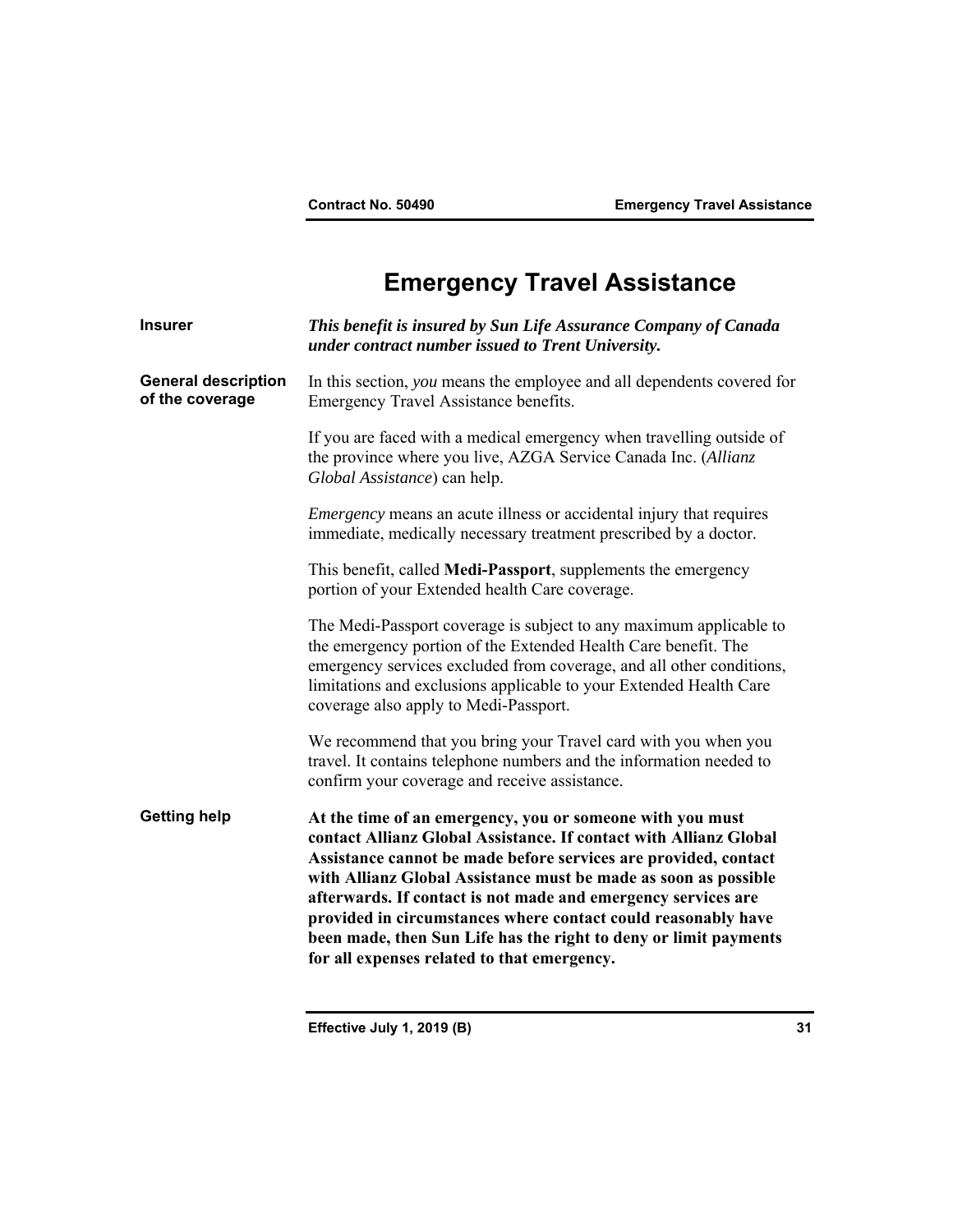|                                                                     | Contract No. 50490                                                                                                                                                                                                                                                                                                                                                                                                                                                                                    | <b>Emergency Travel Assistance</b> |
|---------------------------------------------------------------------|-------------------------------------------------------------------------------------------------------------------------------------------------------------------------------------------------------------------------------------------------------------------------------------------------------------------------------------------------------------------------------------------------------------------------------------------------------------------------------------------------------|------------------------------------|
|                                                                     | Access to a fully staffed coordination centre is available 24 hours a<br>day. Please consult the telephone numbers on the Travel card.                                                                                                                                                                                                                                                                                                                                                                |                                    |
|                                                                     | Allianz Global Assistance may arrange for:                                                                                                                                                                                                                                                                                                                                                                                                                                                            |                                    |
| On the spot medical<br>assistance                                   | Allianz Global Assistance will provide referrals to physicians,<br>pharmacists and medical facilities.                                                                                                                                                                                                                                                                                                                                                                                                |                                    |
|                                                                     | As soon as Allianz Global Assistance is notified that you have a<br>medical emergency, its staff, or a physician designated by Allianz<br>Global Assistance, will, when necessary, attempt to establish<br>communications with the attending medical personnel to obtain an<br>understanding of the situation and to monitor your condition. If<br>necessary, Allianz Global Assistance will also guarantee or advance<br>payment of the expenses incurred to the provider of the medical<br>service. |                                    |
|                                                                     | Allianz Global Assistance will provide translation services in any major<br>language that may be needed to communicate with local medical<br>personnel.                                                                                                                                                                                                                                                                                                                                               |                                    |
|                                                                     | Allianz Global Assistance will transmit an urgent message from you to<br>your home, business or other location. Allianz Global Assistance will<br>keep messages to be picked up in its offices for up to 15 days.                                                                                                                                                                                                                                                                                     |                                    |
| <b>Transportation home</b><br>or to a different<br>medical facility | Allianz Global Assistance may determine, in consultation with an<br>attending physician, that it is necessary for you to be transported under<br>medical supervision to a different hospital or treatment facility or to be<br>sent home.                                                                                                                                                                                                                                                             |                                    |
|                                                                     | In these cases, Allianz Global Assistance will arrange, guarantee, and if<br>necessary, advance the payment for your transportation.                                                                                                                                                                                                                                                                                                                                                                  |                                    |
|                                                                     | Sun Life or Allianz Global Assistance, based on available medical<br>evidence, will make the final decision whether you should be moved,<br>when, how and to where you should be moved and what medical<br>equipment, supplies and personnel are needed.                                                                                                                                                                                                                                              |                                    |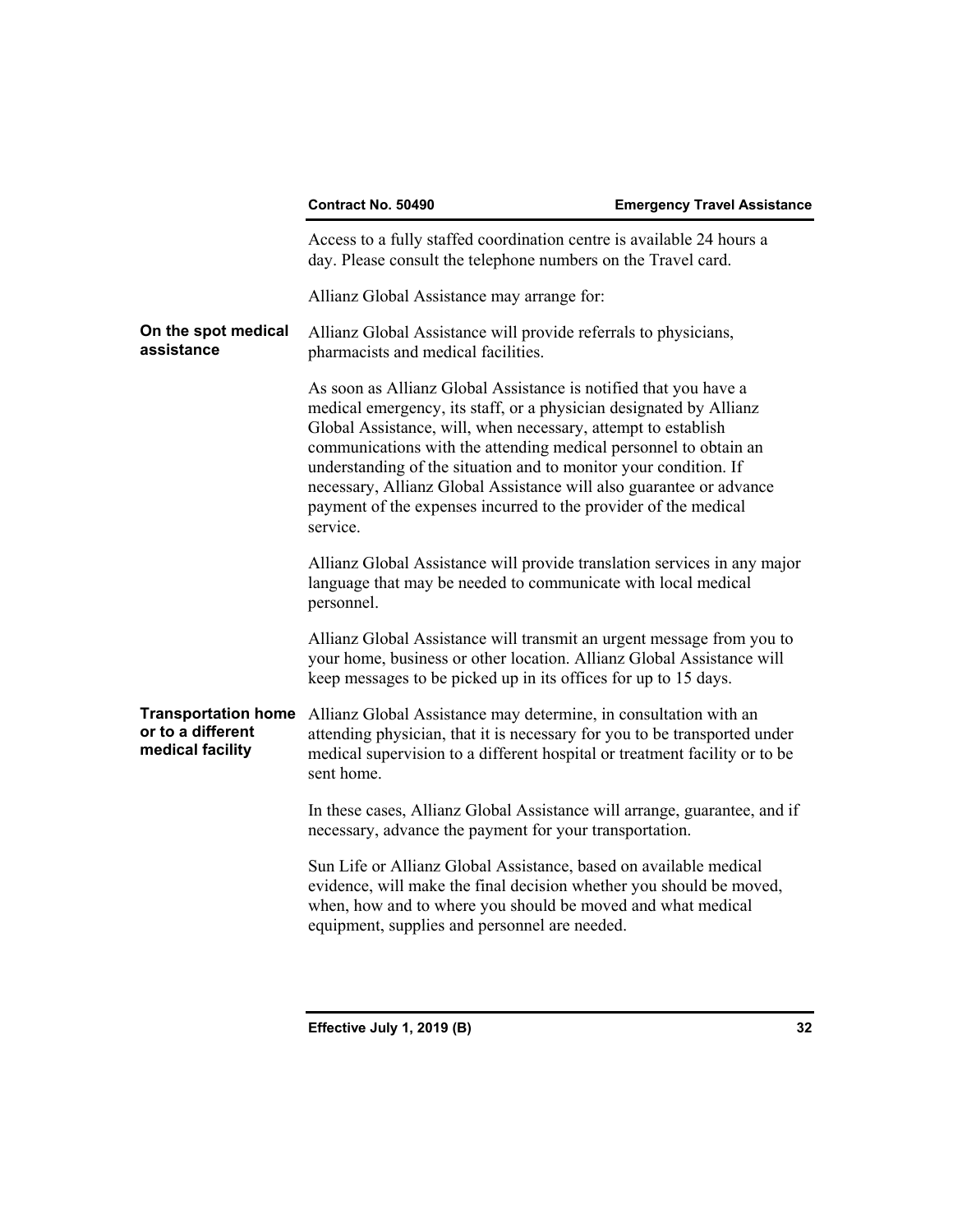|                                                | Contract No. 50490                                                                                                                                                                                                                                                                                                                                                                  | <b>Emergency Travel Assistance</b> |
|------------------------------------------------|-------------------------------------------------------------------------------------------------------------------------------------------------------------------------------------------------------------------------------------------------------------------------------------------------------------------------------------------------------------------------------------|------------------------------------|
| <b>Meals and</b><br>accommodations<br>expenses | If your return trip is delayed or interrupted due to a medical emergency<br>or the death of a person you are travelling with who is also covered by<br>this benefit, Allianz Global Assistance will arrange for your meals and<br>accommodations at a commercial establishment. We will pay a<br>maximum of \$150 a day for each person for up to 7 days.                           |                                    |
|                                                | Allianz Global Assistance will arrange for meals and accommodations<br>at a commercial establishment, if you have been hospitalized due to a<br>medical emergency while away from the province where you live and<br>have been released, but, in the opinion of Allianz Global Assistance,<br>are not yet able to travel. We will pay a maximum of \$150 a day for up<br>to 5 days. |                                    |
| <b>Travel expenses</b><br>home if stranded     | Allianz Global Assistance will arrange and, if necessary, advance funds<br>for transportation to the province where you live:                                                                                                                                                                                                                                                       |                                    |
|                                                | for you, if due to a medical emergency, you have lost the use of a<br>$\blacksquare$<br>ticket home because you or a dependent had to be hospitalized as<br>an in-patient, transported to a medical facility or repatriated; or                                                                                                                                                     |                                    |
|                                                | for a child who is under the age of 16, or mentally or physically<br>٠<br>handicapped, and left unattended while travelling with you when<br>you are hospitalized outside the province where you live, due to a<br>medical emergency.                                                                                                                                               |                                    |
|                                                | If necessary, in the case of such a child, Allianz Global Assistance will<br>also make arrangements and advance funds for a qualified attendant to<br>accompany them home. The attendant is subject to the approval of you<br>or a member of your family.                                                                                                                           |                                    |
|                                                | We will pay a maximum of the cost of the transportation minus any<br>redeemable portion of the original ticket.                                                                                                                                                                                                                                                                     |                                    |
| <b>Travel expenses of</b><br>family members    | Allianz Global Assistance will arrange and, if necessary, advance funds<br>for one round-trip economy class ticket for a member of your<br>immediate family to travel from their home to the place where you are<br>hospitalized if you are hospitalized for more than 7 consecutive days,<br>and:                                                                                  |                                    |
|                                                | you are travelling alone, or<br>$\blacksquare$                                                                                                                                                                                                                                                                                                                                      |                                    |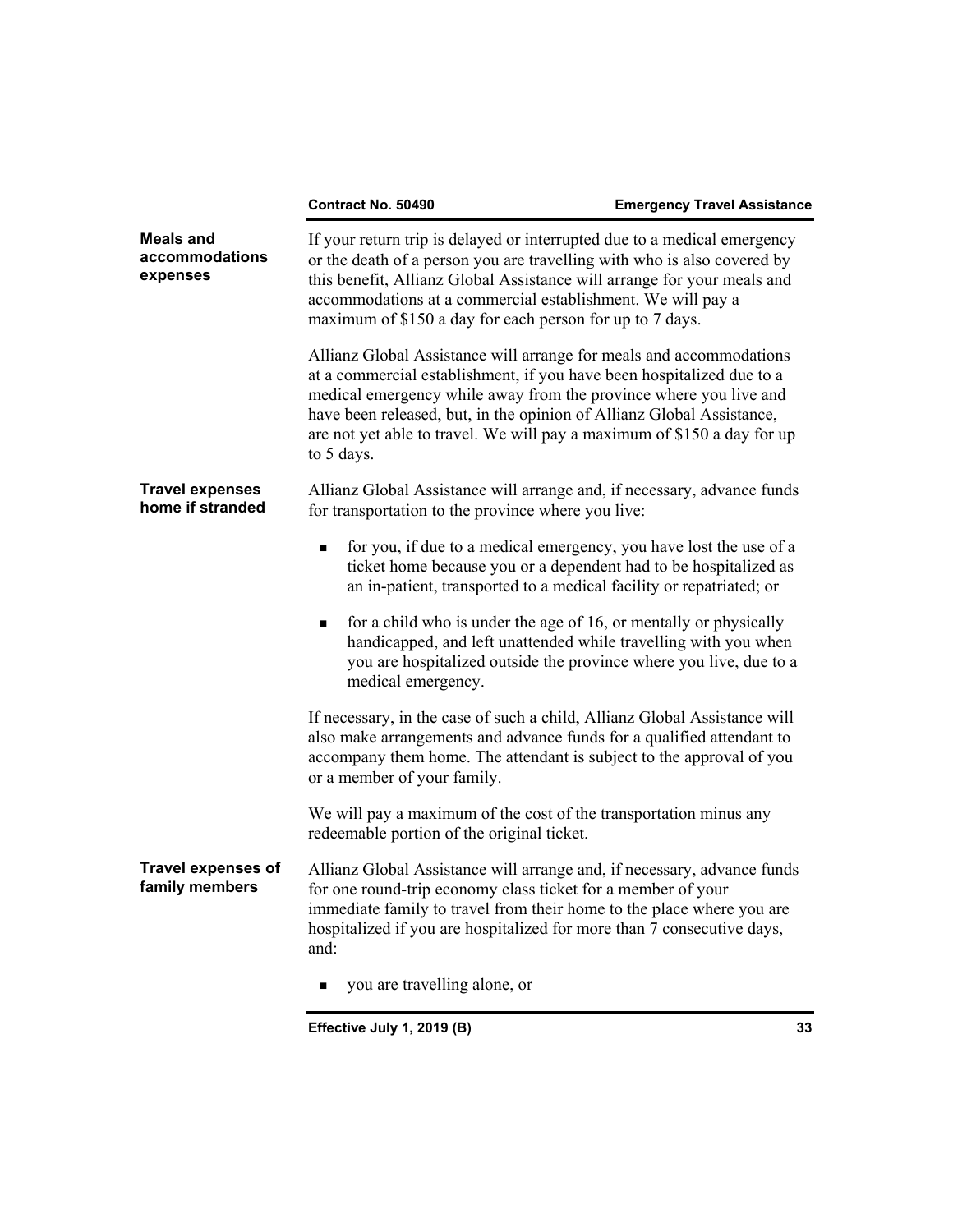|                                    | Contract No. 50490                                                                     | <b>Emergency Travel Assistance</b>                                                                                                                                                                                                                                                                                                                                           |
|------------------------------------|----------------------------------------------------------------------------------------|------------------------------------------------------------------------------------------------------------------------------------------------------------------------------------------------------------------------------------------------------------------------------------------------------------------------------------------------------------------------------|
|                                    | mentally or physically handicapped.                                                    | you are travelling only with a child who is under the age of 16 or                                                                                                                                                                                                                                                                                                           |
|                                    | of 7 days.                                                                             | We will pay a maximum of \$150 a day for the family member's meals<br>and accommodations at a commercial establishment up to a maximum                                                                                                                                                                                                                                       |
| Repatriation                       | for the return of your remains, in a container approved for<br>of $$5,000$ per return. | If you die while out of the province where you live, Allianz Global<br>Assistance will arrange for all necessary government authorizations and<br>transportation, to the province where you live. We will pay a maximum                                                                                                                                                      |
| Vehicle return                     |                                                                                        | Allianz Global Assistance will arrange and, if necessary, advance funds<br>up to \$500 for the return of a private vehicle to the province where you<br>live or a rental vehicle to the nearest appropriate rental agency if death<br>or a medical emergency prevents you from returning the vehicle.                                                                        |
| Lost luggage or<br>documents       | luggage or documents.                                                                  | If your luggage or travel documents become lost or stolen while you<br>are travelling outside of the province where you live, Allianz Global<br>Assistance will attempt to assist you by contacting the appropriate<br>authorities and by providing directions for the replacement of the                                                                                    |
| <b>Coordination of</b><br>coverage | form authorizing them to act on your behalf.                                           | You do not have to send claims for doctors' or hospital fees to your<br>provincial medicare plan first. This way you receive your refund faster.<br>Sun Life and Allianz Global Assistance coordinate the whole process<br>with most provincial plans and all insurers, and send you a cheque for<br>the eligible expenses. Allianz Global Assistance will ask you to sign a |
|                                    | guidelines adopted by the Canadian Life and Health Insurance<br>Association.           | If you are covered under this group plan and certain other plans, we<br>will coordinate payments with the other plans in accordance with                                                                                                                                                                                                                                     |
|                                    | other plans the expenses that exceed its share.                                        | The plan from which you make the first claim will be responsible for<br>managing and assessing the claim. It has the right to recover from the                                                                                                                                                                                                                               |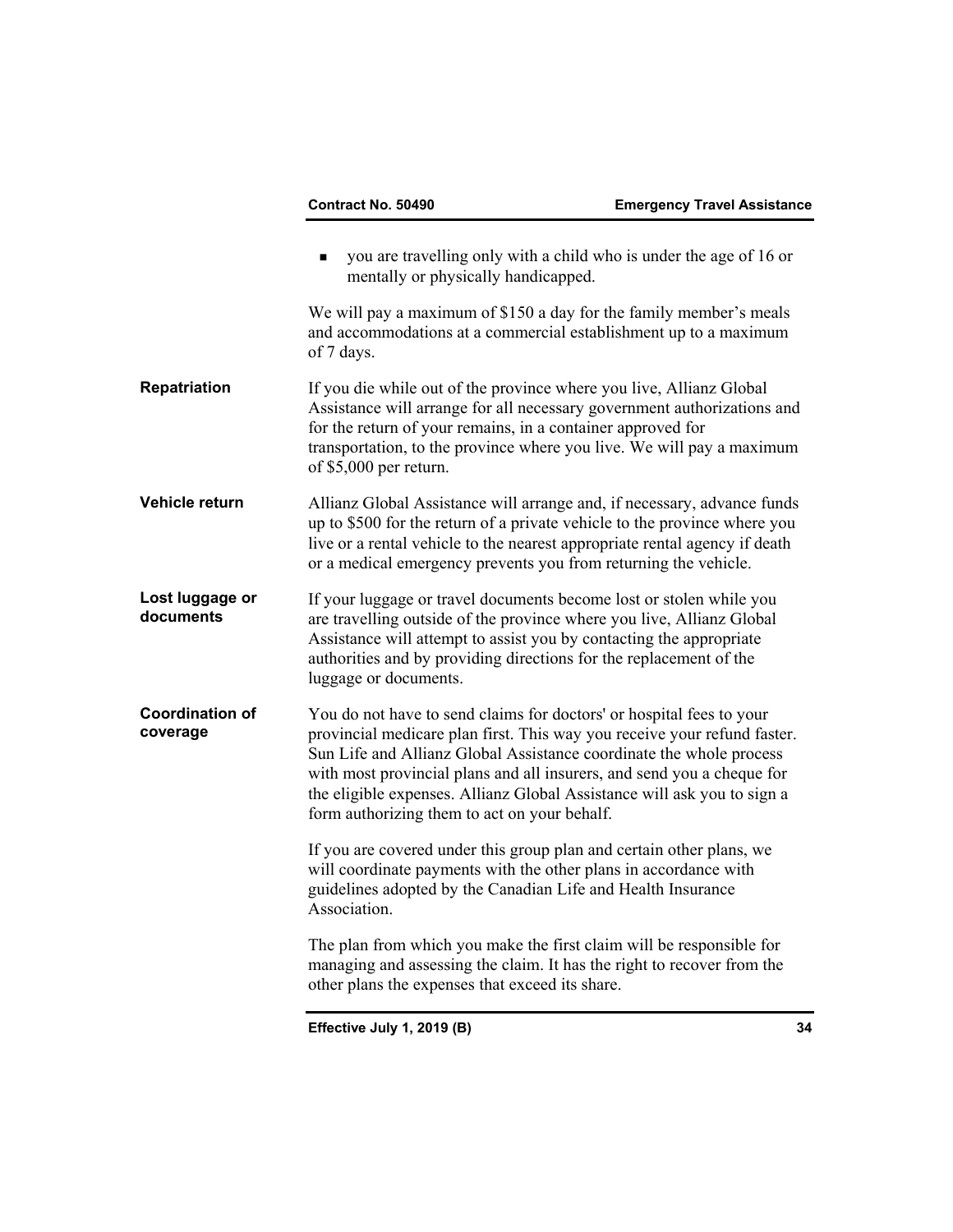| <b>Limits on advances</b>                                          | Advances will not be made for requests of less than \$200. Requests in<br>excess of \$200 will be made in full up to a maximum of \$10,000.                                                                                                                                                         |    |
|--------------------------------------------------------------------|-----------------------------------------------------------------------------------------------------------------------------------------------------------------------------------------------------------------------------------------------------------------------------------------------------|----|
|                                                                    | The maximum amount advanced will not exceed \$10,000 per person<br>per trip unless this limit will compromise your medical care.                                                                                                                                                                    |    |
| <b>Reimbursement of</b><br>expenses                                | If, after obtaining confirmation from Allianz Global Assistance that<br>you are covered and a medical emergency exists, you pay for services<br>or supplies that were eligible for advances, Sun Life will reimburse<br>you.                                                                        |    |
|                                                                    | To receive reimbursement, you must provide Sun Life with proof of the<br>expenses within 30 days of returning to the province where you live.<br>Your employer can provide you with the appropriate claim form.                                                                                     |    |
| Your responsibility<br>for advances                                | You will have to reimburse Sun Life for any of the following amounts<br>advanced by Allianz Global Assistance:                                                                                                                                                                                      |    |
|                                                                    | any amounts which are or will be reimbursed to you by your<br>п<br>provincial medicare plan.                                                                                                                                                                                                        |    |
|                                                                    | that portion of any amount which exceeds the maximum amount<br>■<br>of your coverage under this plan.                                                                                                                                                                                               |    |
|                                                                    | amounts paid for services or supplies not covered by this plan.<br>■                                                                                                                                                                                                                                |    |
|                                                                    | amounts which are your responsibility, such as deductibles and<br>п<br>the percentage of expenses payable by you.                                                                                                                                                                                   |    |
|                                                                    | Sun Life will bill you for any outstanding amounts. Payment will be<br>due when the bill is received. You can choose to repay Sun Life over a<br>6 month period, with interest at an interest rate established by Sun Life<br>from time to time. Interest rates may change over the 6 month period. |    |
| Limits on<br><b>Emergency Travel</b><br><b>Assistance coverage</b> | There are countries where Allianz Global Assistance is not currently<br>available for various reasons. For the latest information, please call<br>Allianz Global Assistance before your departure.                                                                                                  |    |
|                                                                    | Allianz Global Assistance reserves the right to suspend, curtail or limit<br>its services in any area, without prior notice, because of:                                                                                                                                                            |    |
|                                                                    | Effective July 1, 2019 (B)                                                                                                                                                                                                                                                                          | 35 |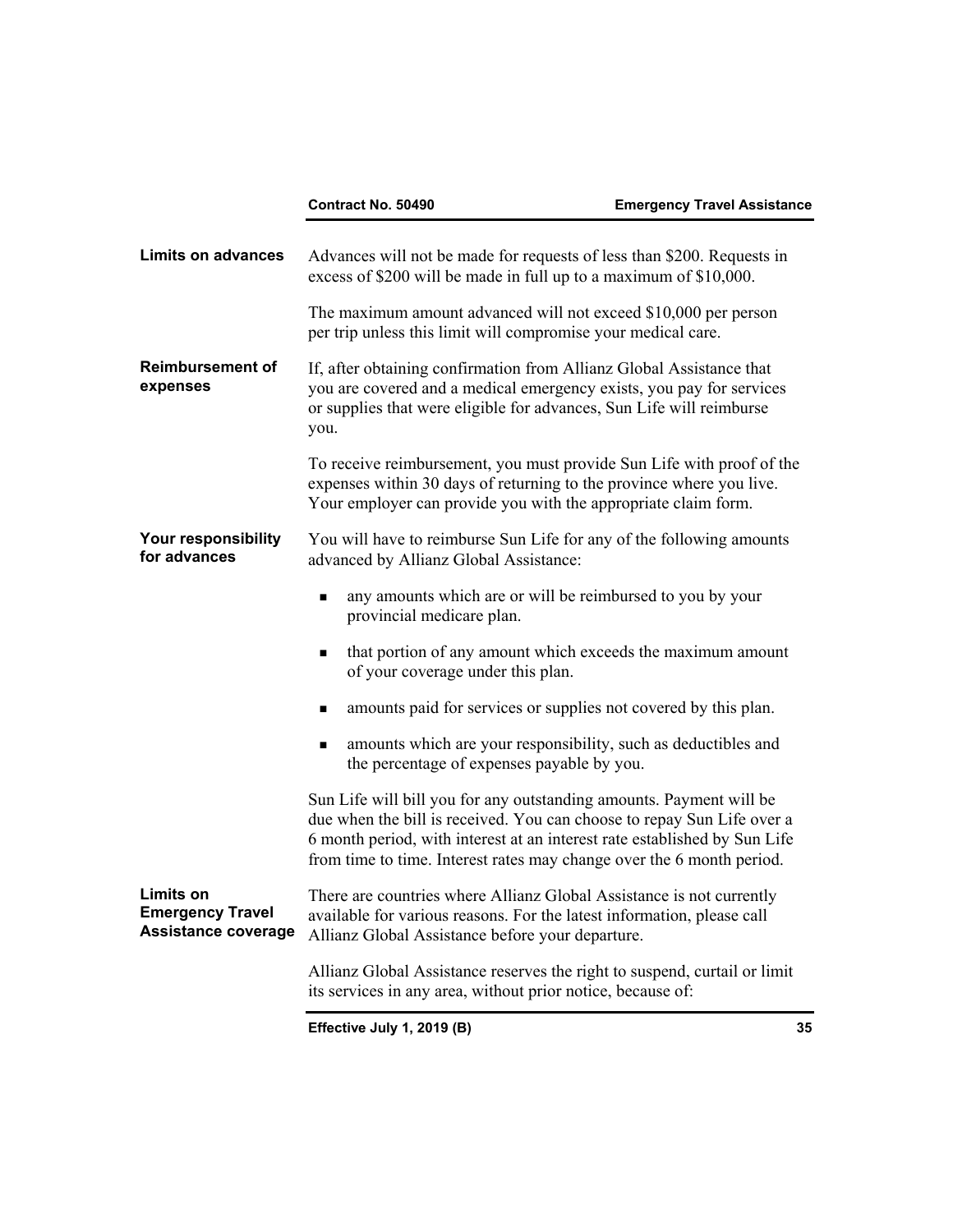- a rebellion, riot, military up-rising, war, labour disturbance, strike, nuclear accident or an act of God.
- the refusal of authorities in the country to permit Allianz Global Assistance to fully provide service to the best of its ability during any such occurrence.

**Liability of Sun Life or Allianz Global Assistance** 

Neither Sun Life nor Allianz Global Assistance will be liable for the negligence or other wrongful acts or omissions of any physician or other health care professional providing direct services covered under this group plan.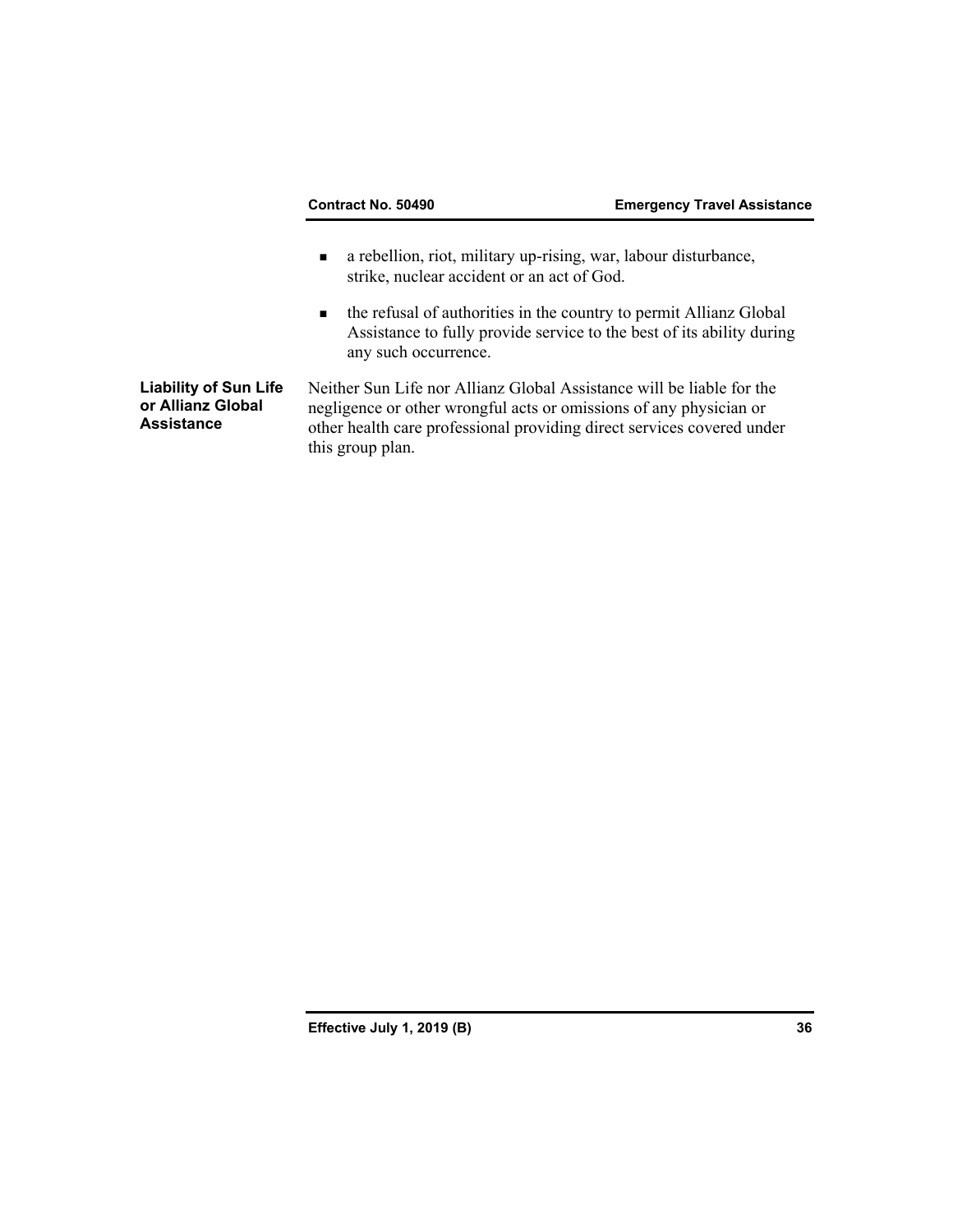# **Dental Care**

| <b>Insurer</b>                                | This benefit is insured by Sun Life Assurance Company of Canada<br>under contract number issued to Trent University.                                                                                                                                                                                                                                                                                                           |    |
|-----------------------------------------------|--------------------------------------------------------------------------------------------------------------------------------------------------------------------------------------------------------------------------------------------------------------------------------------------------------------------------------------------------------------------------------------------------------------------------------|----|
| <b>General description</b><br>of the coverage | In this section, you means the employee and all dependents covered for<br>Dental Care benefits.                                                                                                                                                                                                                                                                                                                                |    |
|                                               | Dental Care coverage pays for eligible expenses that you incur for<br>dental procedures provided by a licensed dentist, denturist, dental<br>hygienist and anaesthetist while you are covered by this group plan.                                                                                                                                                                                                              |    |
|                                               | For each dental procedure, we will only cover reasonable expenses. We<br>will not cover more than the fee stated in the Dental Association Fee<br>Guide for general practitioners in the province where the employee<br>lives which was current one year prior to the date of July coincident<br>with or immediately preceding the date the eligible expenses were<br>incurred, regardless of where the treatment is received. |    |
|                                               | If services are provided by a board qualified specialist in endodontics,<br>prosthodontics, oral surgery, periodontics, paedodontics or orthodontics<br>whose dental practice is limited to that speciality, then the fee guide<br>approved by the provincial Dental Association for that specialist will be<br>used.                                                                                                          |    |
|                                               | When a fee guide is not published for a given year, the term fee guide<br>may also mean an adjusted fee guide established by Sun Life.                                                                                                                                                                                                                                                                                         |    |
|                                               | When deciding what we will pay for a procedure, we will first find out<br>if other or alternate procedures could have been done. These alternate<br>procedures must be part of usual and accepted dental work and must<br>obtain as adequate a result as the procedure that the dentist performed.<br>We will not pay more than the reasonable cost of the least expensive<br>alternate procedure.                             |    |
|                                               | If you receive any temporary dental service, it will be included as part<br>of the final dental procedure used to correct the problem and not as a                                                                                                                                                                                                                                                                             |    |
|                                               | Effective July 1, 2019 (B)                                                                                                                                                                                                                                                                                                                                                                                                     | 37 |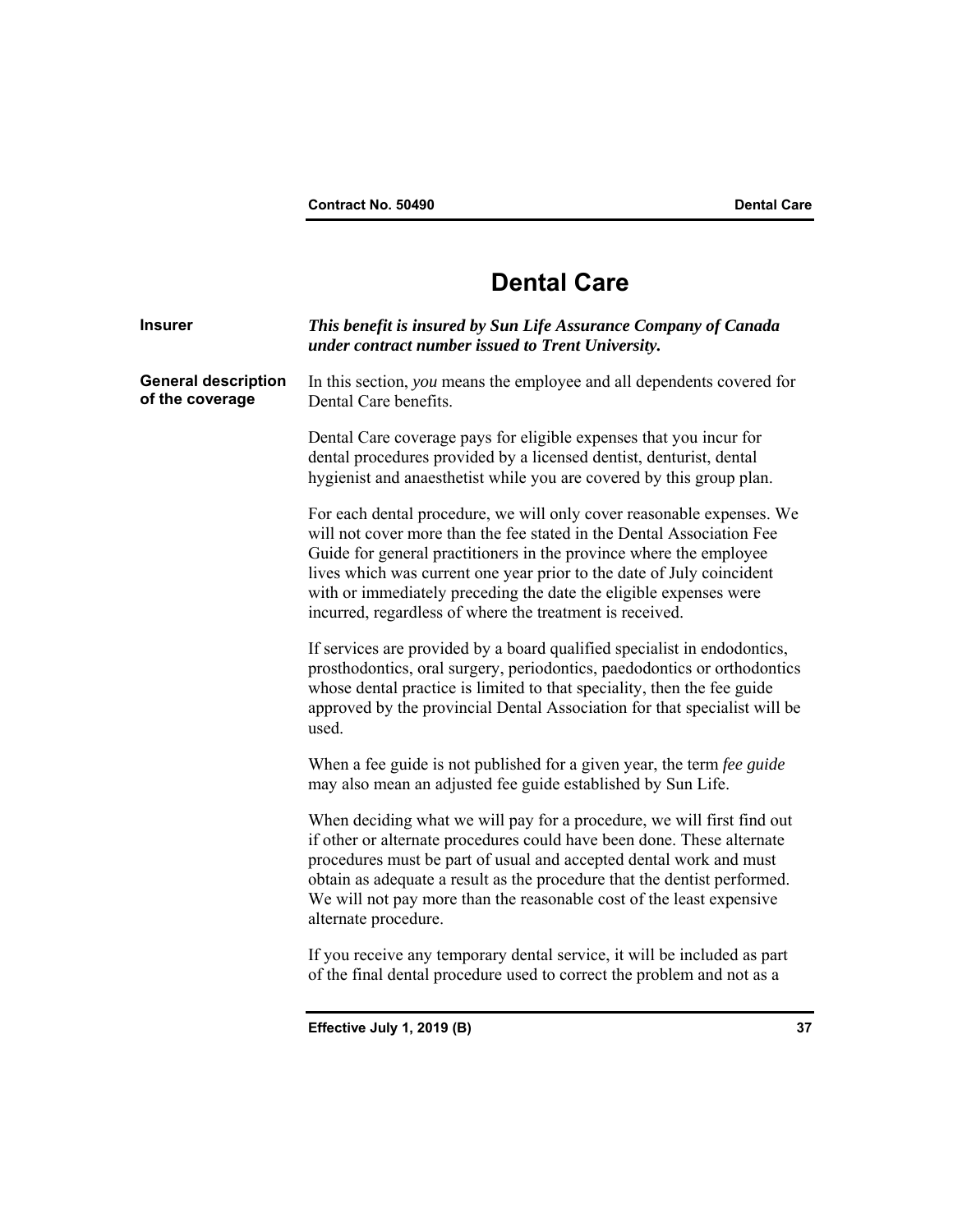|                                        | separate procedure. The fee for the permanent service will be used to<br>determine the usual and reasonable charge for the final dental service.                                                                                                                                                                                                                                                                                                                                                                             |
|----------------------------------------|------------------------------------------------------------------------------------------------------------------------------------------------------------------------------------------------------------------------------------------------------------------------------------------------------------------------------------------------------------------------------------------------------------------------------------------------------------------------------------------------------------------------------|
|                                        | An expense must be claimed for the benefit year in which the expense<br>is incurred. You incur an expense on the date your dentist performs a<br>single appointment procedure or an orthodontic procedure. For other<br>procedures which take more than one appointment, you incur an<br>expense once the entire procedure is completed.                                                                                                                                                                                     |
|                                        | The benefit year is from January 1 to December 31.                                                                                                                                                                                                                                                                                                                                                                                                                                                                           |
| <b>Deductible</b>                      | There is no deductible for this coverage.                                                                                                                                                                                                                                                                                                                                                                                                                                                                                    |
| Lifetime maximum                       | The maximum amount we will pay for all Orthodontic procedures in a<br>person's lifetime is \$2,000.                                                                                                                                                                                                                                                                                                                                                                                                                          |
| Predetermination                       | We suggest that you send us an estimate, before the work is done, for<br>any major treatment or any procedure that will cost more than \$500.<br>You should send us a completed dental claim form that shows the<br>treatment that the dentist is planning and the cost. Both you and the<br>dentist will have to complete parts of the claim form. We will tell you<br>how much of the planned treatment is covered. This way you will know<br>how much of the cost you will be responsible for before the work is<br>done. |
| <b>Preventive dental</b><br>procedures | Your dental benefits include the following procedures used to help<br>prevent dental problems. They are procedures that a dentist performs<br>regularly to help maintain good dental health.                                                                                                                                                                                                                                                                                                                                 |
|                                        | We will pay 100% of the eligible expenses for these procedures.                                                                                                                                                                                                                                                                                                                                                                                                                                                              |
| <b>Oral</b> examinations               | 1 complete examination every 24 months.                                                                                                                                                                                                                                                                                                                                                                                                                                                                                      |
|                                        | 1 recall examination every 9 months.                                                                                                                                                                                                                                                                                                                                                                                                                                                                                         |
|                                        | Emergency or specific examinations.                                                                                                                                                                                                                                                                                                                                                                                                                                                                                          |
| $X-rays$                               | 1 complete series of x-rays or 1 panorex every 24 months.                                                                                                                                                                                                                                                                                                                                                                                                                                                                    |
|                                        | 1 set of bitewing x-rays every 5 months, up to a maximum of 2 sets per<br>benefit year.                                                                                                                                                                                                                                                                                                                                                                                                                                      |
|                                        |                                                                                                                                                                                                                                                                                                                                                                                                                                                                                                                              |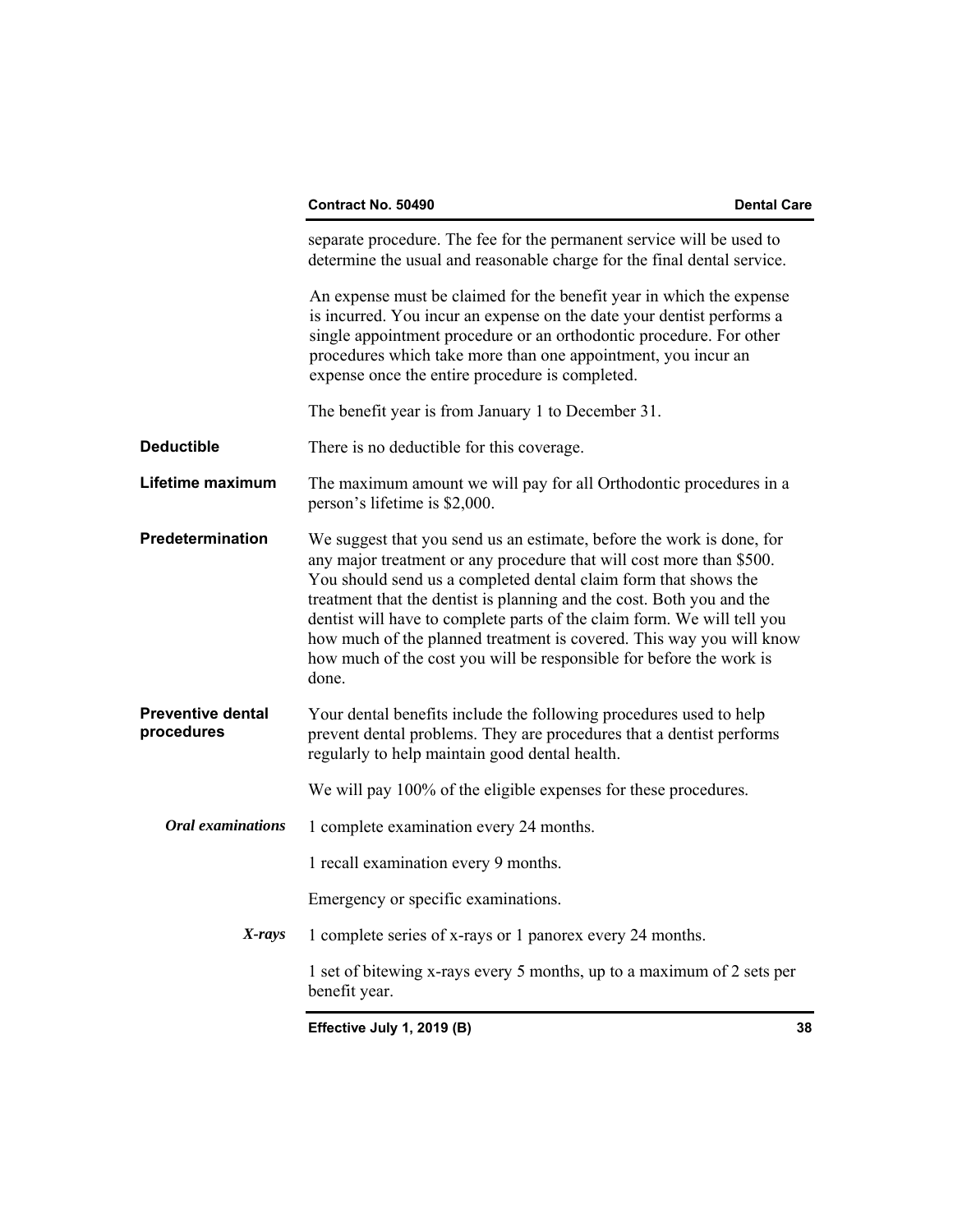| X-rays to diagnose a symptom or examine progress of a particular<br>course of treatment.                                                                  |
|-----------------------------------------------------------------------------------------------------------------------------------------------------------|
| Required consultations between two dentists.                                                                                                              |
| Polishing of teeth and topical fluoride treatment once every 5 months,<br>up to a maximum of 2 per benefit year.                                          |
| Emergency or palliative services.                                                                                                                         |
| Diagnostic tests and laboratory examinations.                                                                                                             |
| Removal of impacted teeth and related anaesthesia.                                                                                                        |
| Provision of space maintainers for missing primary teeth.                                                                                                 |
| Pit and fissure sealants.                                                                                                                                 |
| Oral hygiene instruction once every 5 months, up to a maximum of 2<br>sessions per benefit year.                                                          |
| Your dental benefits include the following procedures used to treat<br>basic dental problems.                                                             |
| We will pay 100% of the eligible expenses for these procedures.                                                                                           |
| Amalgam, composite, acrylic or equivalent.                                                                                                                |
| Removal of teeth, except removal of impacted teeth (Preventive dental<br>procedures).                                                                     |
| Prefabricated metal restorations and repairs to prefabricated metal<br>restorations, other than in conjunction with the placement of permanent<br>crowns. |
| Root canal therapy and root canal fillings, and treatment of disease of<br>the pulp tissue.                                                               |
| Treatment of disease of the gum and other supporting tissue.                                                                                              |
|                                                                                                                                                           |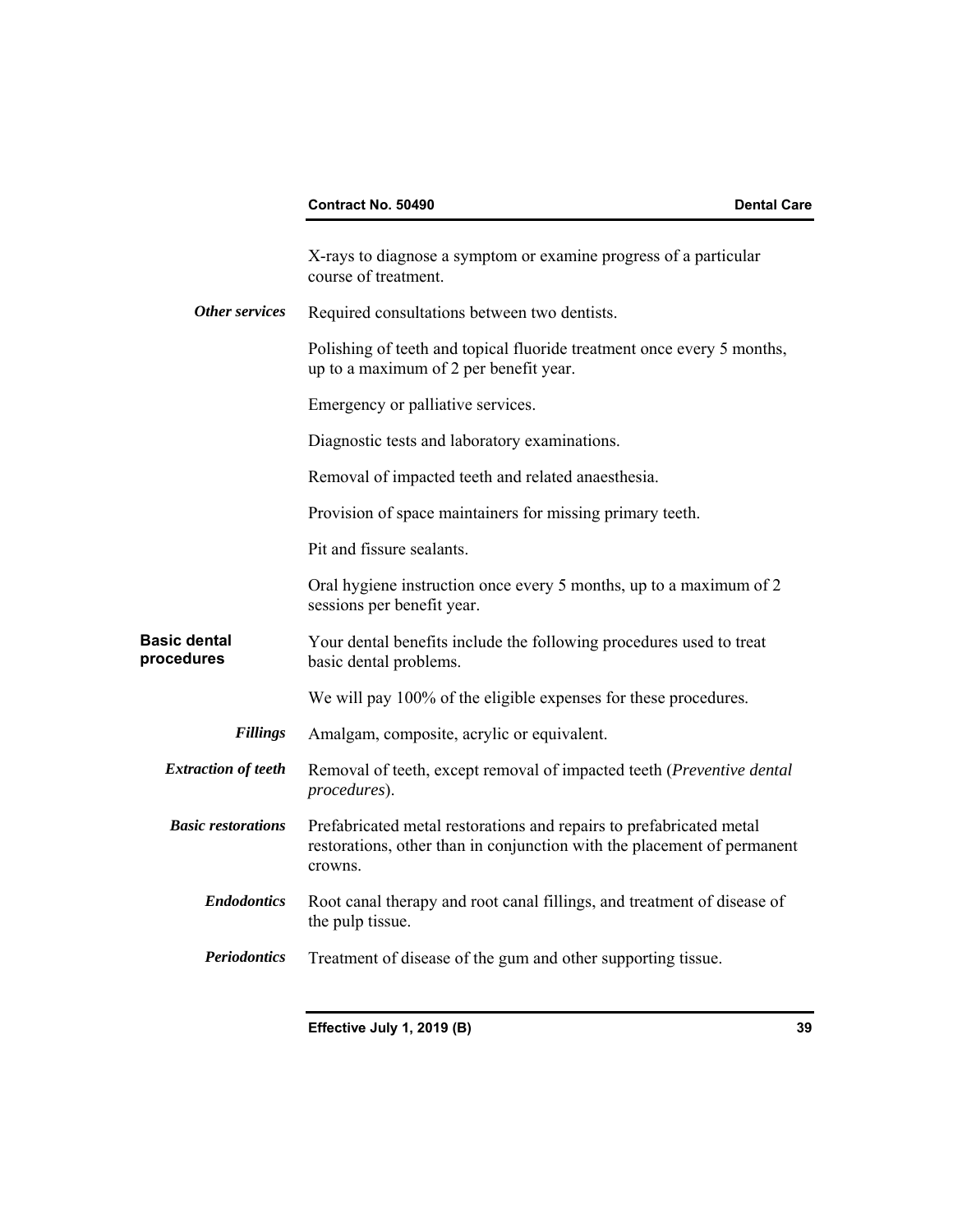|                                  | Contract No. 50490<br><b>Dental Care</b>                                                                                                                                                                                                                                                                                                                                                                                                                           |    |
|----------------------------------|--------------------------------------------------------------------------------------------------------------------------------------------------------------------------------------------------------------------------------------------------------------------------------------------------------------------------------------------------------------------------------------------------------------------------------------------------------------------|----|
|                                  | Scaling and root planing.                                                                                                                                                                                                                                                                                                                                                                                                                                          |    |
| Oral surgery                     | Surgery and related anaesthesia, other than the removal of impacted<br>teeth (Preventive dental procedures).                                                                                                                                                                                                                                                                                                                                                       |    |
| Repair                           | Repair of bridges or dentures.                                                                                                                                                                                                                                                                                                                                                                                                                                     |    |
| Rebase or reline                 | Rebase or reline of an existing partial or complete denture.                                                                                                                                                                                                                                                                                                                                                                                                       |    |
|                                  | Professional visits.                                                                                                                                                                                                                                                                                                                                                                                                                                               |    |
| <b>Orthodontic</b><br>procedures | Your dental benefits include the following procedures used to treat<br>misaligned or crooked teeth.                                                                                                                                                                                                                                                                                                                                                                |    |
|                                  | We will pay 50% of the eligible expenses for these procedures.                                                                                                                                                                                                                                                                                                                                                                                                     |    |
|                                  | Coverage includes orthodontic examinations, including orthodontic<br>diagnostic services and fixed or removable appliances such as braces.                                                                                                                                                                                                                                                                                                                         |    |
|                                  | The following orthodontic procedures are covered:                                                                                                                                                                                                                                                                                                                                                                                                                  |    |
|                                  | interceptive, interventive or preventive orthodontic services, other<br>٠<br>than space maintainers (Preventive dental procedures).                                                                                                                                                                                                                                                                                                                                |    |
|                                  | comprehensive orthodontic treatment, using a removable or fixed<br>٠<br>appliance, or combination of both. This includes diagnostic<br>procedures, formal treatment and retention.                                                                                                                                                                                                                                                                                 |    |
|                                  | <b>When coverage ends</b> Dental Care coverage will end on the earlier of the following: **<br>last day of the month following the month in which the employee<br>retires (except for an employee on approved voluntary early<br>retirement),<br>last day of the month following the month in which employment<br>٠<br>terminates, or<br>last day of the month following June $30th$ coincident with or next<br>٠<br>following the date the employee turns age 65. |    |
|                                  | **Coverage will be extended beyond this date provided the employee<br>continues actively working at least 17.5 hours per week.                                                                                                                                                                                                                                                                                                                                     |    |
|                                  | Coverage may also end on an earlier date, as specified in <i>General</i>                                                                                                                                                                                                                                                                                                                                                                                           |    |
|                                  | Effective July 1, 2019 (B)                                                                                                                                                                                                                                                                                                                                                                                                                                         | 40 |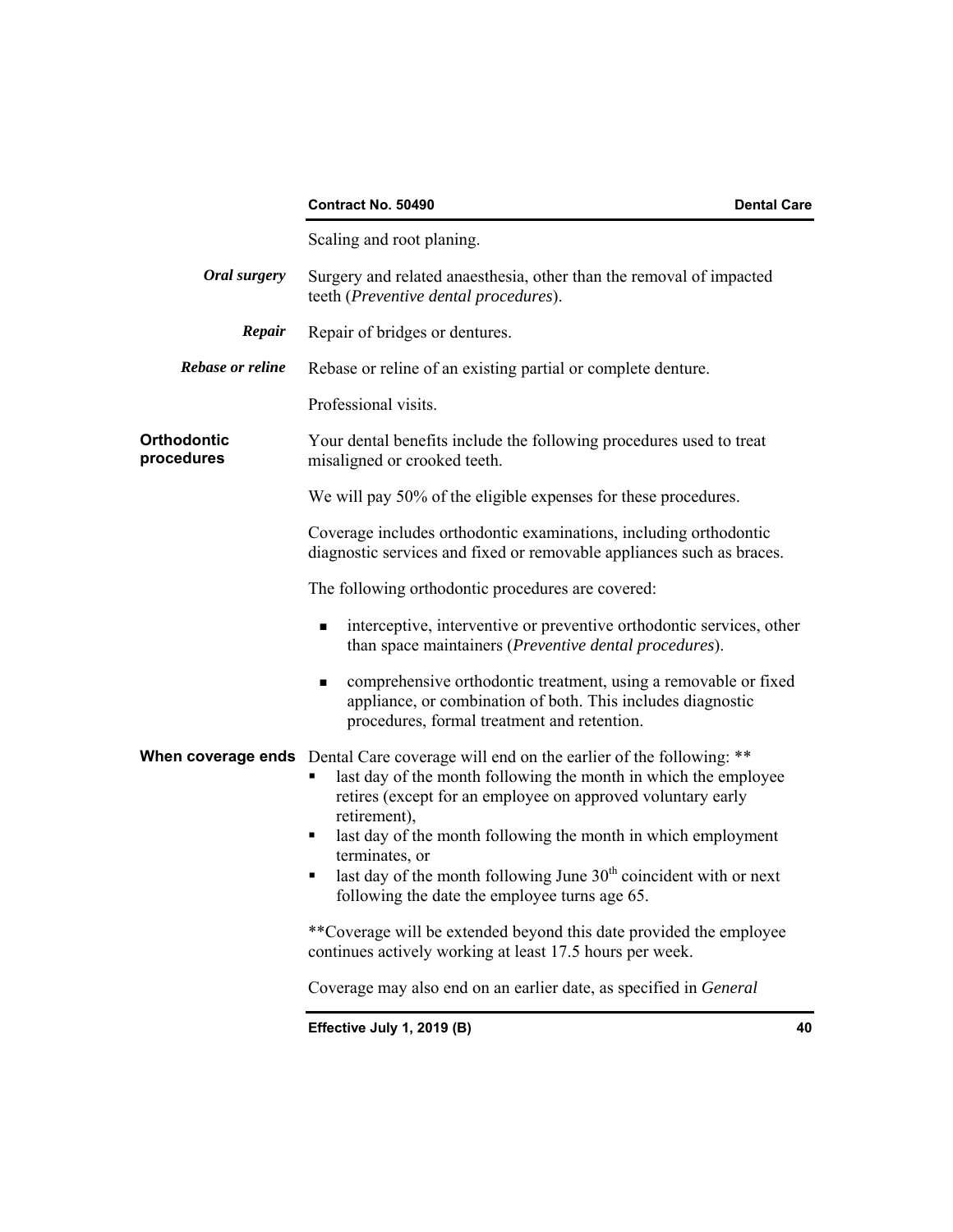## **Contract No. 50490 Dental Care 2018**

*Information*.

| <b>Payments after</b><br>coverage ends | If the Dental Care benefit terminates, you will still be covered for<br>procedures to repair natural teeth damaged by an accidental blow if the<br>accident occurred while you were covered, and the procedure is<br>performed within 12 months after the date of the accident.                                                                                                                                                      |
|----------------------------------------|--------------------------------------------------------------------------------------------------------------------------------------------------------------------------------------------------------------------------------------------------------------------------------------------------------------------------------------------------------------------------------------------------------------------------------------|
| What is not covered                    | We will not pay for services or supplies payable or available<br>(regardless of any waiting list) under any government-sponsored plan<br>or program unless explicitly listed as covered under this benefit.                                                                                                                                                                                                                          |
|                                        | We will not pay for services or supplies that are not usually provided to<br>treat a dental problem.                                                                                                                                                                                                                                                                                                                                 |
|                                        | We will not pay for:                                                                                                                                                                                                                                                                                                                                                                                                                 |
|                                        | procedures performed primarily to improve appearance.                                                                                                                                                                                                                                                                                                                                                                                |
|                                        | the replacement of dental appliances that are lost, misplaced or<br>$\blacksquare$<br>stolen.                                                                                                                                                                                                                                                                                                                                        |
|                                        | charges for appointments that you do not keep.<br>٠                                                                                                                                                                                                                                                                                                                                                                                  |
|                                        | charges for completing claim forms.<br>■                                                                                                                                                                                                                                                                                                                                                                                             |
|                                        | services or supplies for which no charge would have been made<br>п<br>in the absence of this coverage.                                                                                                                                                                                                                                                                                                                               |
|                                        | supplies usually intended for sport or home use, for example,<br>■<br>mouthguards.                                                                                                                                                                                                                                                                                                                                                   |
|                                        | procedures or supplies used in full mouth reconstructions<br>■<br>(capping all of the teeth in the mouth), vertical dimension<br>corrections (changing the way the teeth meet) including attrition<br>(worn down teeth), alteration or restoration of occlusion (building)<br>up and restoring the bite), or for the purpose of prosthetic<br>splinting (capping teeth and joining teeth together to provide<br>additional support). |
|                                        | charges related to implants, including surgery charges.                                                                                                                                                                                                                                                                                                                                                                              |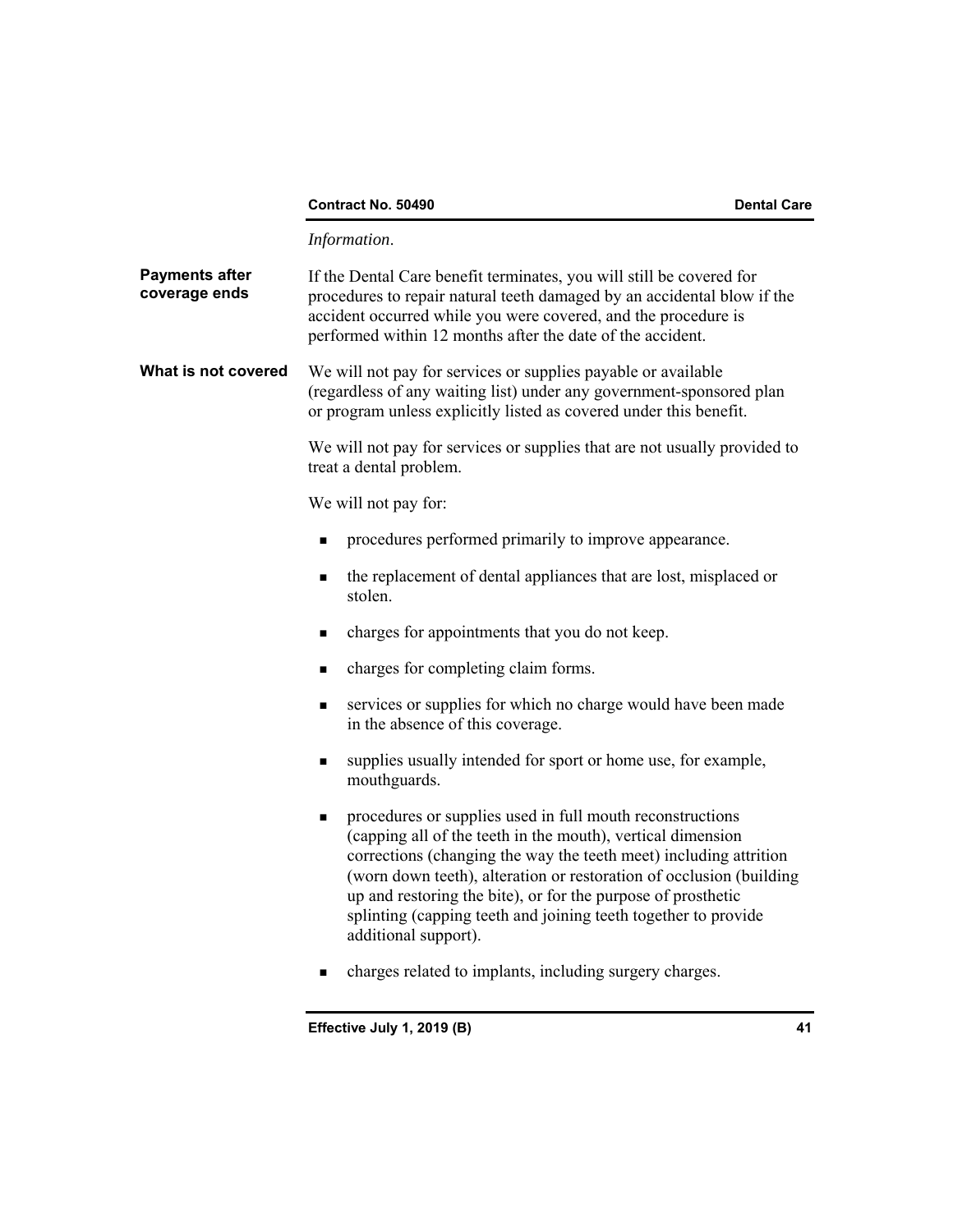## **Contract No. 50490 Dental Care**

- transplants, and repositioning of the jaw.
- **EXPERIMENTE:** experimental treatments.

We will also not pay for dental work resulting from:

- the hostile action of any armed forces, insurrection or participation in a riot or civil commotion.
- **n** participation in a criminal offence.

We will also not pay benefits when compensation is available under a Workers' Compensation Act, Criminal Injuries Compensation Act or similar legislation.

## **When and how to** To make a claim, complete the claim form that is available from your **make a claim** employer or on our website at www. mysumlife ca. The dentist will have employer or on our website at<www.mysunlife.ca>. The dentist will have to complete a section of the form.

In order for you to receive benefits, we must receive a claim no later than 90 days after the earlier of:

- the end of the benefit year during which you incur the expenses, or
- $\blacksquare$  the end of your Dental Care coverage.

We can require that you give us the dentist's statement of the treatment received, pre-treatment x-rays and any additional information that we consider necessary.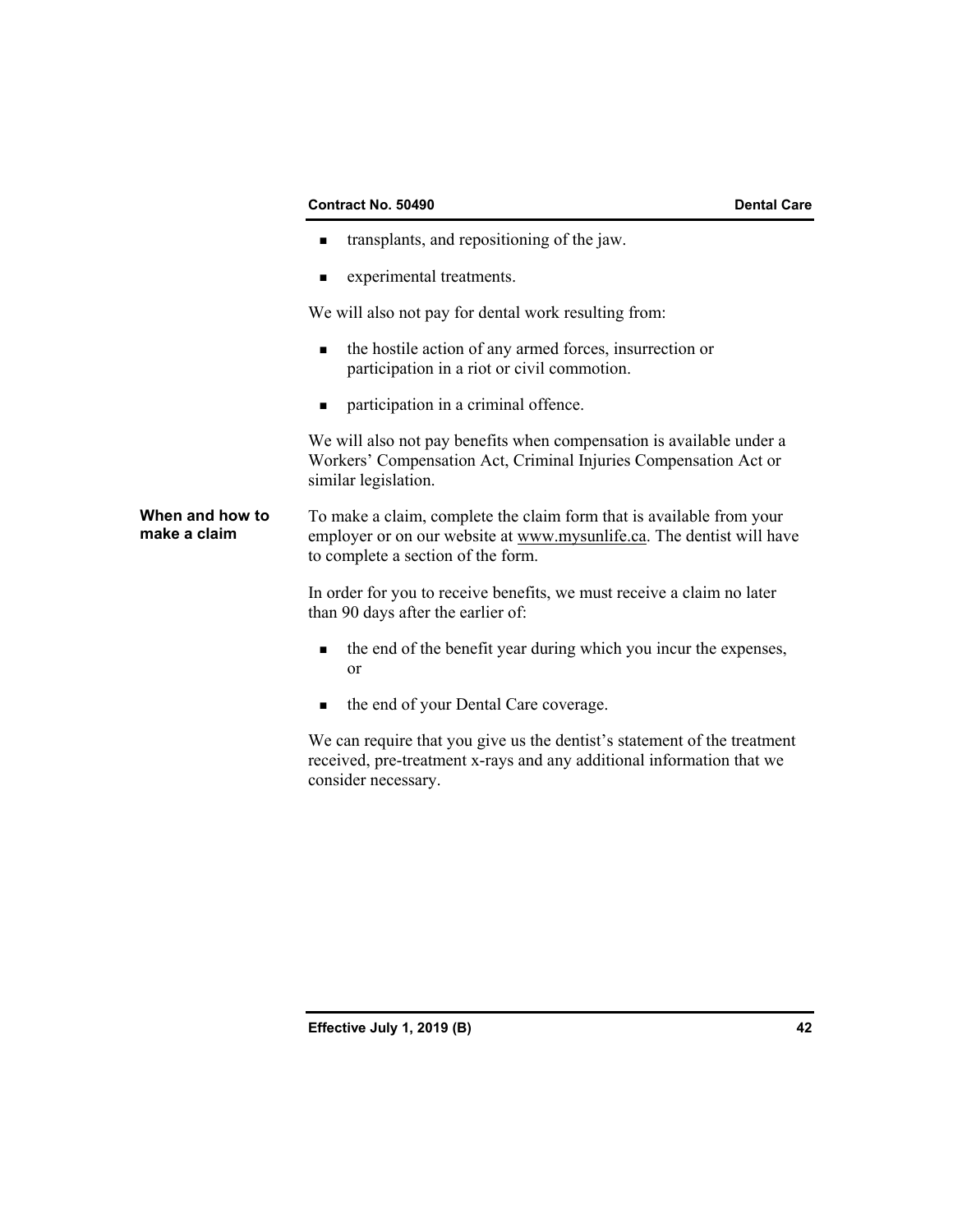# **Long-Term Disability**

| <b>Insurer</b>                                | This benefit is insured by Sun Life Assurance Company of Canada<br>under contract number issued to Trent University.                                                                                                                                                                  |
|-----------------------------------------------|---------------------------------------------------------------------------------------------------------------------------------------------------------------------------------------------------------------------------------------------------------------------------------------|
| <b>General description</b><br>of the coverage | Long-Term Disability coverage provides a benefit to you if you are<br>totally disabled. You qualify for this benefit if you provide proof of<br>claim acceptable to Sun Life that:                                                                                                    |
|                                               | you became totally disabled while covered, and<br>$\blacksquare$                                                                                                                                                                                                                      |
|                                               | you have been following appropriate treatment for the disability<br>since its onset.                                                                                                                                                                                                  |
|                                               | For your Long-Term Disability coverage,                                                                                                                                                                                                                                               |
|                                               | during the elimination period and the following 24 months (this<br>$\blacksquare$<br>period is known as the own occupation period), you will be<br>considered totally disabled while you are continuously unable due<br>to an illness to do the essential duties of your own job, and |
|                                               | afterwards, you will be considered totally disabled if you are<br>■<br>continuously unable due to an illness to earn at least 66 2/3% of<br>your pre-disability basic earnings.                                                                                                       |
|                                               | If you have 35 or more years of employment with your employer, you<br>will be considered totally disabled while you are prevented by illness<br>from performing the essential duties of your own occupation.                                                                          |
|                                               | Benefits are paid at the end of each month and are based on your<br>coverage on the date you became totally disabled.                                                                                                                                                                 |
|                                               | If you are totally disabled for part of any month, we will pay 1/30 of<br>the monthly benefit for each day you are totally disabled.                                                                                                                                                  |
| When disability<br>payments begin             | Your Long-Term Disability payments begin after you have been totally<br>disabled for a period of 6 months accumulated over 12 months.                                                                                                                                                 |
|                                               |                                                                                                                                                                                                                                                                                       |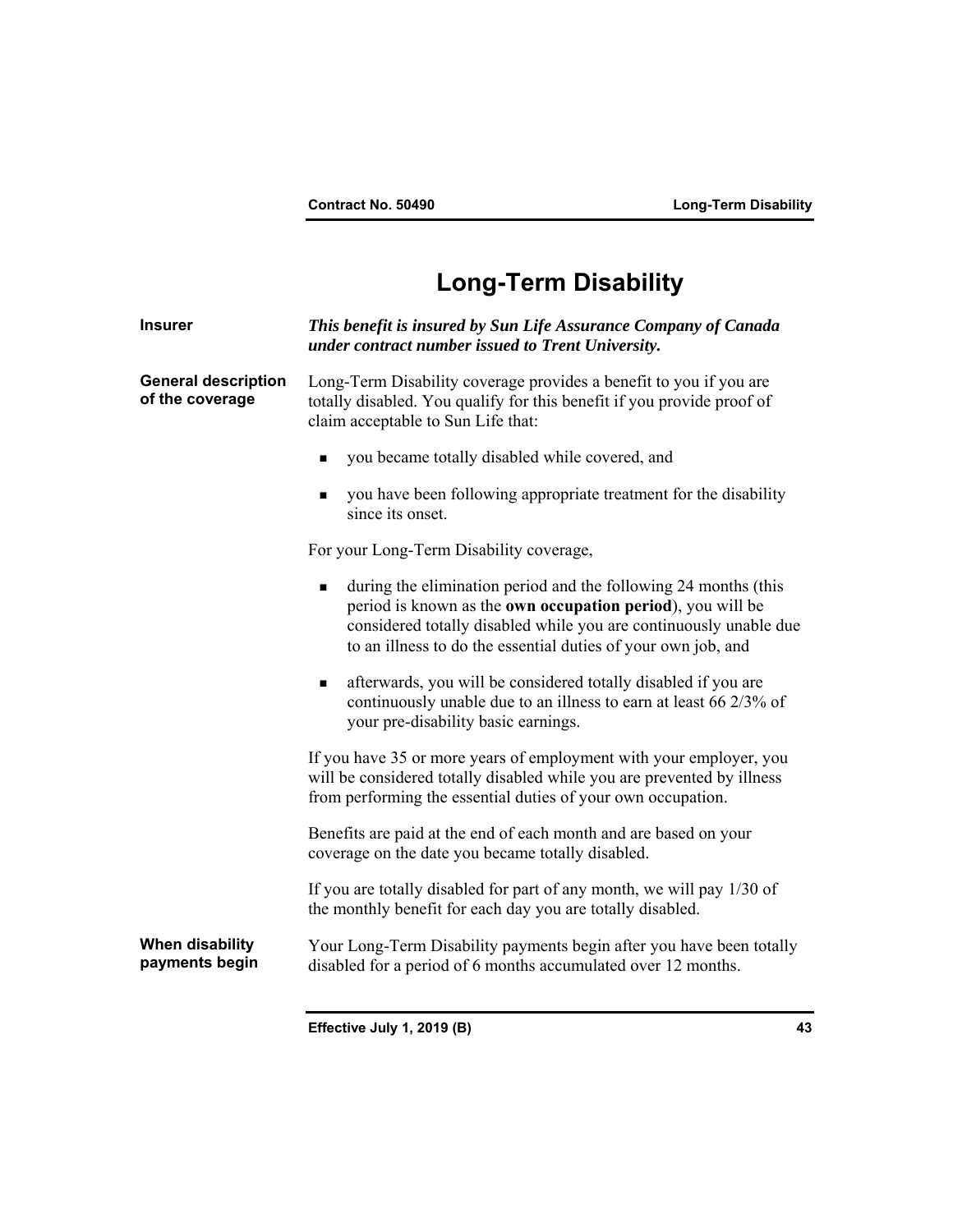This period, which must be completed before disability benefits become payable, is the **elimination period**.

If you become totally disabled during a lay-off or approved leave and your coverage continues during this time, you will be eligible for benefit payments following your recall or scheduled return to full-time work with your employer. You must have been totally disabled for a period of 6 months accumulated over 12 months and still be totally disabled on the date you are recalled or scheduled to return to full-time work with your employer.

**What we will pay** Here is how we calculate your Long-Term Disability payments. All references to income in this disability provision are to the gross amounts before any deductions.

> Step 1: We take 75% of your monthly basic earnings up to a maximum of \$13,000.

Step 2: We subtract any income provided to you:

- **for the same or a subsequent disability under any government**sponsored plan, excluding dependent benefits, employment insurance benefits and automatic cost-of-living increases under any government-sponsored plan that occur after benefits begin.
- under any Workers' Compensation Act or similar law, excluding automatic cost-of-living increases that occur after benefits begin.
- **for any work for wage or profit, except as approved by Sun Life.**
- from any employer for the same or a subsequent disability.
- under a group plan, including any coverage resulting from your membership in an association of any kind.
- under a motor vehicle insurance plan which provides disability benefits to the extent that the law does not prohibit such a deduction.
- under any Criminal Injuries Compensation Act or similar law,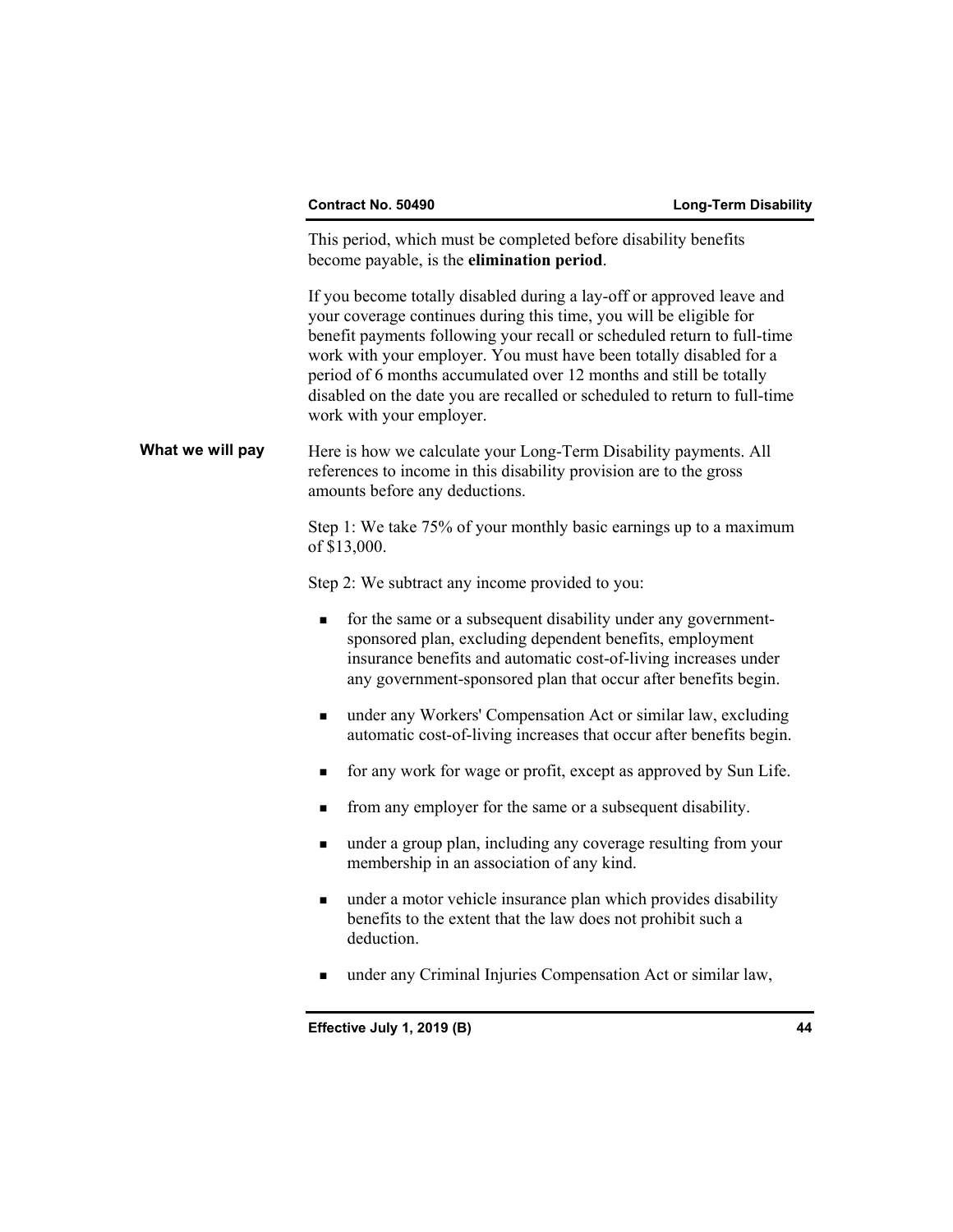where allowed by law.

■ under the Québec Parental Insurance Plan.

If you are eligible for any of the income amounts above and do not apply for them, we will still consider them part of your income. We can estimate those benefits and use those amounts when we calculate your payments.

If you receive any of the income amounts above in a lump sum, we will determine the equivalent compensation this represents on a monthly basis using generally accepted accounting principles.

We will not take into account any benefits that began before your disability began. However, increases in those benefits as a result of your disability will be taken into account.

We have the right to adjust your benefit payments when necessary.

Your Long-Term Disability payment will be increased in January of each year to reflect the average increase, if any, in the Canadian Consumer Price Index over the 12 month period ending 3 months prior to the date of any adjustment. Any percentage increase to your benefit payment cannot exceed 2%. In the event of deflation, we will not decrease your benefit payment.

## **Maternity / parental** Maternity leave agreed to with your employer will begin on the date<br>**Leave of absence** vou and your employer have agreed will be the start of your leave or **leave of absence** you and your employer have agreed will be the start of your leave or the date the child is born, whichever is earlier. The leave will end on the date you and your employer have agreed that you will return to active, full-time work or the actual date you return to active, full-time work, whichever is earlier.

Parental leave is the period of time that you and your employer have agreed on.

 which are voluntary and any portions which are health-related. The Sun Life will determine any portions of a maternity or parental leave health-related portion of the leave is the period in which a woman can establish, through appropriate medical documentation, that she is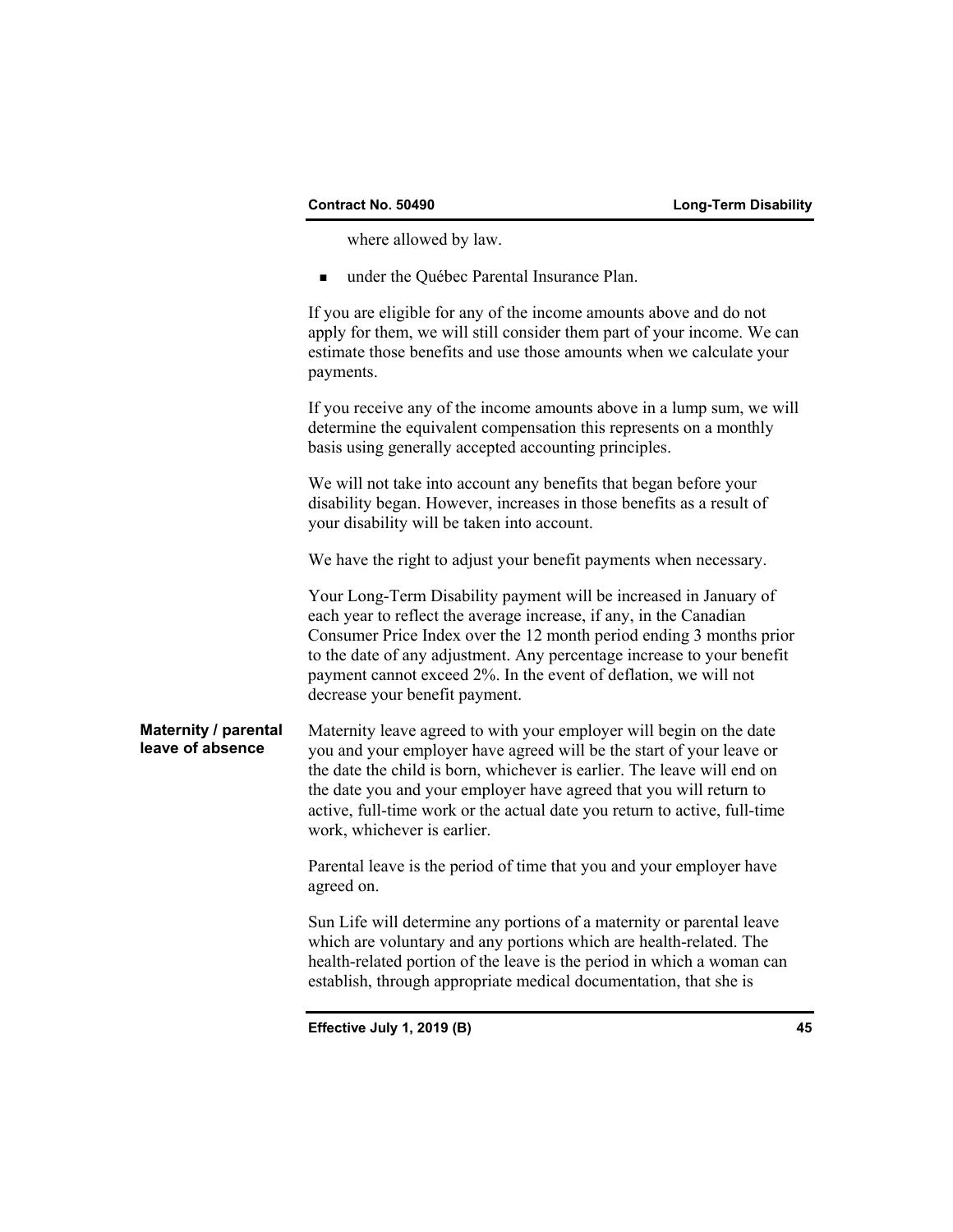|                                  | Effective July 1, 2019 (B)                                                                                                                                                                                                                                                                                                                                                                                        | 46 |
|----------------------------------|-------------------------------------------------------------------------------------------------------------------------------------------------------------------------------------------------------------------------------------------------------------------------------------------------------------------------------------------------------------------------------------------------------------------|----|
|                                  | Any expense associated with an approved rehabilitation program, other                                                                                                                                                                                                                                                                                                                                             |    |
|                                  | You should consider participating in a rehabilitation program as soon<br>as possible after becoming totally disabled. If you enter a rehabilitation<br>program during the elimination period, it will not be considered an<br>interruption of the elimination period.                                                                                                                                             |    |
|                                  | During your rehabilitation program, you may receive your Long-Term<br>Disability payments plus income from other sources. However, if<br>during any month your total income is more than 100% of your pre-<br>disability basic earnings, indexed for inflation (less provincial and<br>federal income taxes if your benefit is non-taxable), your Long-Term<br>Disability payments will be reduced by the excess. |    |
|                                  | Sun Life is under no obligation to approve or continue a rehabilitation<br>program for an employee. We will consider such factors as financial<br>considerations and our opinion on the merits of rehabilitation.                                                                                                                                                                                                 |    |
|                                  | It may include the involvement of our rehabilitation specialist, part-<br>time work, working in another occupation or vocational training to help<br>you become capable of full-time employment.                                                                                                                                                                                                                  |    |
| <b>Rehabilitation</b><br>program | You may be required to participate in a rehabilitation program<br>approved by Sun Life in writing.                                                                                                                                                                                                                                                                                                                |    |
|                                  | However, if your employer has a Supplemental Unemployment Benefit<br>(SUB) plan as defined in the Employment Insurance regulations<br>covering the health-related portion of the maternity or parental leave,<br>Sun Life will not pay any benefits under this plan during any period<br>benefits are payable to you under your employer's SUB plan.                                                              |    |
|                                  | Long-Term Disability benefits will only be payable for health-related<br>portions of the leave where necessary in order to comply with<br>requirements such as employment standards, human rights and<br>employment insurance, after you have been disabled for a period of<br>6 months accumulated over 12 months, provided your coverage has<br>been continued.                                                 |    |
|                                  | unable to work for health reasons related to childbirth or recovery from<br>childbirth.                                                                                                                                                                                                                                                                                                                           |    |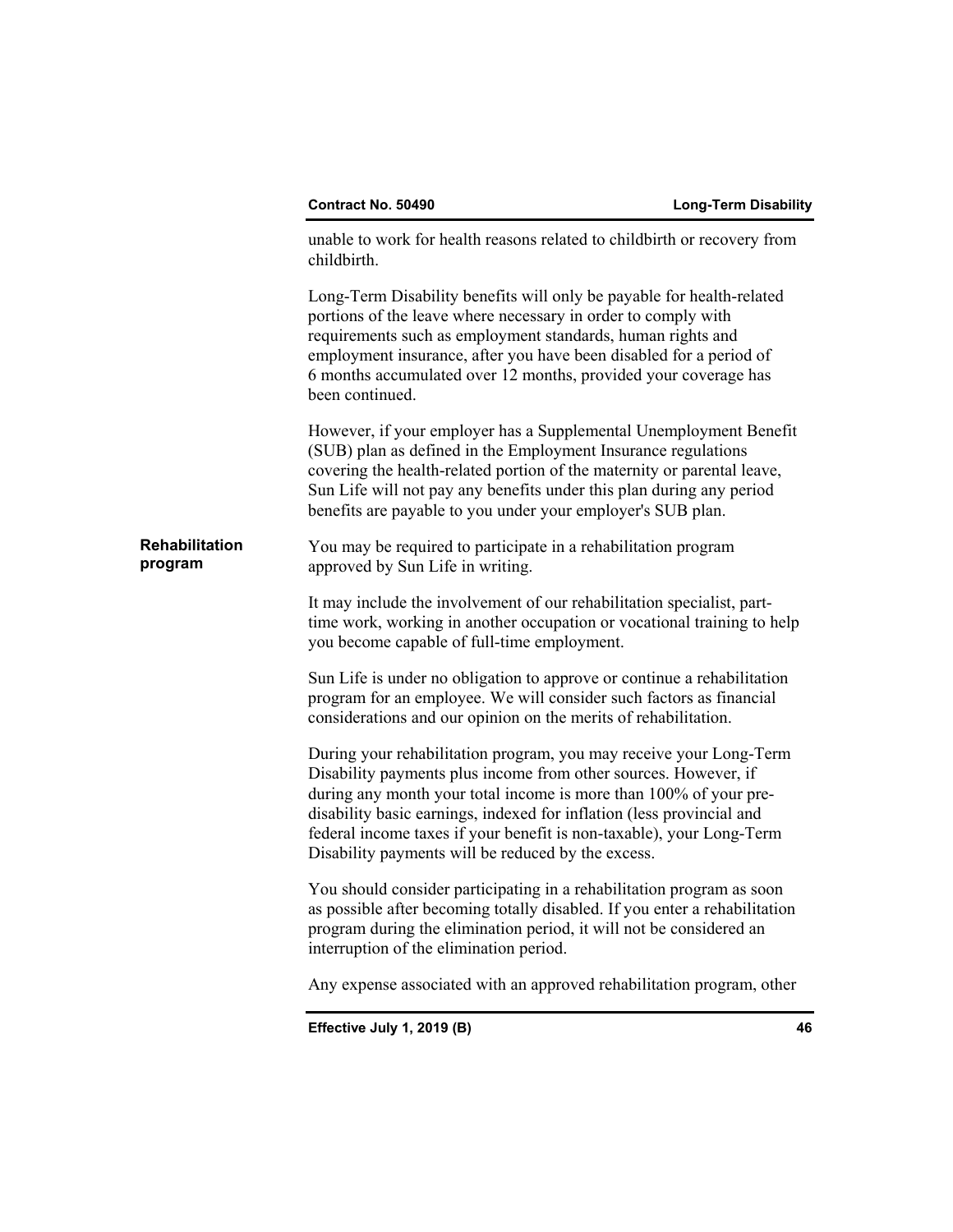We have the right to part of any money you recover through legal **Residual benefits Interrupted periods of disability after payments begin If you recover damages from another person**  than normal employment expenses, will be paid by Sun Life as long as Sun Life approves the expenses in writing in advance. The maximum amount during any one period of disability will be 3 times the amount of the monthly Long-Term Disability payment. Expenses will not be covered if Sun Life notifies you in writing that the rehabilitation program is no longer approved or that it will no longer accept previously approved expenses. The rehabilitation program will end on the earlier of the following: ■ 24 month following completion of the waiting period. ■ discontinuance of the program withdrawal of Sun Life's approval for the program, and • the end of the maximum benefit period. If you engage in any occupation for wage or profit after completing a rehabilitation program, you may receive reduced monthly Long-Term Disability payments equal to 30% of your pre-disability insured earnings. These payments are called residual benefits, and can be paid for up to a maximum period of 18 months. If during any month your total income from all sources is more than 100% of your pre-disability basic earnings (less provincial and federal income taxes if your benefit is non-taxable), your residual benefit will be reduced by the excess. If you had a total disability for which we paid Long-Term Disability benefits and total disability occurs again due to the same or related causes, we will consider it a continuation of your previous disability if it occurs within 6 months of the end of your previous disability. You must be covered when total disability reoccurs. These benefits will be based on your coverage as it existed on the original date of total disability and will be paid for no longer than the rest of the maximum benefit period. action or settlement from another person, organization or company who caused your disability.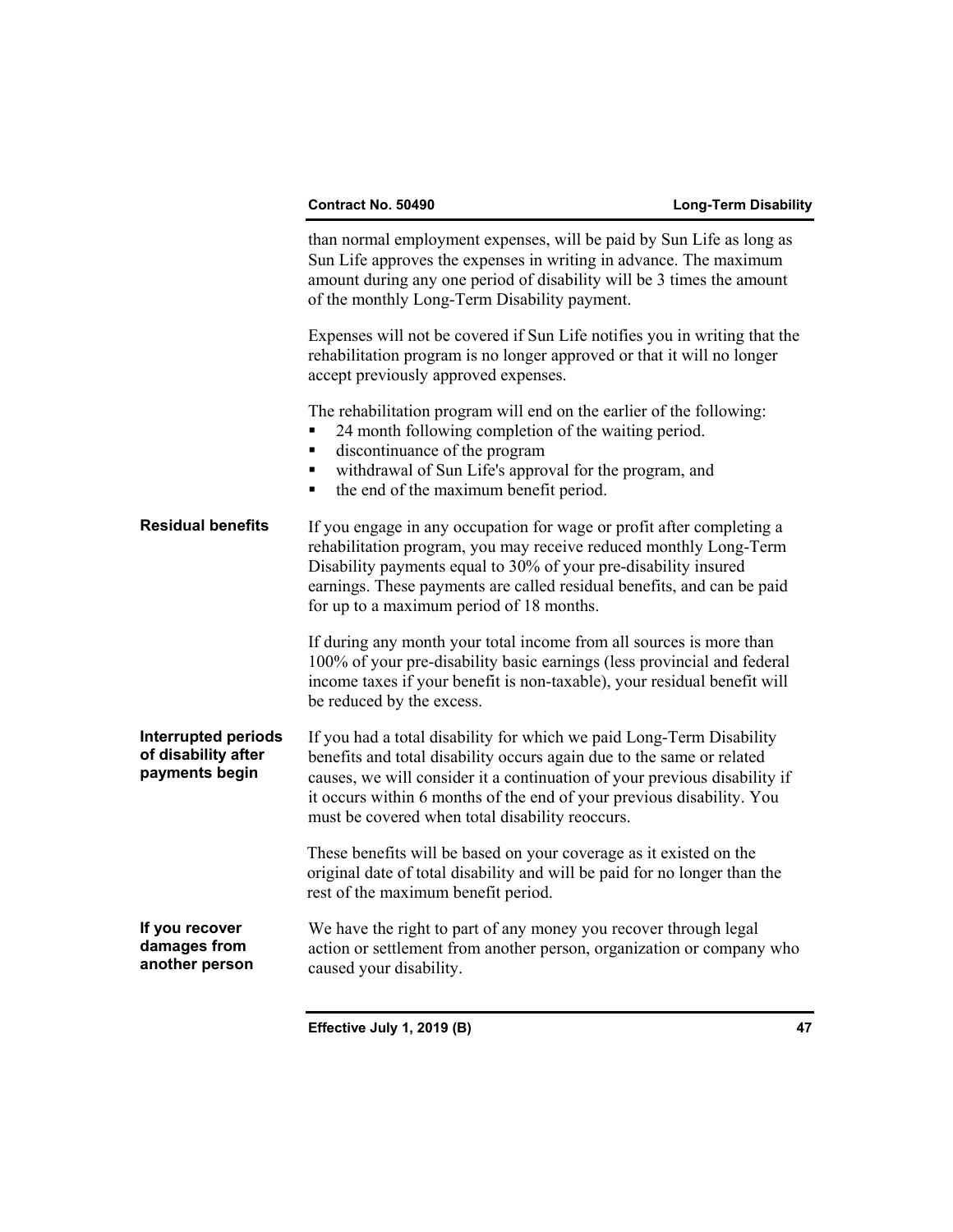If you decide to take legal action, you must comply with the applicable terms of the group contract concerning legal action. If you recover money, you must pay us the amount for the loss of income recovered from the third party, or the total disability income benefits paid or payable to you under this plan, whichever is less. We have the right to withhold or discontinue disability income payments if you refuse or fail to comply with any of these terms. **Your responsibilities** During your total disability, you must make reasonable efforts to: return to your own occupation during the first 24 months that benefits are payable. obtain training in order to qualify for another occupation if it becomes apparent that you will not be able to return to your own occupation within the first 24 months that benefits are payable.  $\blacksquare$  try to obtain work in another occupation after the first 24 months that benefits are payable. obtain benefits that may be available from other sources. If you do not, Sun Life may hold back or discontinue benefits. **When payments end** Your Long-Term Disability payments end on the earlier of the following dates: • the date you are no longer totally disabled. If June  $30<sup>th</sup>$  following the date you reach age 65. However, if you reach age 65 on June 30th, the coverage will end that same day. the last day of the month in which you retire on pension with the employer. the last day of the month in which you die. **for an employee appointed on a limited term basis, 2 years after** the expiry of the term appointment.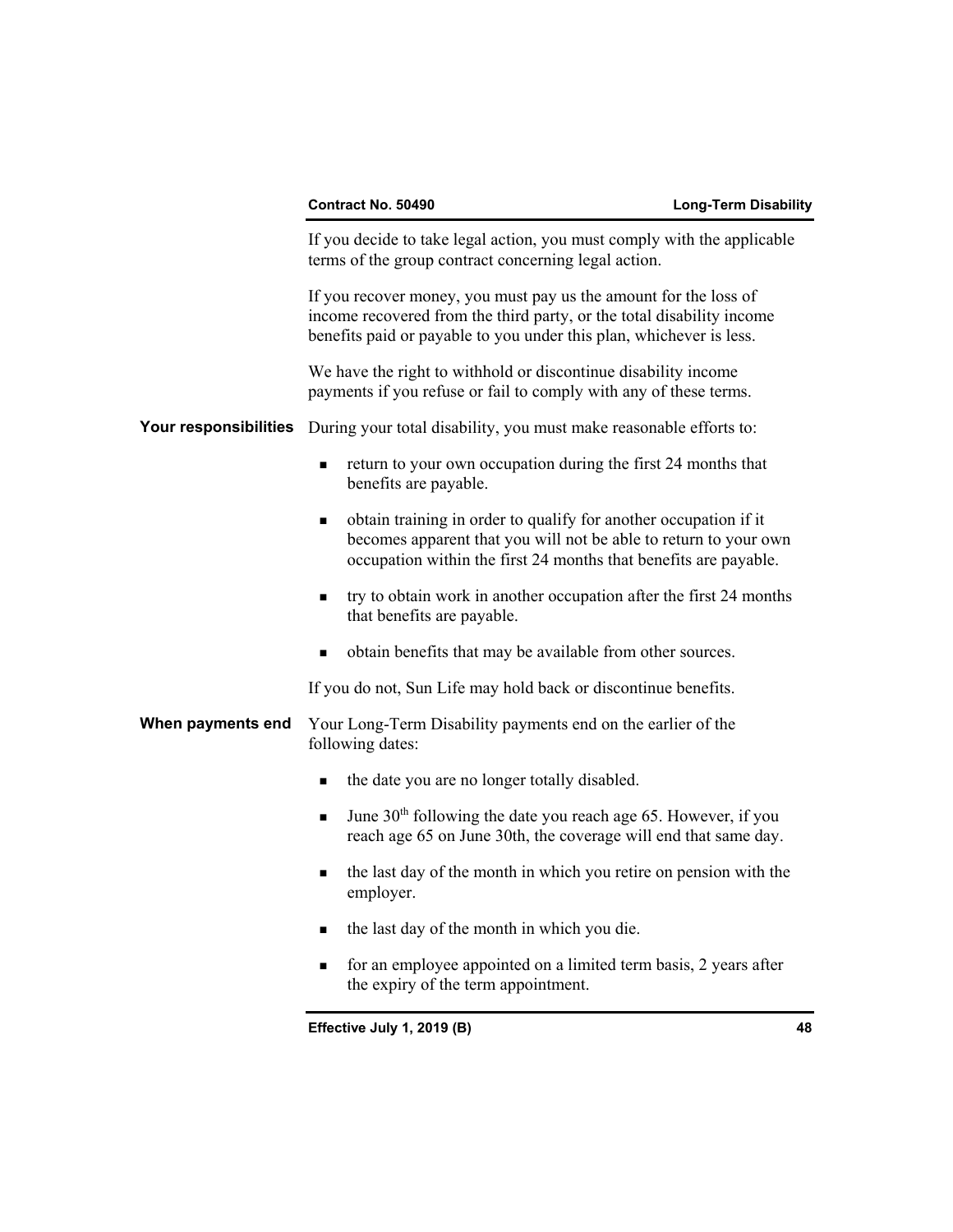|                                        | <b>When coverage ends</b> Long-Term Disability coverage will end on June $30th$ following the day<br>you reach age 65 less the elimination period of 6 months accumulated<br>over 12 months or the day you retire, whichever is earlier. However, if<br>you reach age 65 on June 30th, the coverage will end that same day. |
|----------------------------------------|-----------------------------------------------------------------------------------------------------------------------------------------------------------------------------------------------------------------------------------------------------------------------------------------------------------------------------|
|                                        | For an employee appointed on a limited term basis, the date the term<br>appointment expires.                                                                                                                                                                                                                                |
|                                        | Coverage may also end on an earlier date, as specified in <i>General</i><br>Information.                                                                                                                                                                                                                                    |
| <b>Payments after</b><br>coverage ends | If the Long-Term Disability benefit terminates while you are totally<br>disabled, you are entitled to continue receiving payments, as long as<br>your total disability is uninterrupted, as if the benefit were still in<br>effect.                                                                                         |
| What is not covered                    | We will not pay benefits for any period:                                                                                                                                                                                                                                                                                    |
|                                        | you are not receiving appropriate treatment.<br>٠                                                                                                                                                                                                                                                                           |
|                                        | you are absent from Canada longer than 4 months due to any<br>$\blacksquare$<br>reason, unless Sun Life agrees in writing in advance to pay<br>benefits during the period.                                                                                                                                                  |
|                                        | you are not participating in an approved rehabilitation program, if<br>$\blacksquare$<br>required by Sun Life.                                                                                                                                                                                                              |
|                                        | We will not pay benefits for total disability resulting from:                                                                                                                                                                                                                                                               |
|                                        | the hostile action of any armed forces, insurrection or<br>$\blacksquare$<br>participation in a riot or civil commotion.                                                                                                                                                                                                    |
|                                        | intentionally self-inflicted injuries.<br>$\blacksquare$                                                                                                                                                                                                                                                                    |
|                                        | participation in a criminal offence.<br>٠                                                                                                                                                                                                                                                                                   |
| When and how to<br>make a claim        | To make a claim, complete the Notice of Claim for Group Long-Term<br>Disability Benefits that is available from your employer.                                                                                                                                                                                              |
|                                        | We must receive notice of claim on the earlier of the following dates:                                                                                                                                                                                                                                                      |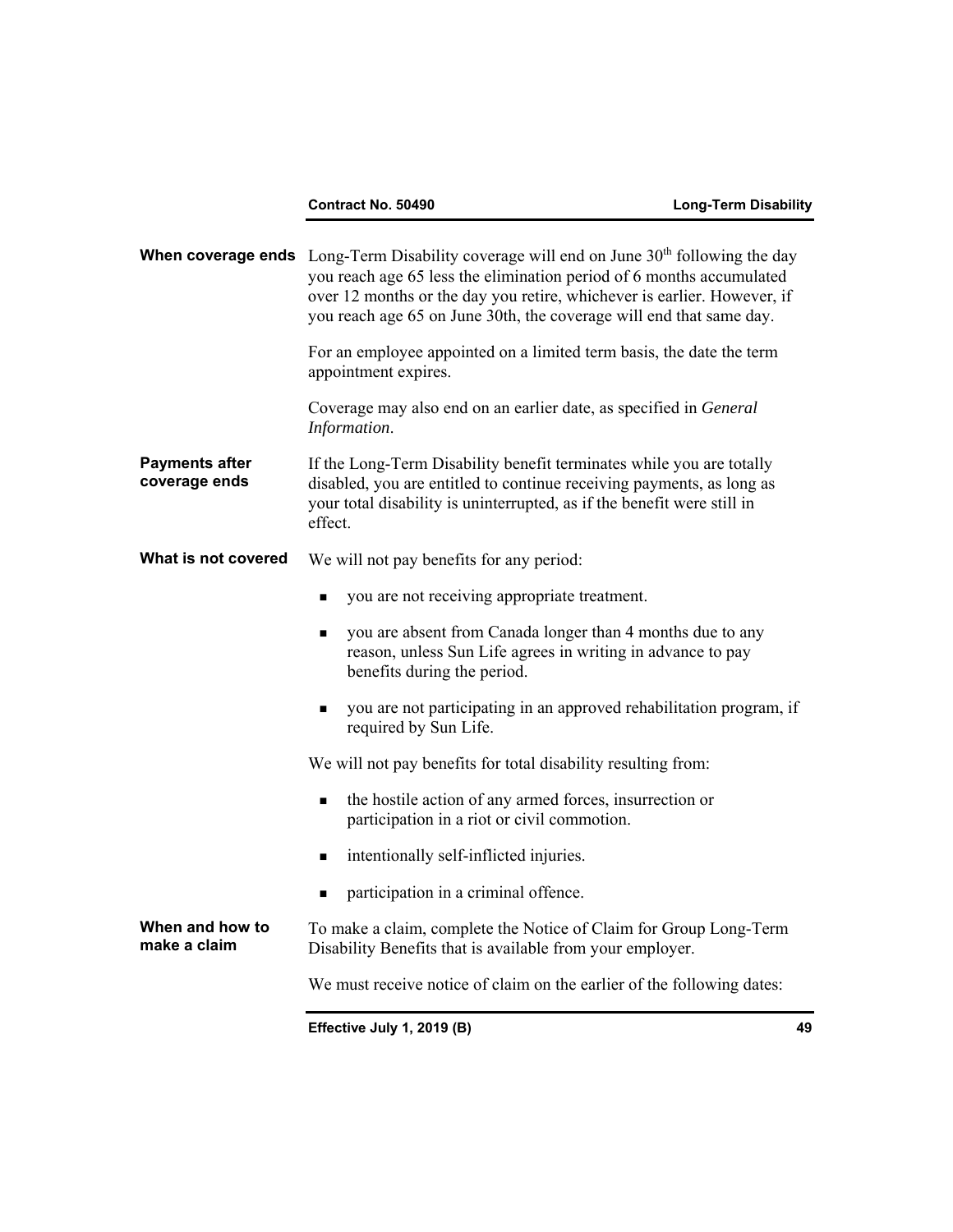- 30 days before the end of the elimination period.
- within 30 days of the termination of this Long-Term Disability benefit.

Part of the application process will include filling out claim forms that give us as many details about the claim as possible. You, the attending doctor and your employer will all have to complete claim forms.

In order to receive benefits, we must receive these forms no later than 90 days after the end of the elimination period.

We will assess the claim and send you or your employer a letter outlining our decision.

From time to time, Sun Life can require that you provide us with proof of your total disability. If you do not provide this information within 90 days of this request, you will not be entitled to benefits.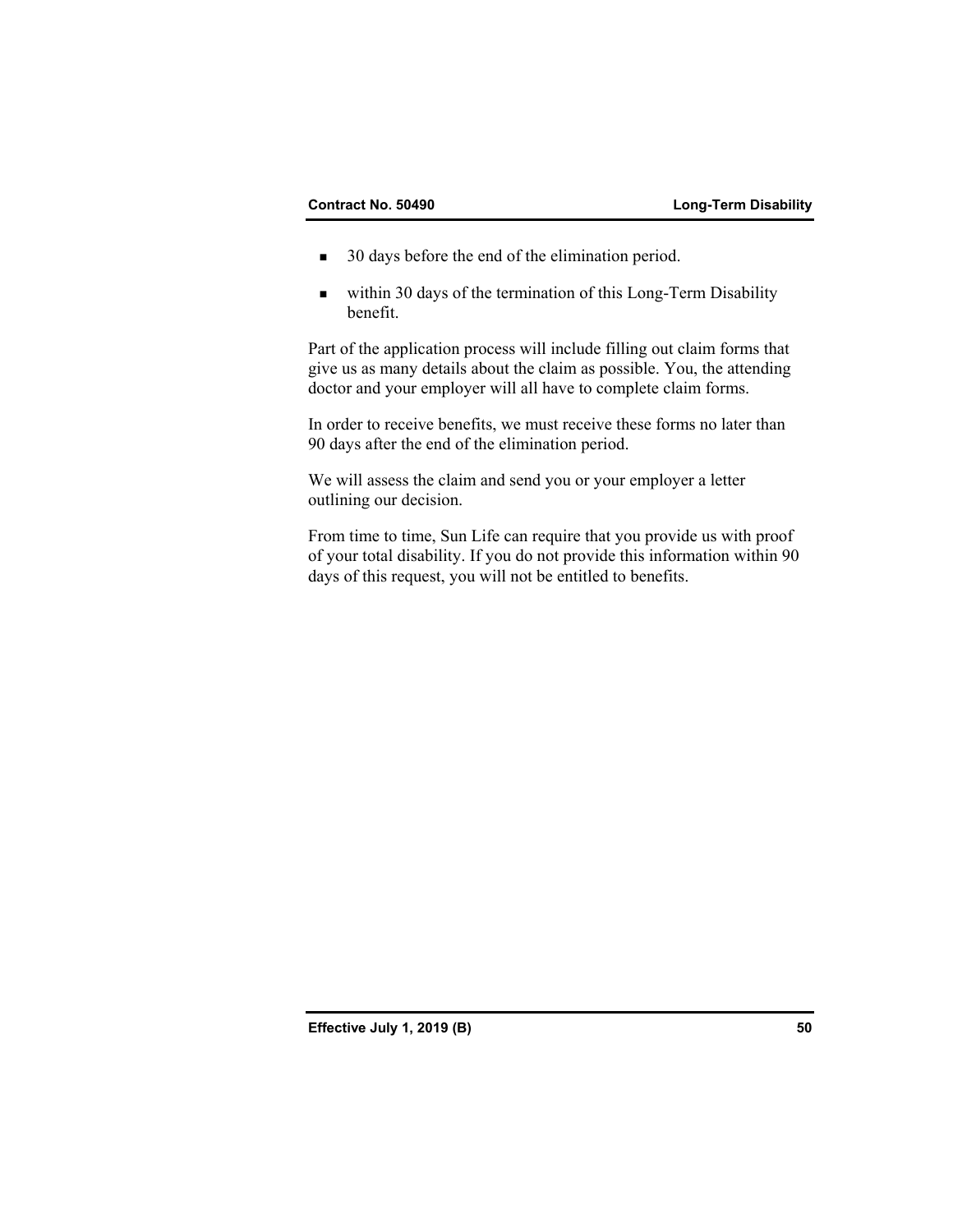# **Life Coverage**

| <b>Insurer</b>                                            | This benefit is insured by Sun Life Assurance Company of Canada<br>under contract number issued to Council of Ontario Universities.                                                        |
|-----------------------------------------------------------|--------------------------------------------------------------------------------------------------------------------------------------------------------------------------------------------|
| <b>General description</b><br>of the coverage             | Your Life coverage provides a benefit for your beneficiary if you die<br>while covered.                                                                                                    |
| <b>Basic Life coverage</b><br>for you                     |                                                                                                                                                                                            |
| <b>Amount</b>                                             | Your Life benefit is 1.5 times your annual basic earnings.                                                                                                                                 |
| Reduction                                                 | Your benefit will reduce to 50% of the above amount (rounded to<br>nearest \$1,000) at July 1 <sup>st</sup> following the date you reach age 65. The<br>maximum benefit will be \$50,000.  |
| Coverage ends                                             | Your coverage will end when you reach age 70. Coverage may also end<br>on an earlier date, as specified in General Information.                                                            |
| <b>Optional Life</b><br>coverage for you<br><b>Amount</b> | You can choose $1, 2, 3, 4$ or 5 times your annual basic earnings.                                                                                                                         |
| Overall maximum                                           | The maximum amount of coverage for your basic and optional benefits<br>combined is \$1,000,000.                                                                                            |
| Reduction                                                 | Your benefit will reduce to 50% of the above amount (rounded to<br>nearest \$1,000) at July 1 <sup>st</sup> following the date you reach age 65. The<br>maximum benefit will be \$100,000. |
| Coverage ends                                             | Your coverage will end when you reach age 70. Coverage may also end<br>on an earlier date, as specified in General Information.                                                            |
| Who we will pay                                           | If you die while covered, Sun Life will pay the full amount of your<br>benefit to your last named beneficiary on file with Sun Life.                                                       |
|                                                           | If you have not named a beneficiary, the benefit amount will be paid to                                                                                                                    |
|                                                           | Effective July 1, 2019 (B)<br>51                                                                                                                                                           |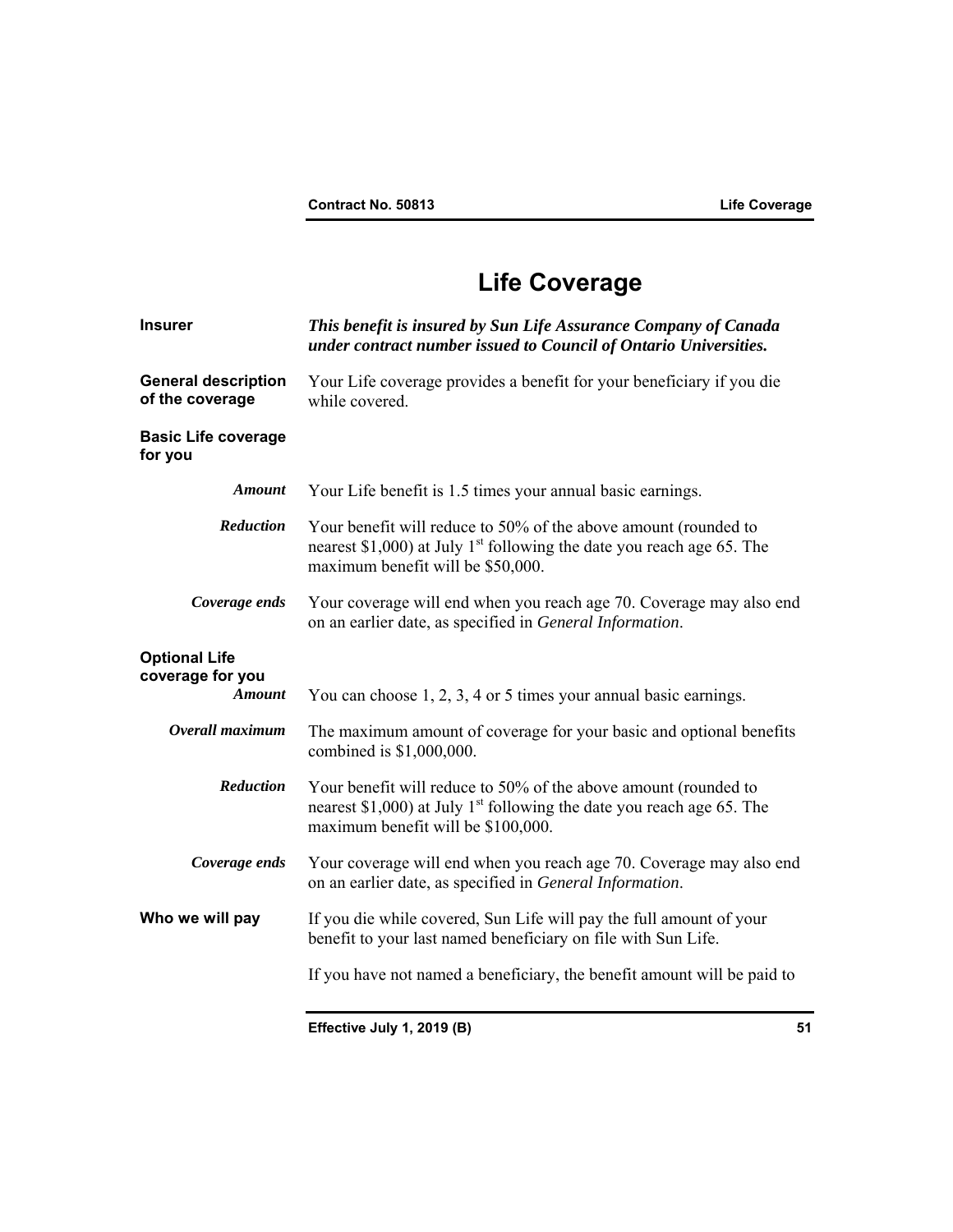your estate. Anyone can be your beneficiary. You can change your beneficiary at any time, unless a law prevents you from doing so or you indicate that the beneficiary is not to be changed. A minor cannot personally receive a death benefit under the plan until reaching the age of majority. If you reside outside Québec and are designating a minor as your beneficiary, you may wish to designate someone to receive the death benefits during the time your beneficiary is a minor. If you reside outside Québec and have not designated a trustee, current legislation may require Sun Life to pay the death benefit to the court or to a guardian or public trustee. If you reside in Québec, the death benefit will be paid to the parent(s)/legal guardian of the minor on the minor's behalf. Alternatively, you may wish to designate the estate as beneficiary and provide a trustee with directions in your will. You are encouraged to consult a legal advisor. **Suicide** If you have any optional coverage that has been in effect for less than 2 years, we will not pay benefits for these amounts if death is by suicide, regardless of whether you have a mental illness or intend or understand the consequences of your actions. However, we will refund all applicable Life coverage premiums that have been paid. **Coverage during** If you become totally disabled before you retire or June 30<sup>th</sup> coincident **total disability** with or next following the date you reach age 65, whichever is earlier. with or next following the date you reach age 65, whichever is earlier, Life coverage may continue without the payment of premiums as long as you are totally disabled. This continued coverage is subject to the terms of the contract which were in effect on the date you became totally disabled, including reductions and terminations. Sun Life must receive proof of your total disability within 12 months of the date the disability begins. After that, we can require ongoing proof that you are still totally disabled. If proof of total disability is approved after an individual insurance policy becomes effective as a result of converting the group Life coverage, the group Life coverage will be reduced by the amount of the individual insurance policy, unless the individual insurance policy is exchanged for a refund of premiums.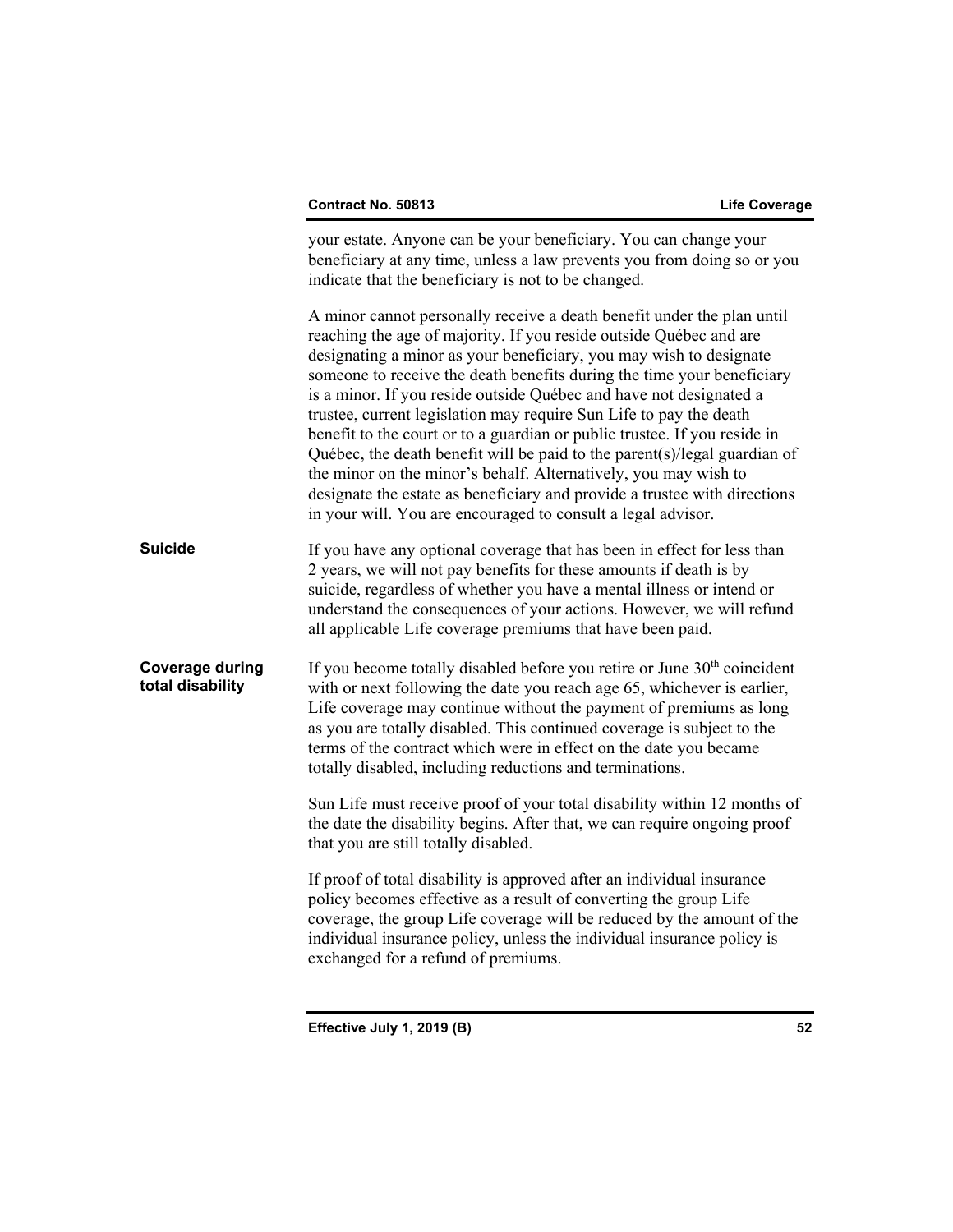Total disability must continue for:

- an uninterrupted period of 6 months, or
- the elimination period for Long-Term Disability if you are entitled to Long-Term Disability payments, whichever is shorter.

This coverage will continue without payment of premiums, from the date total disability begins, until the date you cease to be totally disabled or the date you fail to give Sun Life proof of your continued total disability, whichever is earlier.

For the purposes of your Life coverage, you will be considered totally disabled if you are prevented by illness from performing any occupation you are or may become reasonably qualified for by education, training or experience. However, if you are totally disabled under the Long-Term Disability benefit, you are also considered to be totally disabled under the Life benefit.

 request, you may apply to convert the group Life coverage to an **Converting Life coverage**  If your Life coverage ends or reduces for any reason other than your individual Life policy with Sun Life without providing proof of good health.

> The request must be made within 31 days of the reduction or end of the Life coverage.

> There are a number of rules and conditions in the group contract that apply to converting this coverage, including the maximum amount that can be converted. Please contact your employer for details.

**When and how to make a claim**  Claims for Life benefits must be made as soon as reasonably possible. Claim forms are available from your employer.